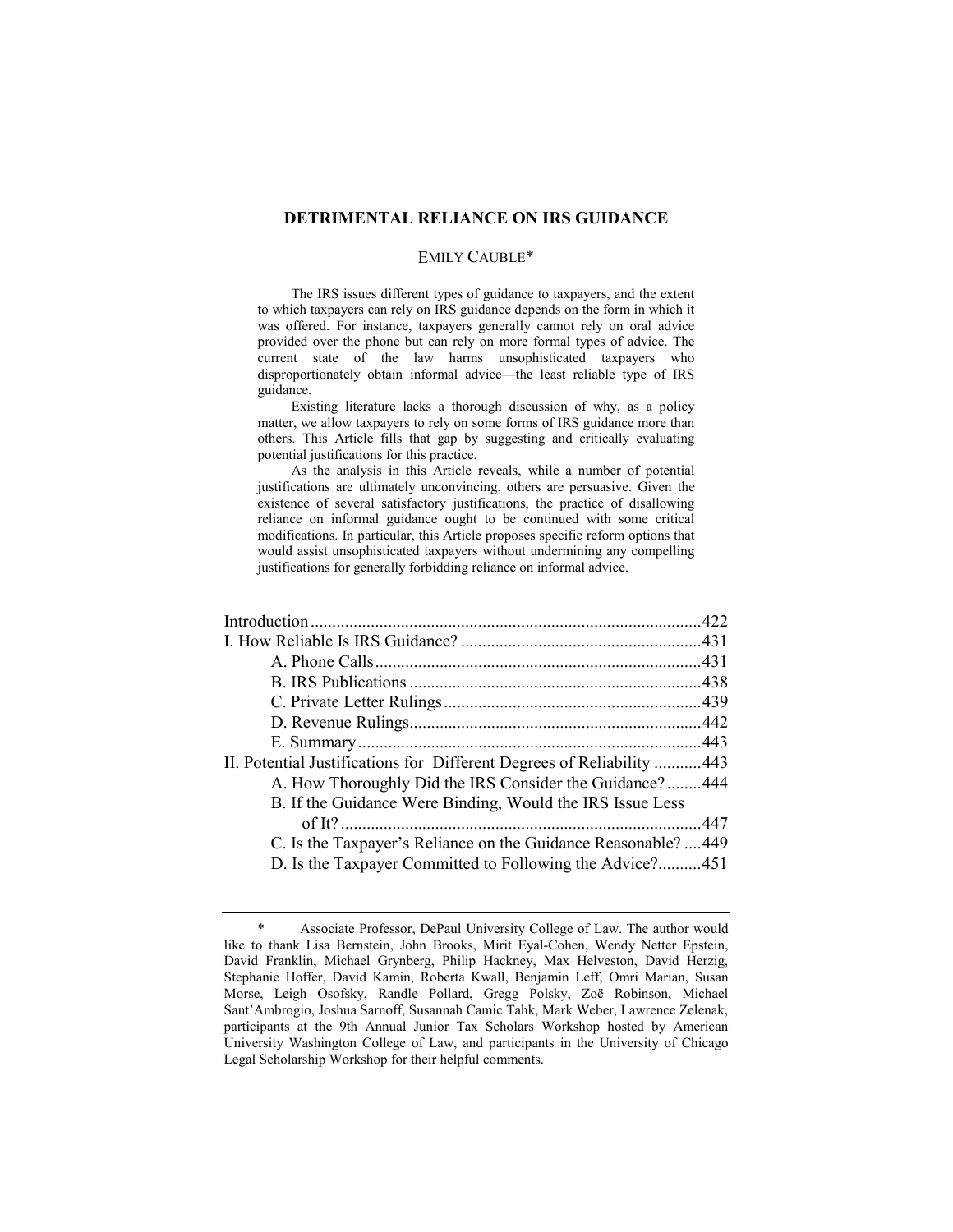| G. How Much Harm Would the Taxpayer Suffer as a Result |  |
|--------------------------------------------------------|--|
| of Relying on the Guidance if the Guidance Were        |  |
|                                                        |  |
| H. Would Taxpayers Seek This Form of Guidance on       |  |
| Questions to Which They Already Know the Answer?  461  |  |
|                                                        |  |
|                                                        |  |
|                                                        |  |
|                                                        |  |
| C. Granting More Flexibility to Amend Returns469       |  |
|                                                        |  |
|                                                        |  |

#### **INTRODUCTION**

The IRS provides guidance to taxpayers through a multitude of different channels. Some guidance is provided informally. For instance, the IRS answers many questions received by phone.<sup>1</sup> Other guidance is more formal. For example, if a taxpayer plans to engage in a transaction and the tax consequences of the transaction are unclear based on available legal authority, the taxpayer may request a private letter ruling from the IRS.<sup>2</sup> If guidance provided by the IRS is accurate, all goes well. If IRS guidance proves to be inaccurate, the taxpayer may end up in a very unfortunate situation, and the taxpayer's misfortune will be more severe if the guidance received was informal. A taxpayer faces consequences that are more dire when the inaccurate advice was informal because taxpayers generally cannot rely on informal guidance, such as oral advice provided over the phone, but can rely on more formal types of guidance.<sup>3</sup>

Although sophisticated taxpayers benefit from ready access to formal types of IRS guidance, as a practical matter, unsophisticated taxpayers who lack financial resources must depend disproportionately on informal, unreliable IRS advice. For instance, because the process for preparing a private letter ruling request is onerous and because the taxpayer must pay a filing fee, generally only sophisticated taxpayers

<sup>1.</sup> *Telephone Assistance*, I.R.S., http://www.irs.gov/uac/Telephone-Assistance (last updated Jan. 30, 2015).

<sup>2.</sup> Rev. Proc. 2014-1, 2014-1 I.R.B. 7.

<sup>3.</sup> *See infra* Part I.A–D.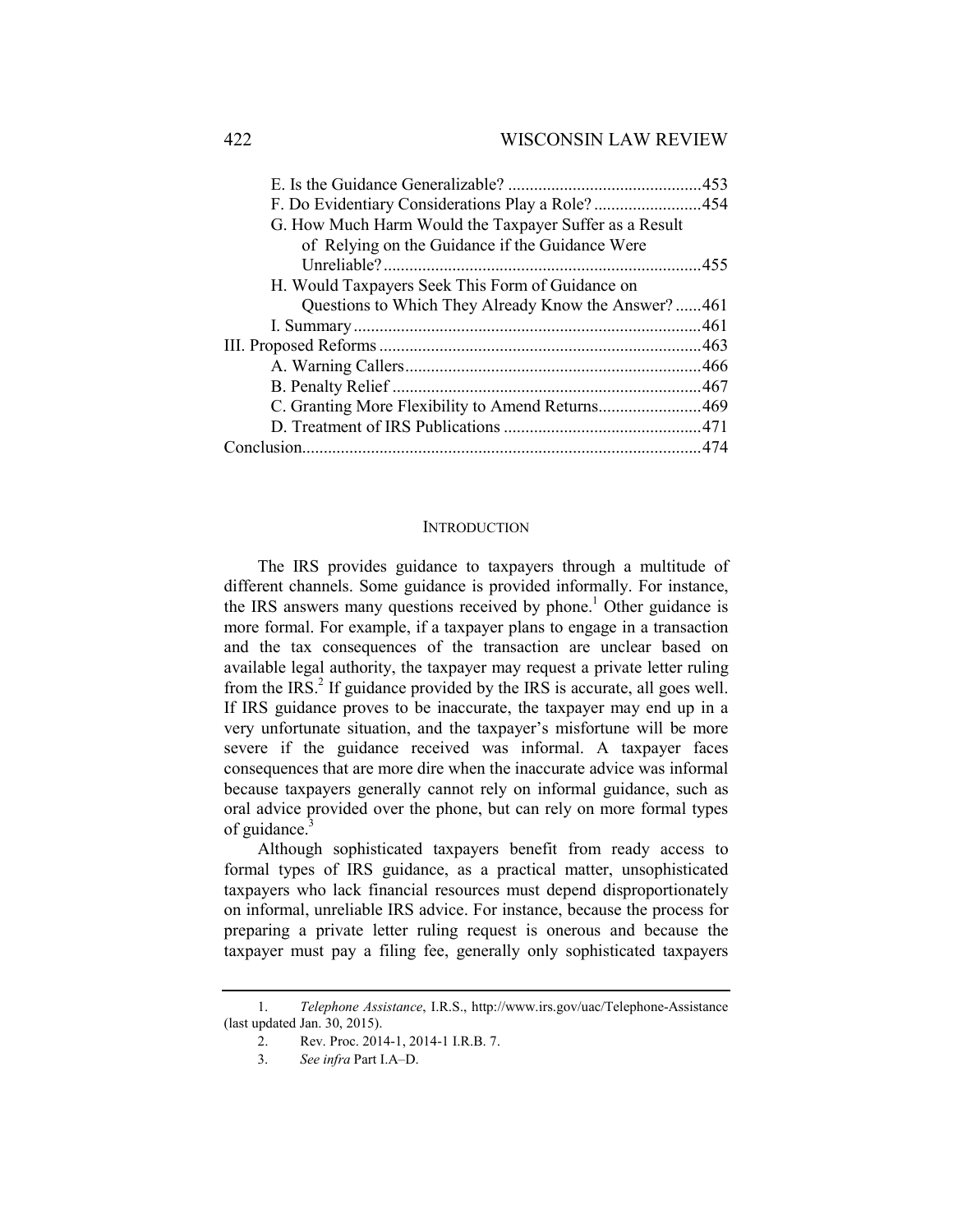request private letter rulings.<sup>4</sup> In order to contrast the plight of taxpayers who receive incorrect informal advice with the benefits accruing to taxpayers who receive formal guidance, consider the following three hypothetical illustrations.<sup>5</sup>

Consider, first, the predicament faced by Ms. Kennedy, a taxpayer who receives incorrect, informal advice. During the 2014 tax return filing season, Ms. Kennedy attempts to determine her eligibility for the earned income tax credit (EITC). The EITC provides economic relief for the working poor.<sup>6</sup> To seek advice, she calls the IRS helpline, and she reaches an IRS representative. The information provided by the IRS employee leads her to believe that she is not entitled to claim the EITC for  $2013$ .<sup>7</sup> As a result, Ms. Kennedy claims no EITC on her 2013 tax

7. Assume that, during 2013, Ms. Kennedy's earned income amounted to \$30,000. Ms. Kennedy is no longer married. She lives with one person, her son Brian. Brian is 27 years old and disabled. When she calls the IRS helpline, Ms. Kennedy does not volunteer information about Brian's disability, and the IRS employee does not make any inquiries about Brian besides asking for his age. The employee advises Ms. Kennedy that Brian is not a "qualifying child" for purposes of the EITC based on his age because an individual who is not disabled cannot be a qualifying child unless the individual is younger than 19 or a student and younger than 24. *See* I.R.C. § 32(c)(3) (2013); *id.*  $§$  152(c)(3)(A)–(B). Based on her resulting understanding that Brian is not a qualifying child, Ms. Kennedy claims no EITC for 2013 because an individual with no qualifying children and earned income of at least \$14,430 is not entitled to the EITC in 2013. I.R.S. PUB. 596, EARNED INCOME CREDIT (EIC) 4 (2013). Given that a limited number of factors affect the determination of whether an individual is a "qualifying child," the IRS employee ought to have inquired about whether Brian was disabled. An IRS helpline

<sup>4.</sup> *See infra* Part I.C.

<sup>5.</sup> The next three examples provided in the Introduction are hypothetical illustrations. For discussion of actual cases in which taxpayers were led astray by informal IRS advice, see *infra* Part I.A.

<sup>6.</sup> A full discussion of the EITC is beyond the scope of this Article. For further discussion of the EITC, see Ann L. Alstott, *The Earned Income Tax Credit and the Limitations of Tax-Based Welfare Reform*, 108 HARV. L. REV. 533 (1995); Leslie Book, *The IRS's EITC Compliance Regime: Taxpayers Caught in the Net*, 81 OR. L. REV. 351 (2002) [hereinafter Book, *Taxpayers Caught in the Net*]; Leslie Book, *Preventing the Hybrid from Backfiring: Delivery of Benefits to the Working Poor Through the Tax System*, 2006 WIS. L. REV. 1103 [hereinafter Book, *Preventing the Hybrid from Backfiring*]; Michelle Lyon Drumbl, *Those Who Know, Those Who Don't, and Those Who Know Better: Balancing Complexity, Sophistication, and Accuracy on Tax Returns*, 11 PITT. TAX REV. 113 (2014); Francine J. Lipman, *The Working Poor Are Paying for Government Benefits: Fixing the Hole in the Anti-Poverty Purse*, 2003 WIS. L. REV. 461; Jonathan P. Schneller, *The Earned Income Tax Credit and the Administration of Tax Expenditures*, 90 N.C. L. REV. 719 (2012); Jonathan P. Schneller, Adam S. Chilton & Joshua L. Boehm, *The Earned Income Tax Credit, Low-Income Workers, and the Legal Aid Community*, 3 COLUM. J. TAX L. 176 (2012); Susannah C. Tahk, *The Tax War on Poverty*, 56 ARIZ. L. REV. 791, 797–803 (2014); David A. Weisbach & Jacob Nussim, *The Integration of Tax and Spending Programs*, 113 YALE L.J. 955, 997–1012 (2004); Lawrence Zelenak, *Tax or Welfare? The Administration of the Earned Income Tax Credit*, 52 UCLA L. REV. 1867 (2005).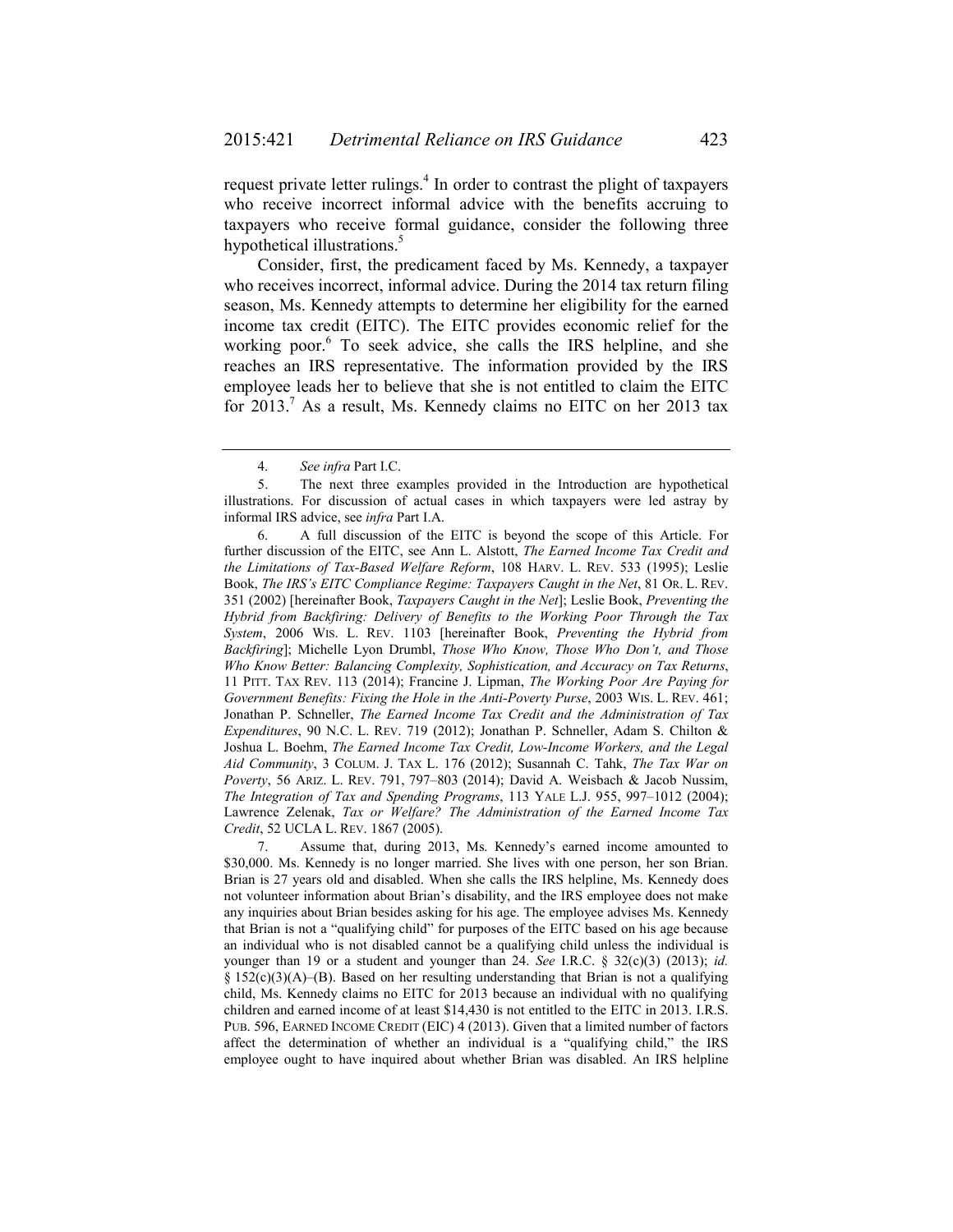return. Four years later, at tax time, Ms. Kennedy utilizes the services of a professional tax return preparer or a Volunteer Income Tax Assistance  $(VITA)$  site. $8$  From the preparer, Ms. Kennedy learns that she could have claimed an EITC of \$1254 in 2013.<sup>9</sup> Unfortunately for Ms. Kennedy, she does not discover the mistake in time to amend her 2013 tax return and claim the \$1254 credit to which she would have been entitled if she had claimed it earlier.<sup>10</sup> If she argues that the limitations period for filing an amended return ought to be extended because her error was induced by reliance on advice from an IRS employee, her argument will almost certainly fail. $^{11}$ 

Ms. Kennedy is not the only taxpayer led astray by informal IRS advice. Mr. Walsh calls the IRS helpline to ask a question about his ability to claim the Child Tax Credit.<sup>12</sup> In Ms. Kennedy's case, the IRS representative incorrectly informed her that she was *not* entitled to a benefit. In Mr. Walsh's case, the IRS representative incorrectly informs him that he *is* entitled to a benefit. In particular, the IRS representative informs him that he can claim a Child Tax Credit for his 12-year-old daughter, Alice. The IRS employee neglects to ask probing questions

9. This is based on the assumptions, mentioned in note 7 above, that Ms. Kennedy's earned income amounted to \$30,000 and that Brian is a qualifying child. With earned income of \$30,000 and one qualifying child, an individual can claim an EITC of \$1254 in 2013. I.R.S. PUB. 596, *supra* note 7, at 31.

10. Per I.R.C. § 6511(a), she is generally required to file the amended return within three years of the time when she filed the original return.  $\S 6511(a)$ . Further, given that the EITC is a refundable credit, she would have benefited from the EITC even if she owed no income taxes in 2013 without the credit. *See, e.g.*, JOSEPH BANKMAN ET AL., FEDERAL INCOME TAXATION 384 (16th ed. 2012) ("The EITC is a 'refundable' credit, which means that it does not just offset any tax liability but, far more important, results in a payment from the government to the extent that the credit exceeds tax liability."). In particular, if she owed no taxes without the credit, as a result of the credit, Ms. Kennedy would have received a payment of \$1254. *See supra* note 9. If a credit is refundable and if the amount of the credit exceeds a taxpayer's tax liability, the credit will reduce tax owed to \$0, and the taxpayer will receive a payment from the government in the amount of the excess of the credit over the taxpayer's precredit tax liability. *See, e.g.*, BANKMAN ET AL., *supra*, at 384.

11. *See infra* Part I.A.

12. Under the Child Tax Credit, a taxpayer can claim a credit of up to \$1000 for a "qualifying child," and the amount of the credit is reduced and eventually eliminated for taxpayers whose incomes exceed certain threshold amounts. I.R.C.  $\S 24(a)$ –(c).

representative is in a much better position than an unsophisticated caller to know what factors can affect the determination of whether an individual is a "qualifying child." If the IRS representative had made proper inquiries and learned about Brian's disability, the representative could have properly informed Ms. Kennedy that Brian is a "qualifying child" because an individual who is permanently and totally disabled can be a qualifying child at any age. *See* § 32(c)(3); *id.* § 152(c)(3)(B).

<sup>8.</sup> *See Free Tax Return Preparation for Qualifying Taxpayers*, I.R.S., http://www.irs.gov/Individuals/Free-Tax-Return-Preparation-for-You-by-Volunteers (last updated Sept. 29, 2014).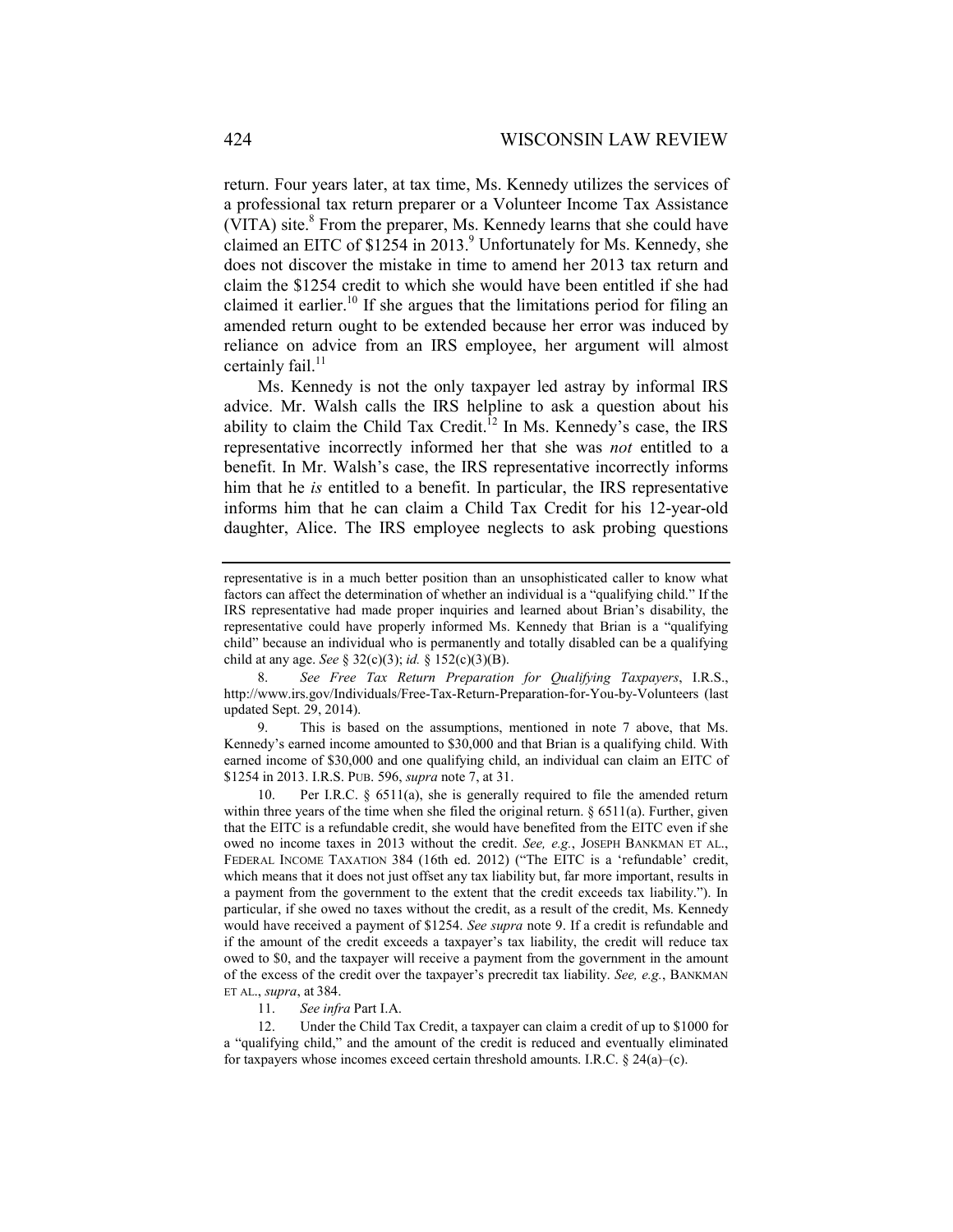about Alice's living situation, and Mr. Walsh does not spontaneously volunteer this information because he is unaware of its relevance to the determination of the Child Tax Credit. If the IRS employee had inquired further, he or she would have uncovered facts that warranted advising Mr. Walsh to not claim the credit.<sup>13</sup> Relying on the IRS employee's advice, Mr. Walsh claims the credit, reducing his tax liability by \$1000.

Two years later, the IRS sends Mr. Walsh a letter notifying him that he improperly claimed the Child Tax Credit and now owes the IRS \$1000 plus interest. In the interim, Mr. Walsh made financial decisions relying on the assumption that he did not owe a large sum to the IRS. Perhaps, for instance, he used his tax refund to make a security deposit on a new apartment. Owing \$1000 plus interest to the IRS causes Mr. Walsh financial difficulties and may negatively affect his credit rating. Mr. Walsh can, at best, expect to succeed in using reliance on IRS advice to avoid any penalties the IRS assesses, if he can prove reasonable reliance on the advice.<sup>14</sup> Any attempt to assert reliance on the advice as a basis for not paying the tax owed will almost certainly fail.<sup>15</sup>

Finally, consider Computer Corp., a large corporation that manufactures and sells computers. Like Ms. Kennedy and Mr. Walsh, Computer Corp. receives faulty advice from the IRS. However, unlike Ms. Kennedy and Mr. Walsh who receive their misleading instructions from an IRS employee providing free advice via the IRS helpline, Computer Corp. receives its incorrect advice in the form of a private letter ruling. Assume Computer Corp. requests and receives a private letter ruling indicating that the tax consequences of a contemplated transaction will be favorable. Computer Corp. engages in the transaction and reports tax consequences consistent with the ruling. Two years later, the IRS decides that the ruling's conclusion was based on an incorrect interpretation of the applicable statutes, and the IRS revokes the ruling. However, as is consistent with typical IRS practice, the revocation applies prospectively only.<sup>16</sup> Thus, although Computer Corp. might be subject to less favorable tax consequences in future years (if the transaction has ongoing tax effects), Computer Corp retains the benefit of favorable tax treatment in prior years.

<sup>13.</sup> Assume Alice's mother, who separated from Mr. Walsh during the year, also would have been entitled to claim the Child Tax Credit with respect to Alice. Furthermore, Alice spent a greater portion of the year living with her mother. Assume that both Mr. Walsh and Alice's mother claim the Child Tax Credit with respect to Alice. Under those circumstances, the IRS can disallow Mr. Walsh's claim. *See* § 24(a); *id.* § 151(c); *id.* § 152(c)(4)(B).

<sup>14.</sup> *See infra* Part I.A.

<sup>15.</sup> *See infra* Part I.A.

<sup>16.</sup> *See infra* Part I.C.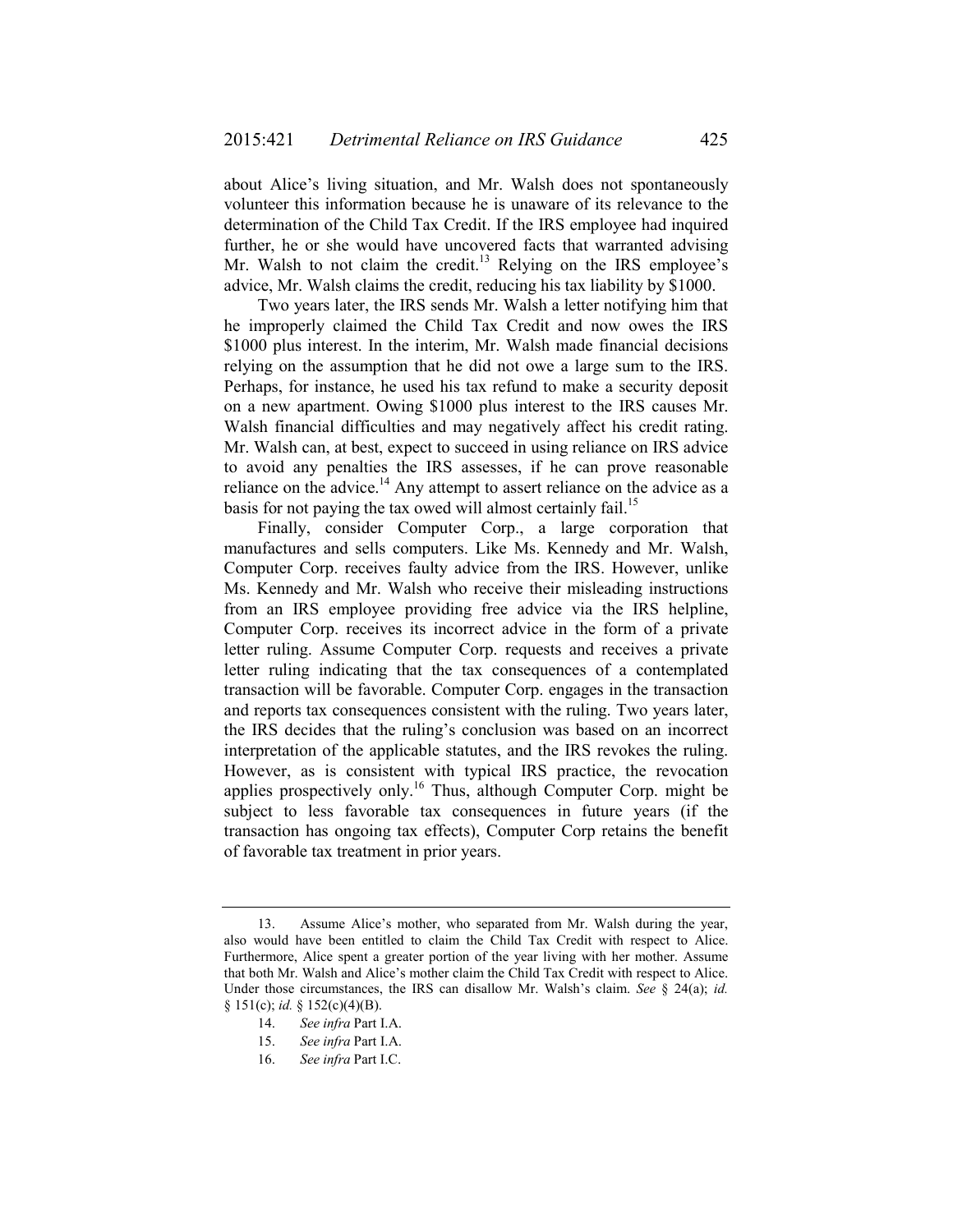As these examples illustrate, the IRS issues different types of guidance to taxpayers, and the extent to which taxpayers can rely on IRS guidance depends on the form in which it is offered. Oral advice via the IRS helpline and private letter rulings are only two of many different types of instruction disseminated by the IRS. Other varieties include revenue rulings, IRS publications, tax forms and accompanying instructions, and many more communications that make up the assortment of direction provided by the IRS.<sup>17</sup>

The IRS provides these different types of advice with frequency, subject to resource constraints. For instance, in 2012, the IRS received approximately 109 million phone calls, and only 61% of callers seeking to reach a customer service representative succeeded in doing so.<sup>18</sup> The IRS issued 1,460 private letter rulings over the same time period.19 Periodically, citing to limited resources or other factors, the IRS announces that it will no longer issue private letter rulings on certain topics. $20$ 

IRS guidance provided via the IRS helpline is not immune from error. In July 2005, the United States General Accounting Office (GAO) provided a report to Congress on the quality of service provide by the IRS.21 This report indicated that, for the 2005 filing season, IRS telephone assistance accuracy was estimated at  $87\%$ .<sup>22</sup> According to the same report, this 13% error rate represented an improvement over the

<sup>17.</sup> For further discussion of other types of guidance issued by the IRS, see Donald L. Korb, *The Four R's Revisited: Regulations, Rulings, Reliance, and Retroactivity in the 21st Century: A View from Within*, 46 DUQ. L. REV. 323 (2008).

<sup>18.</sup> NAT'L TAXPAYER ADVOCATE, I.R.S., 2013 ANNUAL REPORT TO CONGRESS 20 (2013), *available at* http://www.taxpayeradvocate.irs.gov/2013-Annual-Report/.

<sup>19.</sup> This information is based on a Westlaw search for all private letter rulings issued in 2012.

<sup>20.</sup> Rev. Proc. 2014-1, 2014-1 I.R.B. 14.

<sup>21.</sup> U.S. GOV'T ACCOUNTABILITY OFFICE, GAO-05-782, TAX ADMINISTRATION: IRS NEEDS BETTER STRATEGIC PLANNING AND EVALUATION OF TAXPAYER ASSISTANCE TRAINING (2005).

<sup>22.</sup> *Id*. at 1. The report does not describe the methodology for measuring IRS accuracy. However, an earlier report explains that the IRS measures accuracy by placing anonymous calls to the IRS telephone assistance line and monitoring the answers provided by IRS employees to a number of test questions. U.S. GENERAL ACCOUNTING OFFICE, GGD-90-36, TAX ADMINISTRATION: MONITORING THE ACCURACY AND ADMINISTRATION OF IRS' 1989 TEST CALL SURVEY 1 (1990). This earlier report notes some initial disagreement between the IRS and the GAO regarding how to measure accuracy. *Id.* at 8. In particular, at least initially, the IRS categorized certain responses as correct even when they were incomplete and potentially misleading because the IRS representative had not asked sufficient questions to obtain all information necessary to provide a correct answer. *Id.* at 6–8.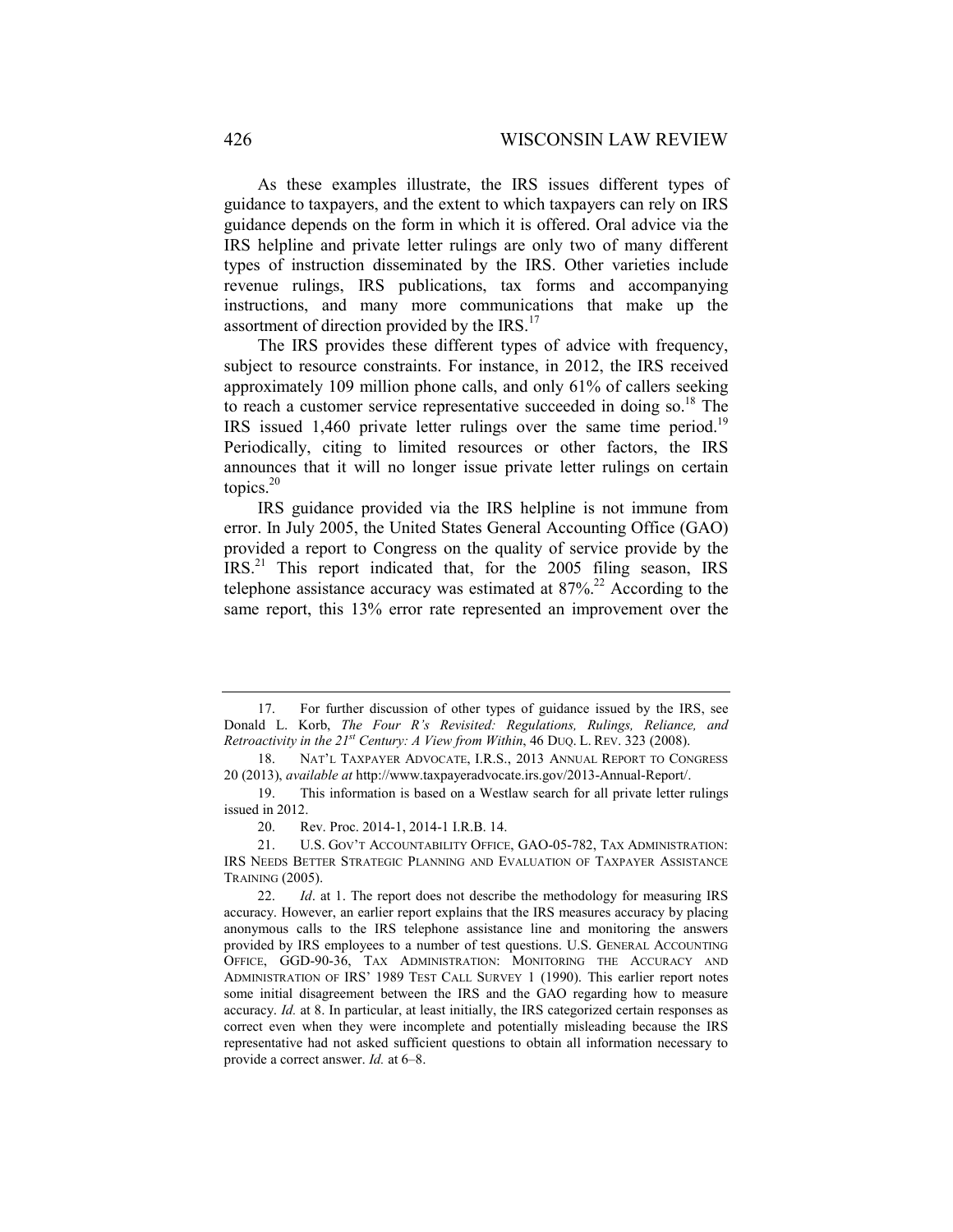prior year's 24% error rate.<sup>23</sup> In April 2001, the GAO provided a similar report stating that, in 2000, the IRS estimated that it provided correct answers to questions about tax law received by phone  $73\%$  of the time.<sup>24</sup> This 27% error rate, in turn, was lower than the error rate in earlier years.25 There is no predicting what the future will hold. However, recent cuts to the IRS's resources available for training employees do not bode well.<sup>26</sup>

Although sophisticated taxpayers benefit from access to formal IRS advice, unsophisticated taxpayers disproportionately obtain IRS advice through informal channels.<sup>27</sup> Therefore, concern for unsophisticated taxpayers warrants analysis of why taxpayers are not allowed to rely on informal IRS guidance. Existing literature discusses the question of how much weight ought to be given to different forms of IRS guidance, as a matter of administrative law, when the IRS takes a position in litigation that is consistent with its own guidance.<sup>28</sup> However, existing literature

25. *Id*. These statistics provide a sense of the frequency with which taxpayers may receive incorrect advice from the IRS helpline. They do not, however, indicate how often taxpayers, in fact, follow incorrect advice when completing their tax returns. Measuring the frequency of that occurrence is difficult because, given the current state of the law, raising reliance on the advice is a futile exercise so, in most instances, the issue will not be litigated. Nevertheless, the issue has arisen in some cases as discussed below in Part I.A.

26. NAT'L TAXPAYER ADVOCATE, *supra* note 18, at 21 ("The IRS training budget has been slashed from about \$172 million in FY 2010 to about \$22 million, a staggering 87 percent reduction."). More effective training of IRS employees will be a necessary component of any solution that addresses the plight of unsophisticated taxpayers who receive faulty advice from the IRS helpline. However, given that some mistakes will inevitably be made, this Article's proposals are also essential to protect unsophisticated taxpayers who are misled by IRS advice. As one recent indicator of the quality of service provided by the IRS helpline, the *Wall Street Journal* reported that, in the current tax filing season, "[t]axpayers are facing the worst service from the Internal Revenue Service since at least 2001, with more than half of callers unlikely to get through to the agency and average hold times of 30 minutes or more." *See* John D. McKinnon, *IRS Woes Keeping Taxpayers on Hold; More Than Half of Those Calling with Questions Won't Get Through, Report Says*, WALL ST. J. (Jan. 14, 2015, 6:32 PM), http://www.wsj.com/articles/coming-filing-season-to-strain-irs-vex-taxpayers-reportsays-1421248607.

27. *See infra* notes 220–25 and accompanying text.

28. *See, e.g*., Paul L. Caron, *Tax Myopia Meets Tax Hyperopia: The Unproven Case of Increased Judicial Deference to Revenue Rulings*, 57 OHIO ST. L.J. 637 (1996); Linda Galler, *Judicial Deference to Revenue Rulings: Reconciling Divergent Standards*, 56 OHIO ST. L.J. 1037 (1995); Kristin E. Hickman, *Unpacking the Force of Law*, 66 VAND. L. REV. 465 (2013); Steve R. Johnson, *Preserving Fairness in Tax Administration* 

<sup>23.</sup> U.S. GOV'T ACCOUNTABILITY OFFICE, GAO-05-782, TAX ADMINISTRATION: IRS NEEDS BETTER STRATEGIC PLANNING AND EVALUATION OF TAXPAYER ASSISTANCE TRAINING 1 (2005).

<sup>24.</sup> U.S. GENERAL ACCOUNTING OFFICE, GAO-01-189, IRS TELEPHONE ASSISTANCE: QUALITY OF SERVICE MIXED IN THE 2000 FILING SEASON AND BELOW IRS' LONG-TERM GOAL 2 (2001).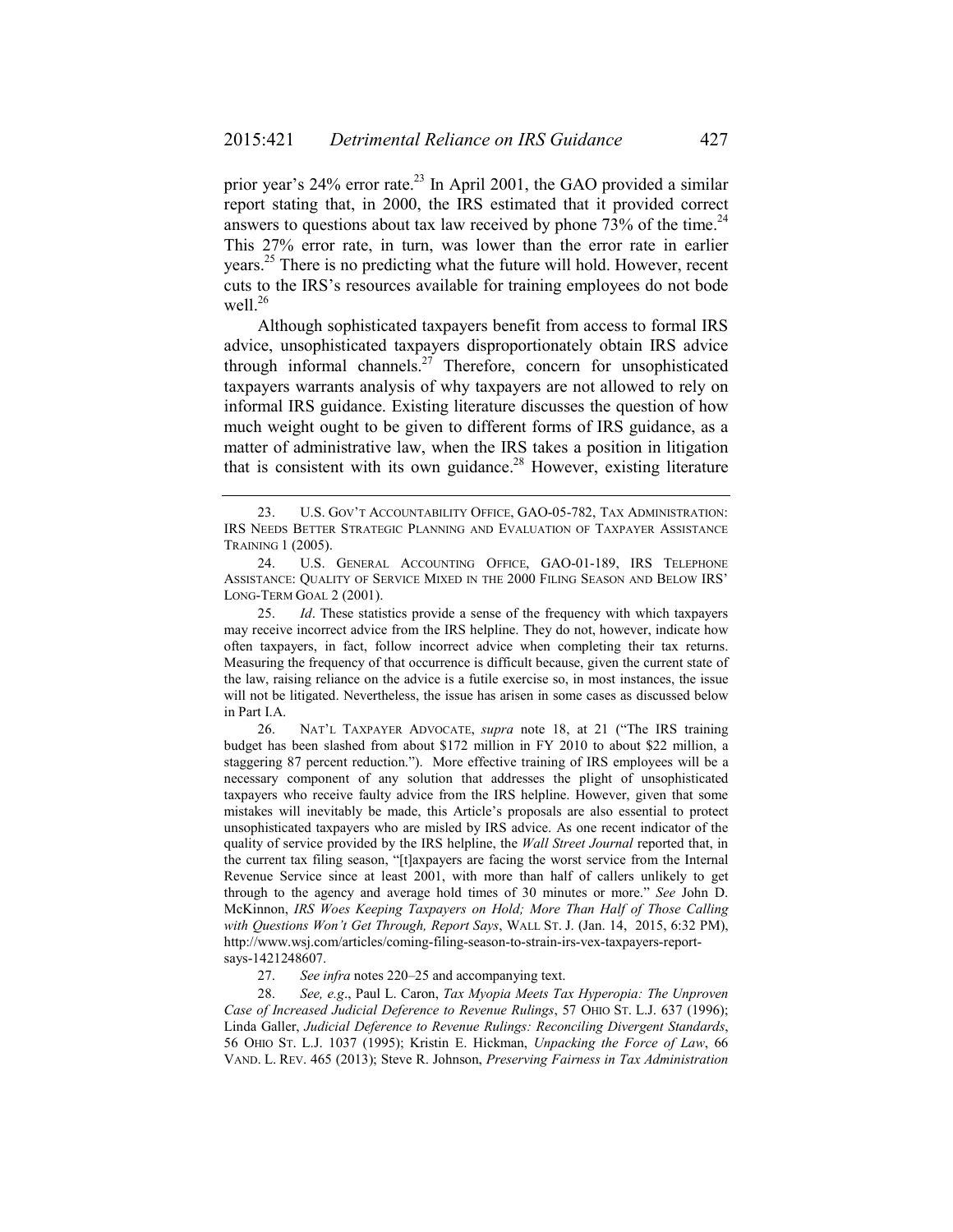lacks a thorough discussion of why, as a policy matter, we allow taxpayers to rely on some forms of IRS guidance more than others when the IRS later espouses a view that is inconsistent with its own initial guidance. This Article fills that gap by suggesting and critically evaluating potential justifications for this practice.

As the analysis in this Article demonstrates, some of the potential justifications are unconvincing. For instance, evidentiary concerns could be addressed by recording phone calls.<sup>29</sup> Also unpersuasive is the notion that the IRS ought to allow greater reliance on private letter rulings because taxpayers change their behavior more significantly in response to private letter rulings than in response to phone calls. $30$ 

Several of the potential justifications, however, are more compelling. First, if phone calls were binding on the IRS, the IRS might curtail the volume of advice provided by phone, which could result in, overall, less accurate tax reporting.<sup>31</sup> Second, because the IRS reviews advice provided in private letter rulings more thoroughly than advice provided by phone, unlike an answer provided by phone, a ruling that proves to be incorrect is likely to, nevertheless, represent at least a reasonably close approximation of what the law, in fact, provides.<sup>32</sup> Third, making phone call advice binding on the IRS might encourage taxpayers to behave strategically by calling the IRS repeatedly until they receive unjustifiably beneficial answers.<sup>33</sup> Fourth, holding the IRS to advice provided by phone might facilitate corruption and favoritism given that the advice is not publicly available.<sup>34</sup> Fifth, if advice provided by phone were binding, the IRS might receive more phone calls from taxpayers who do not genuinely need IRS guidance but are merely seeking assurances that their claimed results will be unchallenged.<sup>35</sup> One remaining justification is not always persuasive but can be depending on the particular facts. Specifically, the notion that a taxpayer's reliance on phone call advice is unreasonable is true only in the case of certain taxpayers.<sup>36</sup>

- 31. *See infra* Part II.A–B.
- 32. *See infra* Part II.A.
- 33. *See infra* Part II.D.
- 34. *See infra* Part II.E.
- 35. *See infra* Part II.H.
- 36. *See infra* Part II.C.

*in the* Mayo *Era*, 32 VA. TAX REV. 269, 320–22 (2012); Leandra Lederman, *The Fight over "Fighting Regs" and Judicial Deference in Tax Litigation*, 92 B.U. L. REV. 643, 664–68 (2012); James M. Puckett, *Embracing the Queen of Hearts: Deference to Retroactive Tax Rules*, 40 FLA. ST. U. L. REV. 349, 373 (2013); Irving Salem, Ellen P. Aprill & Linda Galler, *ABA Section of Taxation Report of the Task Force on Judicial Deference*, 104 TAX NOTES 1231 (2004).

<sup>29.</sup> *See infra* Part II.F.

<sup>30.</sup> *See infra* Part II.G.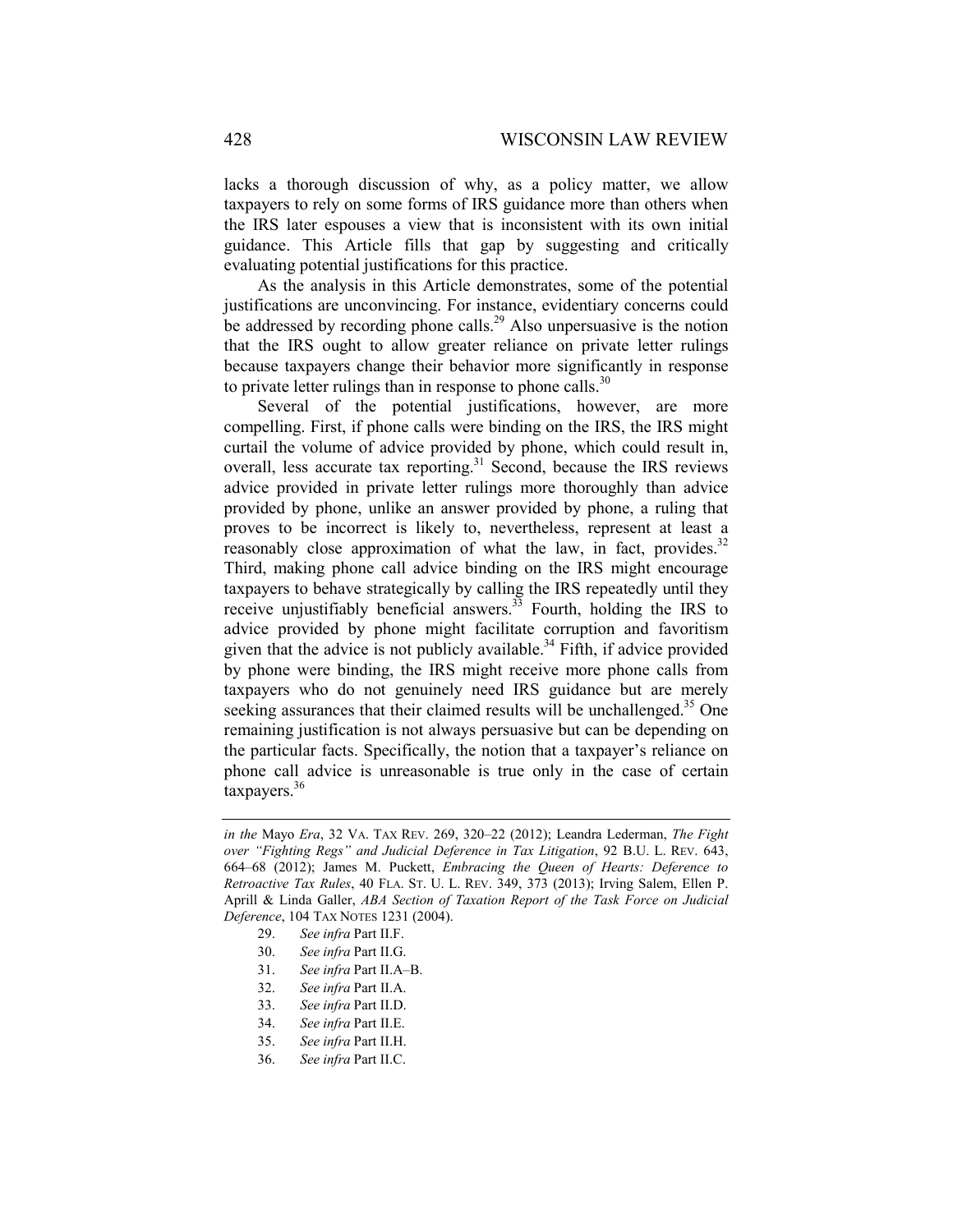Ultimately, given that some convincing justifications exist, the practice of disallowing reliance on IRS guidance provided by phone ought to be continued. Nevertheless, three measures can and should be adopted that would ameliorate the unfairness of the outcomes for taxpayers like Ms. Kennedy and Mr. Walsh. These three reforms would be entirely consistent with any convincing justification for prohibiting reliance on informal IRS advice.

To implement reform, first, the IRS ought to warn callers that they cannot rely on advice provided by phone. Second, the IRS ought to refrain from assessing penalties against unsophisticated taxpayers (perhaps using income as a proxy for sophistication) when they report items consistently with IRS advice provided by phone. The IRS ought to do this on its own initiative rather than waiting for the taxpayer to raise the phone call as a penalty defense. The IRS could put this policy into practice if it recorded phone calls and indexed them by social security number or taxpayer identification number. Third, Congress should extend the limitations period for filing an amended return for a taxpayer whose failure to file a correct return results from reasonable reliance on any form of advice provided by the IRS. In the context of guidance made generally available to taxpayers, scholars have noted that sophisticated taxpayers' incentives to challenge unfavorable advice effectively eliminate any possibility that the IRS or Treasury could issue guidance that is inconsistent with applicable law in a taxpayer-unfavorable manner.<sup>37</sup> To that discussion, this Article adds the key observation that, in the case of advice provided to an unsophisticated taxpayer, the taxpayer likely will rely on the advice even if it is incorrect in a taxpayer-unfavorable manner. Ms. Kennedy's predicament illustrates this possibility. Luckily, in such a case, granting an extension of time to file an amended return provides a potential remedy. Furthermore, this solution is unobjectionable because concerns that would arise if taxpayers could rely on IRS advice that is unduly taxpayer-favorable do not plague a proposal that grants relief to a taxpayer who has relied on unduly unfavorable advice, as discussed in more detail below.<sup>38</sup>

In addition to revealing opportunities for reforms that would assist unsophisticated taxpayers, the analysis in this Article sheds light on the merits of a recent Tax Court decision that has received attention from the popular press. Recently, the popular press expressed indignation on behalf of a taxpayer who incurred penalties as a result of reporting the tax consequences of IRA distributions in a manner that was inconsistent

<sup>37.</sup> *See, e.g*., Gregg D. Polsky, *Can Treasury Overrule the Supreme Court?*, 84 B.U. L. REV. 185, 245 (2004); Lawrence Zelenak, *Custom and the Rule of Law in the Administration of the Income Tax*, 62 DUKE L.J. 829, 833 (2012).

<sup>38.</sup> *See infra* Part III.C.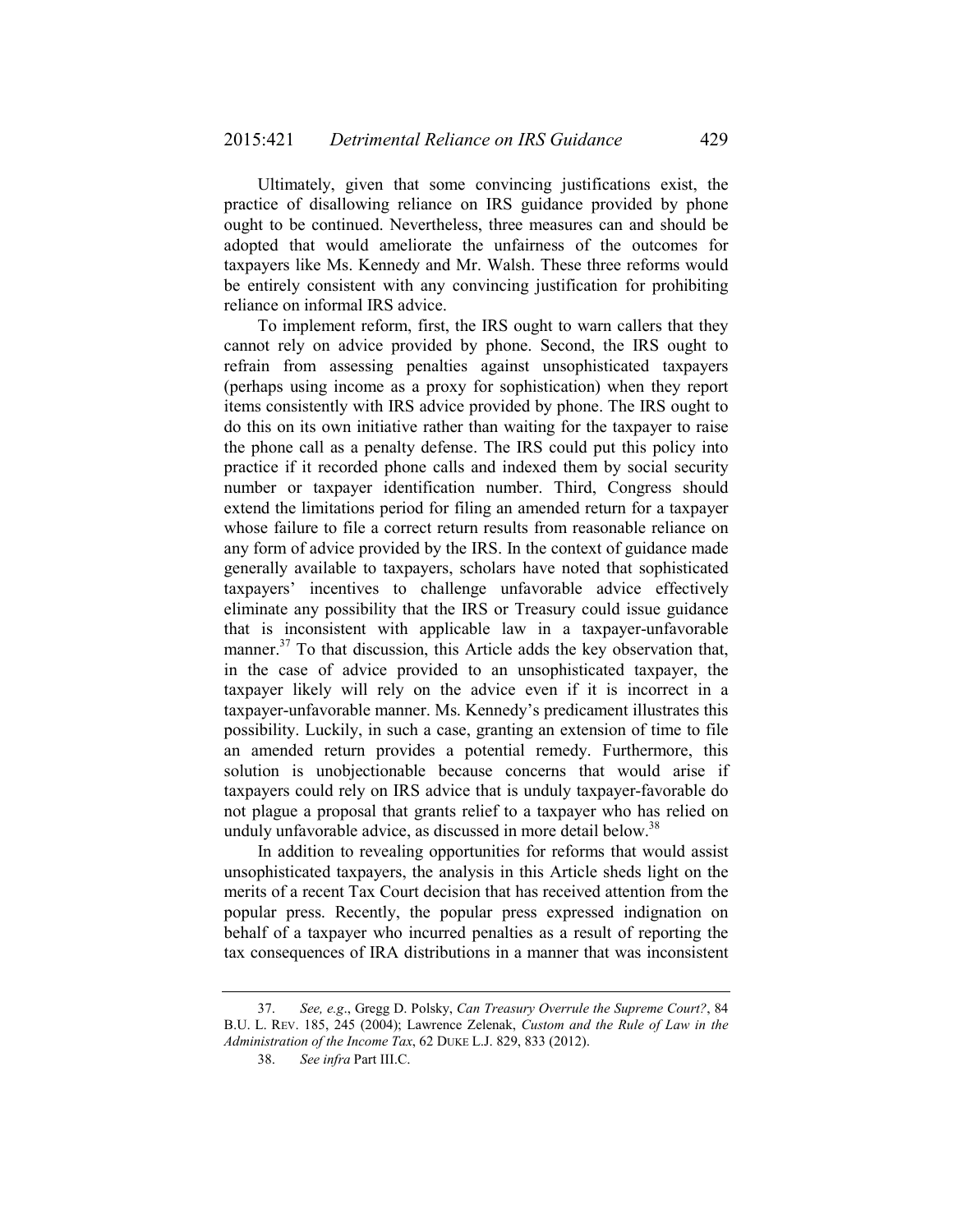with applicable statutory language but consistent with guidance contained in an IRS tax publication (a document intended to provide taxpayers with information relevant to preparing their tax returns).<sup>39</sup> In *Bobrow v. Commissioner*, 40 the Tax Court denied the taxpayer's defense against penalties based on the IRS publication because the taxpayer did not raise the defense in time.<sup>41</sup> However, in dicta, the Tax Court's order also stated that the IRS publication is "not binding precedent."<sup>42</sup> Further, the order stated, "[T]axpayers rely on IRS guidance at their own peril."<sup>43</sup> Popular news stories have latched onto and criticized these statements.<sup>44</sup> The analysis in this Article suggests that the statements are not as unfair as they may first appear, at least in the context of the case in which they arose. The taxpayer in the case, Alvan Bobrow, is no unsophisticated taxpayer; rather, he is a partner in Mayer Brown's tax transactions group and was formerly the general tax counsel for CBS, Inc.<sup>45</sup>

Finally, although this Article focuses on the question of reliance on IRS guidance, many of the issues that arise in this context arise any time agencies provide guidance to unsophisticated parties. Issues that plague unsophisticated individuals in the tax context plague individuals attempting to comply with a wide variety of laws. Thus, although this Article makes specific recommendations in the tax context, the evaluation of reasons for allowing individuals to rely more on some forms of guidance than others has relevance beyond the tax field and provides a theoretical foundation that can inform specific recommendations in those areas as well.

This Article proceeds as follows. Part I describes the extent to which taxpayers can rely on different forms of IRS guidance. Part II suggests and assesses potential policy justifications for the current state of the law. Based on the analysis in Part II, Part III recommends ways in which the IRS ought to amend its current practices, proposes that Congress should extend the limitations period for filing an amended return for a taxpayer whose failure to file a correct return results from reasonable reliance on any form of advice provided by the IRS, and assesses the extent to which taxpayers ought to be able to rely on IRS

<sup>39.</sup> *See, e.g.*, Janet Novack, *Taxpayers Rely on IRS Guidance at Their Own Peril, Tax Judge Rules*, FORBES (Apr. 18, 2014 5:53 PM) http://www.forbes.com/ sites/janetnovack/2014/04/18/taxpayers-rely-on-irs-guidance-at-their-own-peril-taxjudge-rules/.

<sup>40.</sup> 107 T.C.M. (CCH) 1110 (2014).

<sup>41.</sup> Order at 2–3, *Bobrow*, 107 T.C.M. (CCH) 1110 (No. 7022-11).

<sup>42.</sup> *Id.* at 2.

<sup>43.</sup> *Id.*

<sup>44.</sup> *See, e.g.*, Novack, *supra* note 39.

<sup>45.</sup> *Id.*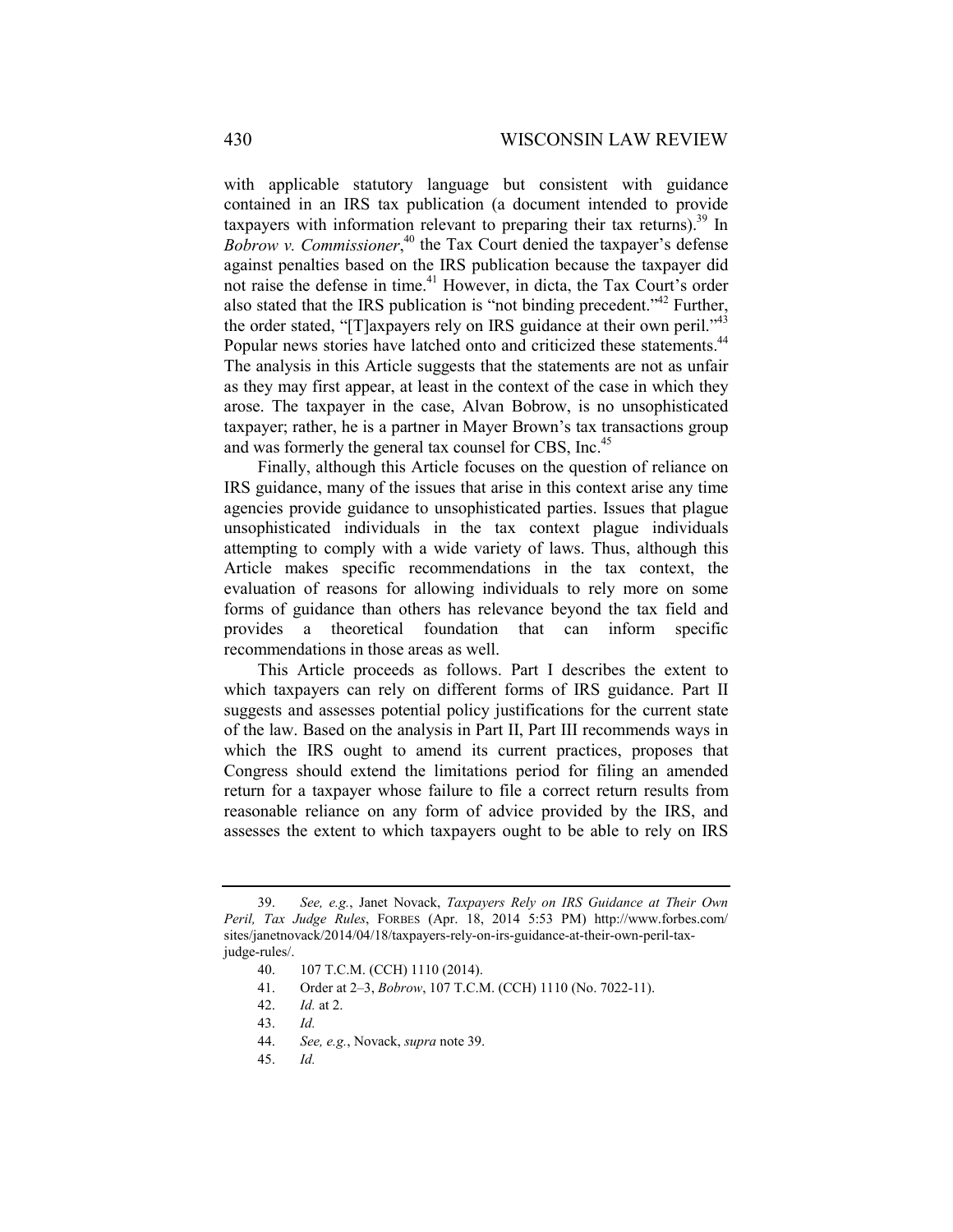publications, the issue discussed in the recent *Bobrow v. Commissioner* case.

#### I. HOW RELIABLE IS IRS GUIDANCE?

The IRS issues a multitude of different forms of guidance.<sup>46</sup> This Part describes four different forms—oral advice provided by phone, IRS publications, private letter rulings, and revenue rulings—and discusses the extent to which taxpayers can rely on each of these four forms.

#### *A. Phone Calls*

The IRS takes the position that taxpayers cannot rely on oral advice that it provides.<sup>47</sup> Indeed, Treasury Regulation Section  $601.201(k)(2)$ states: "A taxpayer may . . . seek oral technical assistance from a district office in the preparation of his return. . . . Such oral advice is advisory only and the Service is not bound to recognize it in the examination of the taxpayer's return."48 Clear warnings to this effect are provided in written IRS materials.<sup>49</sup> However, curiously, taxpayers hear no standard warning when they actually call the IRS, and the website that provides information about how to call the IRS contains no cautionary language.<sup>50</sup> Therefore, a taxpayer will be adequately warned only if he or she happens to be in the unusual position of sifting through written IRS guidance for information about the reliability of advice provided by phone but decides to call the IRS for information about how to prepare a return.

It is clear that Treasury Regulation Section  $601.201(k)(2)$  prevents a taxpayer from being able to rely on oral advice to avoid paying tax due. There may be some leeway, however, for taxpayers to use reliance on oral advice as the basis for a defense against penalties assessed by the

48. Treas. Reg. § 601.201(k)(2) (2012).

<sup>46.</sup> For further discussion of other types of guidance issued by the IRS, see Korb, *supra* note 17.

<sup>47.</sup> *See, e.g*., *id.* at 373. Similarly, taxpayers can also receive oral advice in person from IRS representatives at Taxpayer Assistance Centers. For a description of these centers, see *Contact Your Local IRS Office*, I.R.S., http://www.irs.gov/uac/Contact-Your-Local-IRS-Office-1 (last updated Mar. 10, 2015). For a list of the types of tax law questions that the IRS will answer at one of these sites, see *Tax Topics*, I.R.S., http://www.irs.gov/uac/Tax-Topics (last updated Jan. 23, 2015).

<sup>49.</sup> Revenue Procedure 2014-1 states: "A taxpayer may seek oral technical guidance from a taxpayer service representative in a Field office or Service Center when preparing a return . . . . Oral guidance is advisory only, and the Service is not bound by it, for example, when examining the taxpayer's return." Rev. Proc. 2014-1, 2014-1 I.R.B. 8.

<sup>50.</sup> *Telephone Assistance*, *supra* note 1.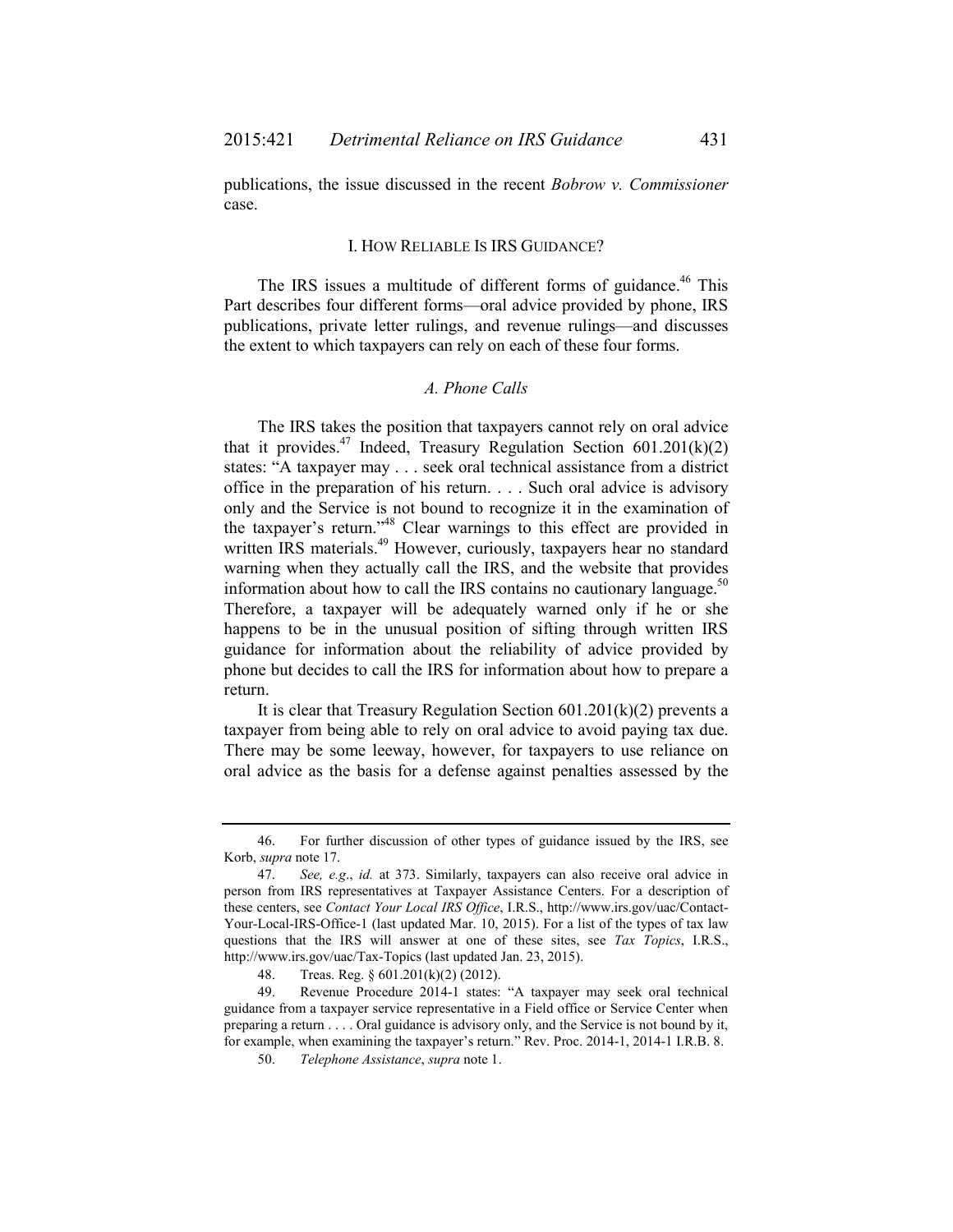IRS.51 The Internal Revenue Manual provides that the IRS "may provide penalty relief based on a taxpayer's reliance on erroneous oral advice" received from the IRS. $52$  In determining whether to grant such relief, the IRS considers, among other factors, whether the taxpayer exercised "ordinary business care and prudence in relying on [the] advice," whether the IRS provided correct information by other means (such as through tax forms), and the type of supporting documentation provided by the taxpayer.<sup>53</sup> Providing supporting documentation or even successfully raising reliance on oral advice as a penalty defense can be difficult tasks, especially for an unsophisticated taxpayer who is not represented by counsel and might accept any penalties assessed without raising mitigating factors.

If an individual were to challenge the IRS's position on oral advice, the individual would almost certainly find no relief from the courts. From time to time, individuals have attempted to assert the doctrine of equitable estoppel against the IRS or another government agency, generally without success.<sup>54</sup> In a case between two private parties, this doctrine applies when one party (A) makes a misrepresentation to the other party (B) upon which the other party (B) reasonably relies. In such a situation, the first party (A) can be estopped from later asserting that the statement was false if such an assertion would harm the other party (B).55 For example, assume that, prior to loaning money to Jack and taking a security interest in Jack's car, a bank receives a letter from an insurance company describing an insurance policy it has issued to Jack, stating that Jack has prepaid all required premiums for the year and that the bank is entitled to insurance proceeds up to the amount of the loan if the car is damaged by an event covered by the policy. During the year, Jack's car is destroyed by an event that would be covered by the policy but for one fact: Jack has not paid his insurance premiums. The bank

<sup>51.</sup> For additional discussion regarding the issue of whether advice provided by phone can be used as the basis for a defense against penalties, see L. Harold Levinson, *The Legitimate Expectation that Public Officials Will Act Consistently*, 46 AM. J. COMP. L. 549, 566–67 (Supp. 1998).

<sup>52.</sup> I.R.M. 20.1.1.3.3.4.2 (Dec. 11, 2009).

<sup>53.</sup> *Id*.

<sup>54.</sup> For further discussion, see, for example, Fred Ansell, *Unauthorized Conduct of Government Agents: A Restrictive Rule of Equitable Estoppel Against the Government*, 53 U. CHI. L. REV. 1026 (1986); Stephanie Hoffer, *Hobgoblin of Little Minds No More: Justice Requires an IRS Duty of Consistency*, 2006 UTAH L. REV. 317, 333–34; Ann K. Wooster, Annotation, *Taxpayer's Assertion of Equitable Estoppel Against IRS Based on Representations of IRS or Non-IRS Employees*, 176 A.L.R. FED. 33 (2002) (summarizing existing case law); *see also* Note, *Equitable Estoppel of the Federal Government: An Application of the Proprietary Function Exception to the Traditional Rule*, 55 FORDHAM L. REV. 707 (1987).

<sup>55.</sup> *See, e.g.*, Ansell, *supra* note 54, at 1026.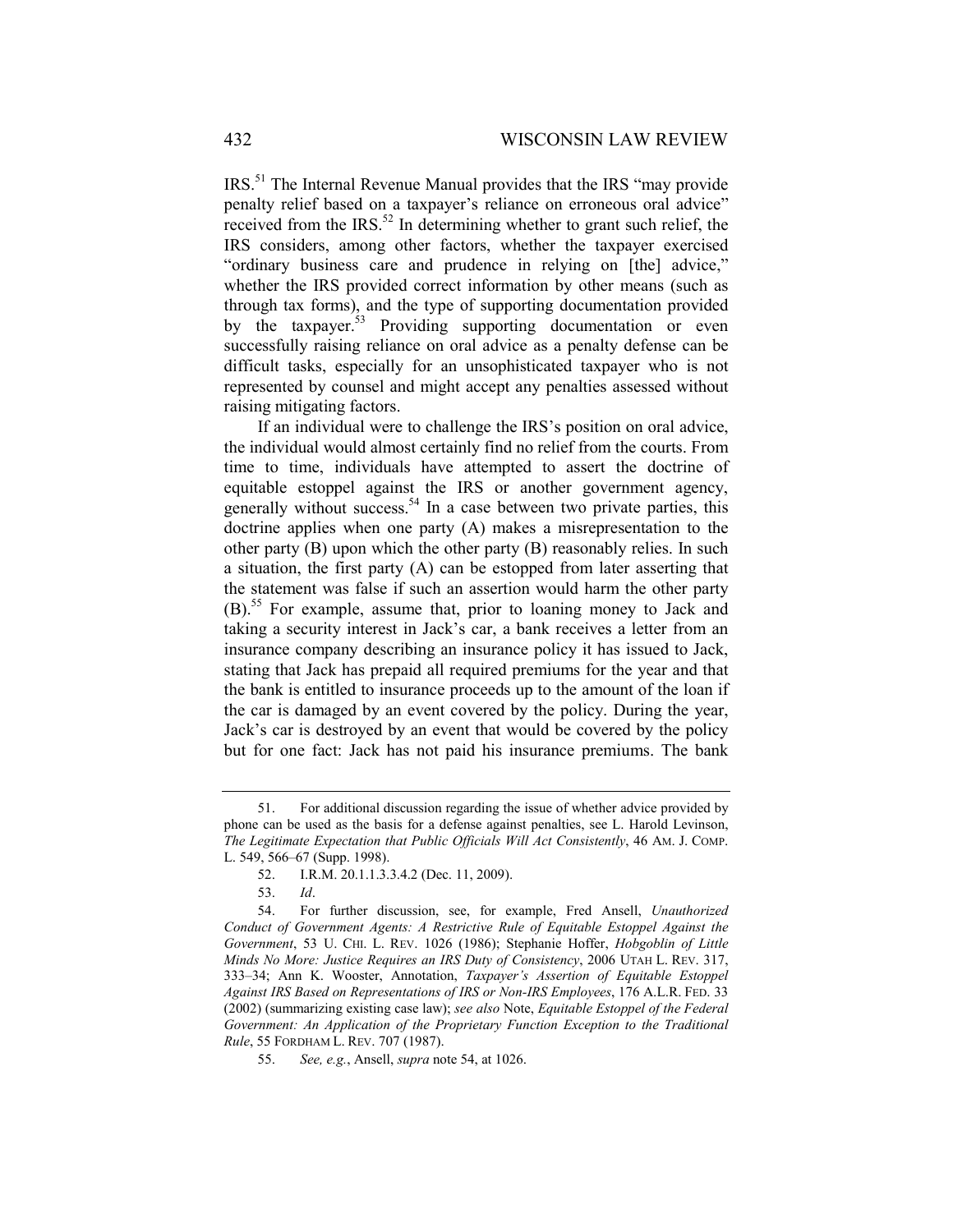sues the insurance company for payment under the policy. If the insurance company asserts the fact that Jack has not paid the insurance premiums to defend against the bank's claim, the bank may argue that the insurance company should be estopped from raising this issue because the bank reasonably relied on the insurance company's earlier statement that Jack had paid his insurance premiums.

Courts, understandably, are hesitant to apply the doctrine of equitable estoppel against the government when a government employee provides an individual with incorrect information about applicable law, and the Supreme Court has yet to decide a case in which it has held that the doctrine can so apply.<sup>56</sup> Courts and commentators have offered a number of justifications for courts' reluctance to apply the doctrine. First, applying the doctrine could raise separation of powers concerns.<sup>57</sup> Consider, for instance, the example involving Mr. Walsh in the Introduction. If Mr. Walsh were able to utilize the doctrine of equitable estoppel to avoid paying \$1000 in taxes, then he would receive more favorable treatment than what Congress specified in the statutory provisions regarding the Child Tax Credit, and he would receive this more favorable treatment as a result of the actions of an employee of an executive agency.<sup>58</sup> Second, applying the doctrine might encourage government favoritism or corruption.<sup>59</sup> When a government employee who feels no strong attachment to his or her government position is approached by an influential individual for advice, the employee may be inclined to give overly favorable advice, particularly if doing so will bind his or her government employer.<sup>60</sup> Third, applying the doctrine in some cases could result in a windfall to the individual who received the advice at the expense of the public at large.<sup>61</sup> For instance, if the IRS advises an

<sup>56.</sup> *See, e.g.*, *id.* at 1027. For a more recent observation along these lines, see *Office of Personnel Management v. Richmond*, 496 U.S. 414 (1990), in which the Supreme Court stated, "Courts of Appeals have taken our statements as an invitation to search for an appropriate case in which to apply estoppel against the Government, yet we have reversed every finding of estoppel that we have reviewed." *Id.* at 422.

<sup>57.</sup> *See, e.g.*, Ansell, *supra* note 54, at 1037; Note, *Equitable Estoppel of the Government*, 79 COLUM. L. REV. 551, 551 (1979).

<sup>58.</sup> The Supreme Court has also held that permitting estoppel to apply so as to require the government to make a payment not authorized by statute would violate the Appropriations Clause of the Constitution. *Office of Pers. Mgmt.*, 496 U.S. 414.

<sup>59.</sup> *See, e.g.*, Ansell, *supra* note 54, at 1034; John A. MacArthur & Philip Zimet, *Hobson's Choice and Similar Practices in Federal Taxation*, 48 HARV. L. REV. 1281, 1301–02 (1935); Note, *Equitable Estoppel of the Government*, *supra* note 57, at 554.

<sup>60.</sup> For description of a similar scenario, see MacArthur & Zimet, *supra* note 59, at 1301–02.

<sup>61.</sup> *See, e.g*., Ansell, *supra* note 54, at 1033 ("The most common justification for special treatment of the government in estoppel decisions is to protect the public fisc."); Steve R. Johnson, *An IRS Duty of Consistency: The Failure of Common Law*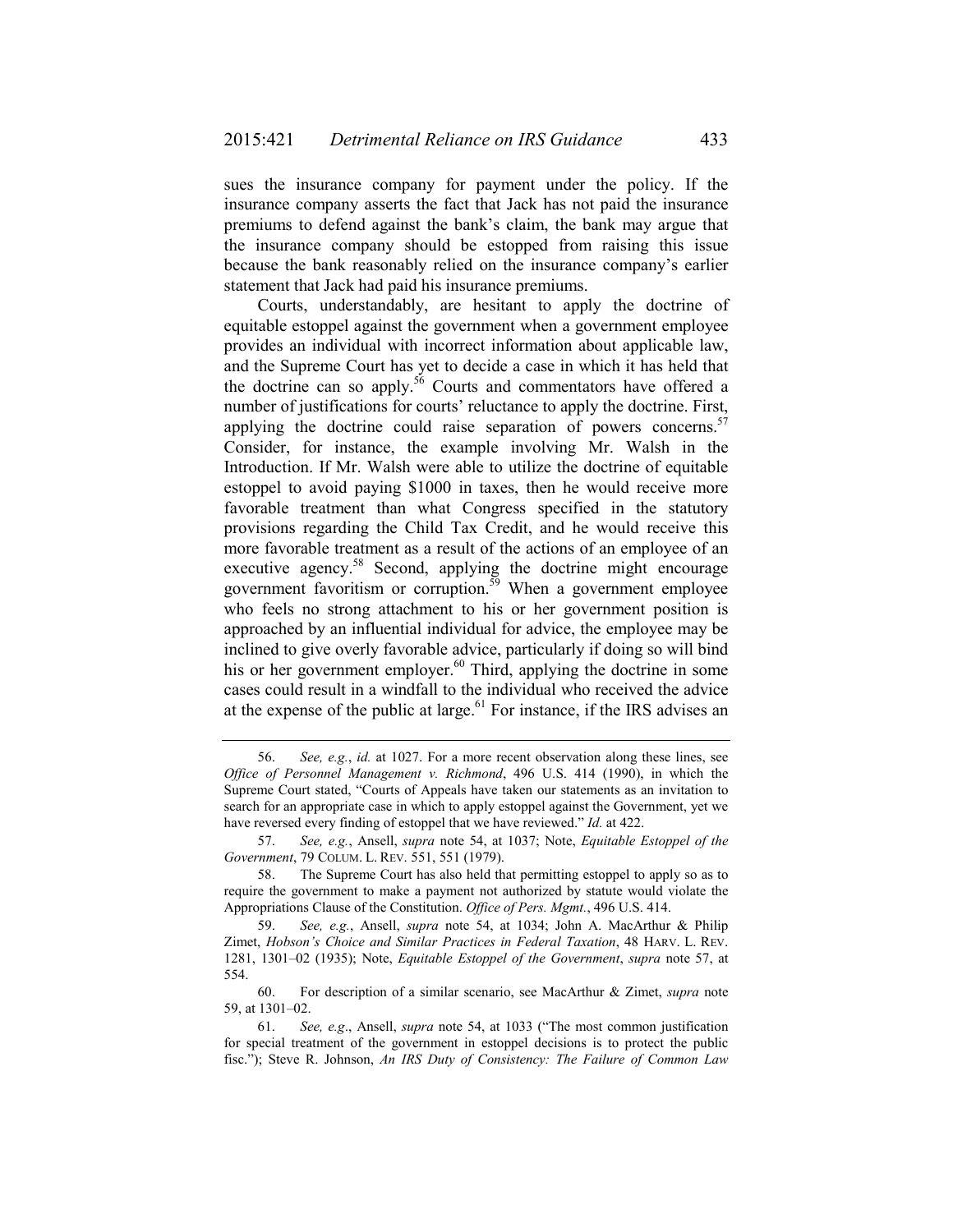individual that he or she does not owe a tax liability that is, in fact, due under applicable law, binding the government to that advice would result in the individual receiving a windfall at the expense of the public treasury. As discussed in more detail below, however, these same concerns would not arise if we provided relief to a taxpayer who received unduly unfavorable advice from the IRS. $^{62}$ 

For an example of a case in which the court refused to apply the doctrine of equitable estoppel against the IRS, consider *Clarke v. Commissioner*. 63 In *Clarke*, the taxpayers claimed that an IRS employee informed them, via the IRS telephone helpline, that distributions from an IRA would not be taxable if they used the funds to purchase a home.<sup>64</sup> The advice was incorrect, and the IRS later assessed additional tax liability.<sup>65</sup> If the taxpayers had known the distributions were taxable, they would not have purchased the home because they lacked the financial resources to both pay the tax owed and acquire the home.<sup>66</sup> The court upheld the tax liability assessed by the IRS and stated, "[The taxpayers] were truthful and credible witnesses, and their position is one that elicits compassion. The relief [taxpayers] seek, however, is not an alternative that is statutorily available  $\ldots$ ."<sup>67</sup>

Another example is provided by *Tallon v. United States*. <sup>68</sup> In that case, the taxpayers could have claimed a tax refund for the 1976 tax year.<sup>69</sup> In early 1978, the taxpayers realized that they had not filed a tax return for 1976 and called the IRS to inquire about filing a late return.<sup>70</sup> The IRS employee stated, "[I]f you have money coming back you can file your return any time."71 The taxpayers did not file a return until 1981, and they subsequently received a letter denying their refund request because the return was filed more than three years after the year in which the excess taxes were paid.<sup>72</sup> The court upheld the IRS's denial of the refund request, ruling against the taxpayers on their claim that the

- 63. 68 T.C.M. (CCH) 398 (1994).
- 64. *Id.*

68. *Tallon v. United States*, No. 83-1349, 1984 WL 1359 (C.D. Ill. Sept. 28, 1984).

72. *Id.*

*Making and a Proposed Legislative Solution*, 77 TENN. L. REV. 563, 598–99 (2010) (discussing windfall concerns that would arise if the IRS were held to a duty of consistency).

<sup>62.</sup> *See infra* Part III.C.

<sup>65.</sup> *Id.*

<sup>66.</sup> *Id.*

<sup>67.</sup> *Id.*

<sup>69.</sup> *Id.*

<sup>70.</sup> *Id.*

<sup>71.</sup> *Id.*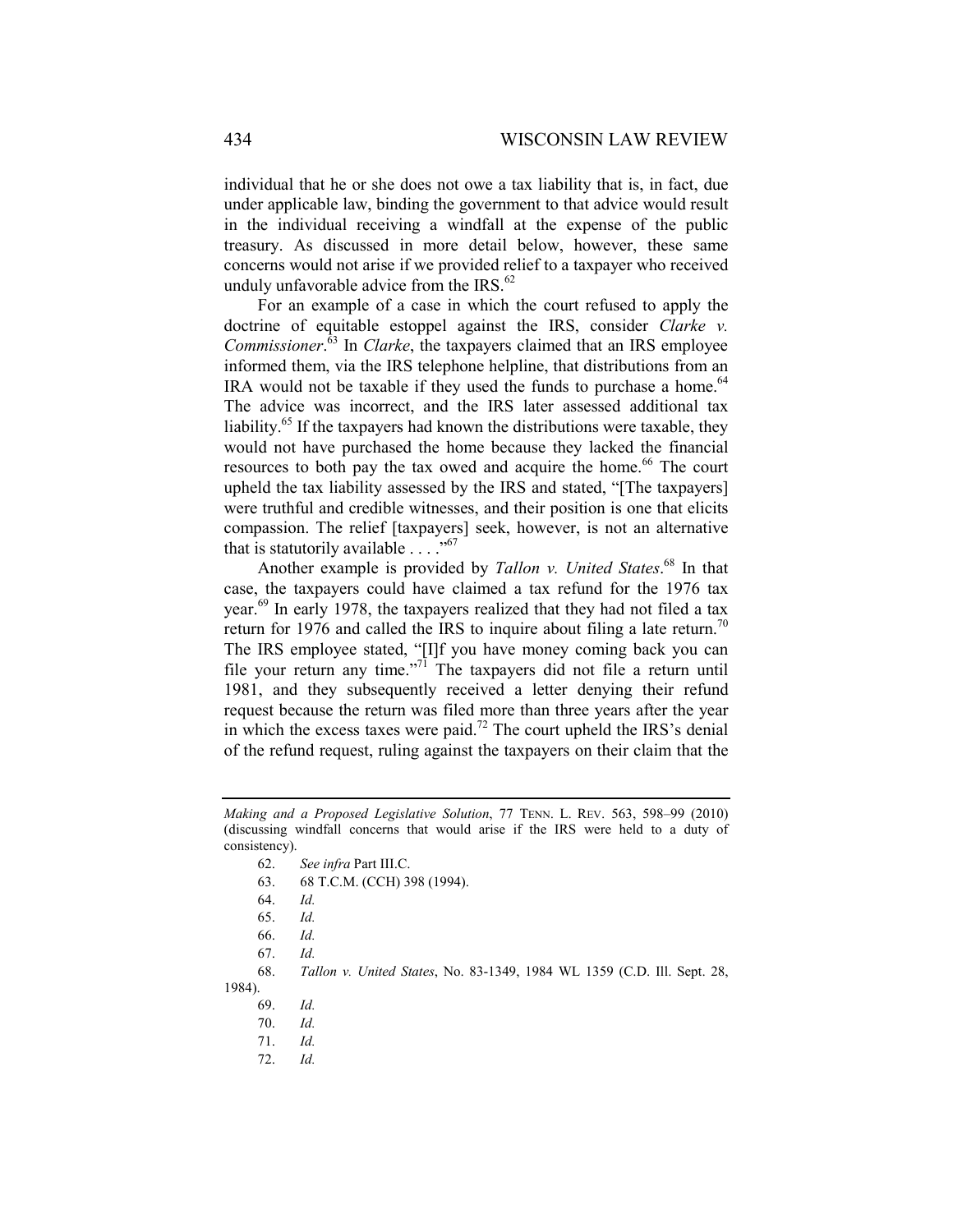doctrine of equitable estoppel prevented the IRS from disallowing the refund request.73 As in *Clarke*, the court expressed some sympathy for the taxpayers' situation, stating:

There is a sense of logic and fairness which suggests that if the Government sets up a toll free number and urges you to call that number for assistance with your tax questions, you should be able to act on their advice freely and without suspicion that your legal positions are being undermined.<sup>74</sup>

However, the court noted that it was bound by precedent that does not allow waiver of the statute of limitations for claiming a refund when a taxpayer has received incorrect advice from an IRS employee.<sup>75</sup>

For a case outside the tax context, consider *Schweiker v. Hansen*. 76 In *Hansen*, a Social Security Administration (SSA) representative orally informed an individual, in June 1974, that she was not entitled to social security benefits.<sup>77</sup> Relying on this advice, which ultimately proved to be incorrect, the individual did not file a written application until she learned that she was, in fact, eligible for benefits.<sup>78</sup> Because of the delay in filing, she was unable to receive benefits for the year leading up to June 1974, despite the fact that she would have received benefits for that time period if she had filed an application at the time of her meeting with the SSA representative.<sup>79</sup> The Supreme Court held that the SSA would not be estopped from denying benefits to the individual based on her failure to comply, in time, with the applicable filing requirements. $80^\circ$ 

The courts, however, have not completely rejected equitable estoppel arguments raised by taxpayers, and some lower courts have applied the doctrine against the  $IRS<sup>81</sup>$  However, the courts have required more than a mere negligent misstatement of law by an IRS employee.<sup>82</sup>

81. *See, e.g.*, Wooster, *supra* note 54.

82. Furthermore, it is unclear whether the Tax Court has jurisdiction to consider claims of equitable estoppel or equitable tolling. *See, e.g*., Leandra Lederman, *Equity and the Article I Court: Is the Tax Court's Exercise of Equitable Powers Constitutional?*, 5 FLA. TAX REV. 357 (2001); Theodore S. Lynn & Mervyn S. Gerson, *Quasi-Estoppel and Abuse of Discretion as Applied Against the United States in Federal Tax Controversies*, 19 TAX L. REV. 487, 516–18 (1964).

<sup>73.</sup> *Id.*

<sup>74.</sup> *Id.*

<sup>75.</sup> *Id.*

<sup>76.</sup> 450 U.S. 785 (1981).

<sup>77.</sup> *Id*. at 786.

<sup>78.</sup> *Id*. at 786–87.

<sup>79.</sup> *Id*.

<sup>80.</sup> *Id*. at 788–89.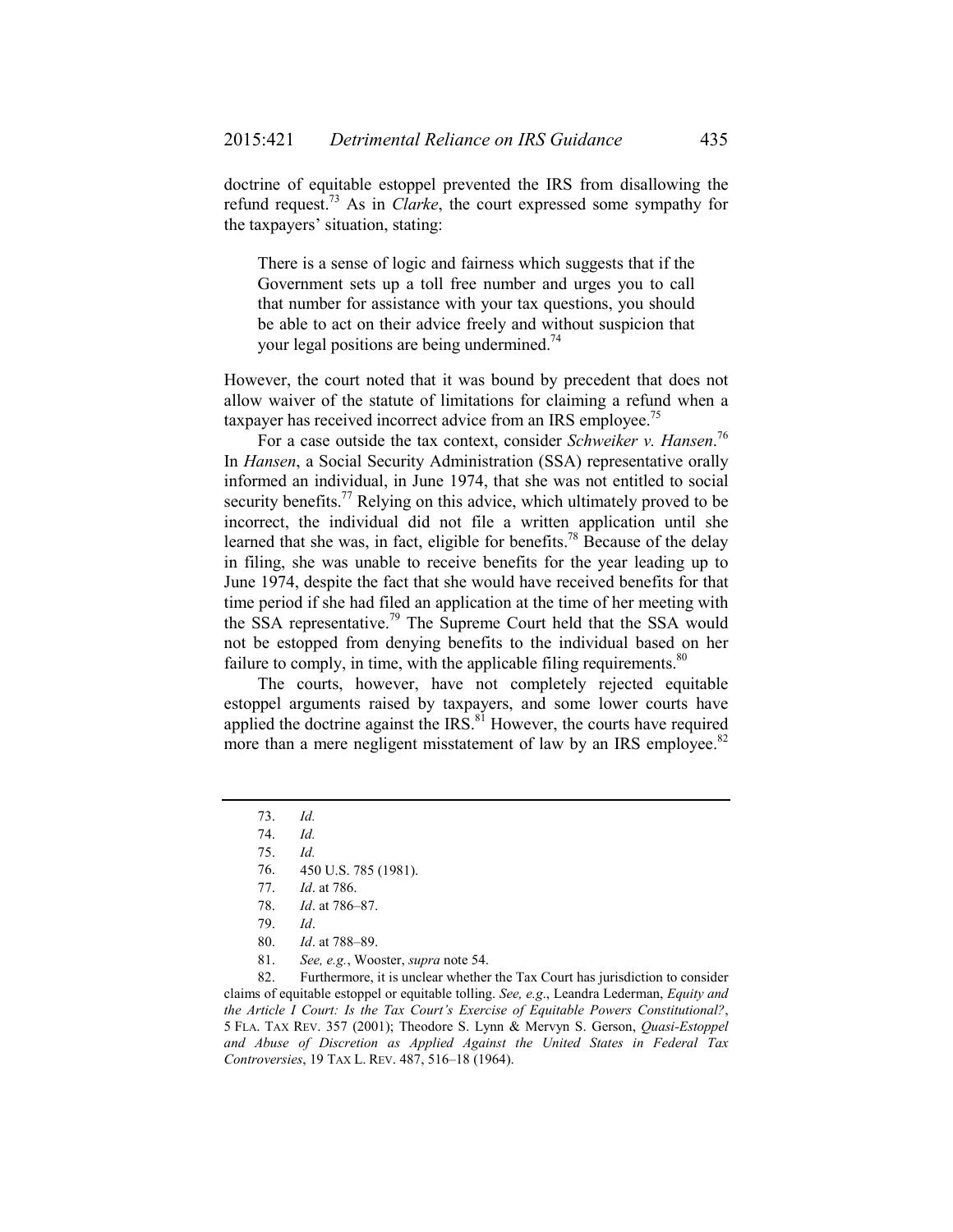For instance, many courts have stated that the IRS employee must engage in "affirmative misconduct."83

For an example of a case in which the court concluded that the actions of an IRS employee rose to the level of "affirmative misconduct," consider *Fredericks v. Commissioner*. 84 In *Fredericks*, the IRS, in 1992, assessed \$28,361 of additional tax liability and \$158,000 of interest against the taxpayer as a result of disallowing a deduction claimed on the taxpayer's 1977 income tax return.<sup>85</sup> The IRS assessed the additional tax well after the expiration of the normal three-year statute of limitations, based on the fact that the taxpayer had signed a consent agreement extending the time for the IRS to assess additional tax.<sup>86</sup>

More specifically, in 1980, the IRS began investigating the deduction and asked the taxpayer to sign a consent form, which extended the statute of limitations indefinitely. $87$  This form provided, however, that the taxpayer could file another form to terminate consent to the extended statute of limitations.<sup>88</sup> The taxpayer signed the form extending the limitations period, as requested, and the form was received and retained by the IRS. $89$ 

Subsequently, an IRS employee informed the taxpayer that the IRS never received this form, and the employee requested that the taxpayer sign a form that extended the limitations period for only one year.<sup>90</sup> This occurred on two more occasions, and the last consent to extend the limitations period by one year expired in  $1984$ <sup>91</sup>

When the IRS ultimately assessed additional tax liability in 1992, it did so based on the initial form granting consent to an indefinite extension of time. $92$  If the taxpayer had known that the IRS received this form, however, the taxpayer would have sent another form to revoke the taxpayer's consent to the extension.<sup>93</sup> The taxpayer did not do so because IRS employees led the taxpayer to believe that they never received the initial consent form, and the IRS never alerted the taxpayer to the fact

93. *Id*. at 440–41.

<sup>83.</sup> *See, e.g*., Ansell, *supra* note 54, at 1027 (describing the Supreme Court's requirement of affirmative misconduct); Hoffer, *supra* note 54, at 333–34; Wooster, *supra* note 54, § 2.

<sup>84.</sup> 126 F.3d 433 (3d Cir. 1997).

<sup>85.</sup> *Id*. at 435.

<sup>86.</sup> *Id*.

<sup>87.</sup> *Id*. at 436.

<sup>88.</sup> *Id*.

<sup>89.</sup> *Id*.

<sup>90.</sup> *Id*.

<sup>91.</sup> *Id*. at 436–37.

<sup>92.</sup> *Id*. at 436–37, 440.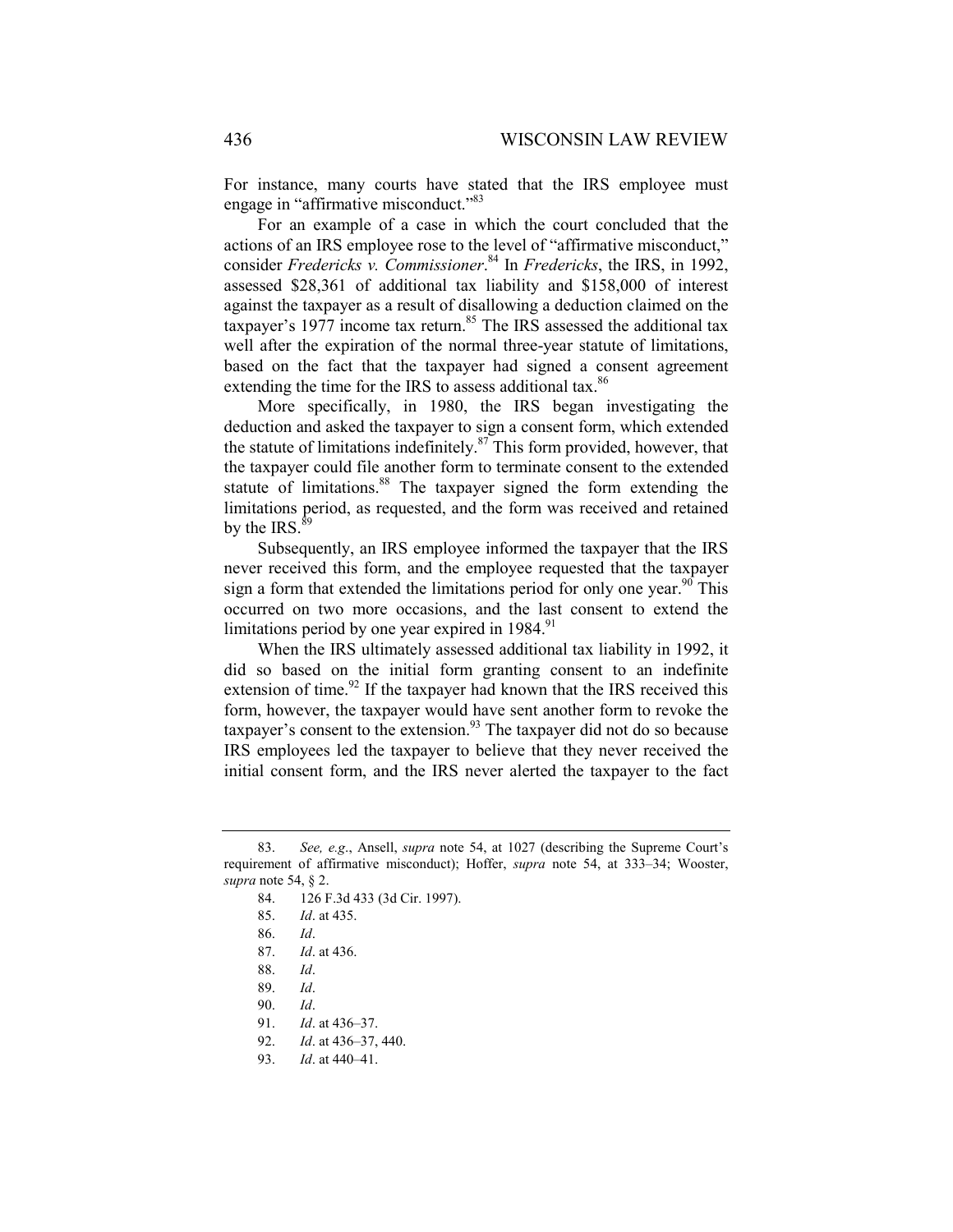that they discovered this form and intended to use it to continue investigating the 1977 income tax return. $94$ 

The court held that the IRS was estopped from utilizing the initial consent form signed by the taxpayer because the taxpayer relied on the IRS's statements that the form was never received.<sup>95</sup> Moreover, the court found that the IRS's actions rose to the level of "affirmative misconduct."96

The court's holding may have been informed by the fact that the taxpayer relied on statements by the IRS employee about forms received by the IRS rather than statements about tax law. Assuming he or she has effective access to other legal guidance, a taxpayer can independently verify statements about tax law, but a taxpayer has no means of verifying the IRS's statements about whether it received a given form. As the court stated in *Fredericks*, "The IRS was the only party with knowledge of all the facts in this case." $\frac{37}{7}$  Thus, courts may be more inclined to hold the IRS to its employees' statements about facts known only by the IRS.

Finally, with this overview of the current state of the law in mind, we can return to the examples from the Introduction to this Article. In Ms. Kennedy's case, given that the IRS employee's statement was a negligent misstatement about tax law, Ms. Kennedy cannot argue successfully that the IRS is estopped from denying her claim based on the expiration of the limitations period for filing an amended return.<sup>98</sup> Likewise, Mr. Walsh will not succeed if he argues that the IRS is estopped from denying his claim to the Child Tax Credit based on the IRS employee's incorrect advice about tax law.

98. Ms. Kennedy also would not succeed by invoking the doctrine of equitable tolling. Under this doctrine, courts have held that the running of time under a statute of limitations will be suspended to serve the goal of fairness if something beyond an individual's control prevented the individual from acting within the required time period. *See, e.g.*, *United States v. Brockamp*, 519 U.S. 347, 348–49 (1997) (discussing the doctrine of equitable tolling). Taxpayers' attempts to invoke this doctrine in the context of Section 6511 have failed. In *Brockamp*, the Supreme Court held that the equitable tolling doctrine does not apply to Section 6511's time limitations for filing tax refund claims. *Id.* at 348–49, 354. Following *Brockamp*, Congress enacted Section 6511(h) to provide relief to some taxpayers. I.R.C. § 6511(h) (West 2014). Section 6511(h) provides that the limitations period will be tolled during any period of time when the taxpayer is unable to manage his or her financial affairs by reason of a proven, medically determinable physical or mental impairment. *Id.* This provision, however, is of no use to a taxpayer like Ms. Kennedy whose failure to file a timely refund request is attributable to reliance on erroneous IRS advice. For further discussion of equitable tolling and the adoption of Section 6511(h), see T. Keith Fogg & Rachel E. Zuraw, *Financial Disability for All*, 62 CATH. U. L. REV. 965, 976–83 (2013).

<sup>94.</sup> *Id*. at 436–37, 440.

<sup>95.</sup> *Id*. at 440–41.

<sup>96.</sup> *Id*. at 440.

<sup>97.</sup> *Id*. at 441.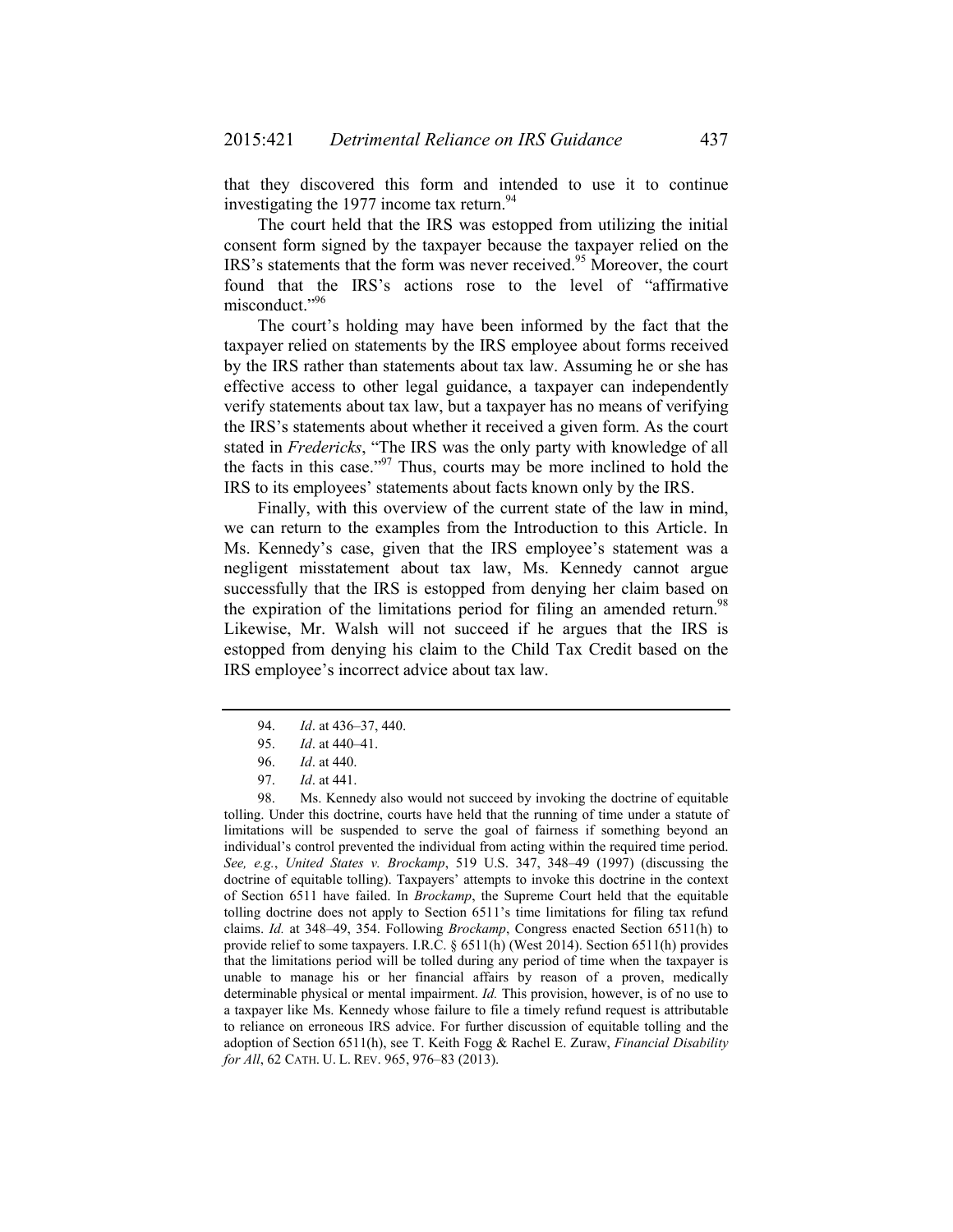#### *B. IRS Publications*

The IRS issues a number of publications that contain information intended to assist taxpayers in preparing their tax returns. For instance, the IRS's *Publication 17* includes guidance regarding the preparation of federal income tax returns for individuals.<sup>99</sup> In most cases, these publications summarize and translate into layperson's terms information that is available in other more authoritative sources (such as statutes, regulations, court decisions, and revenue rulings).<sup>100</sup> In some cases, a publication might offer an answer to a question of tax law that is not addressed elsewhere.<sup>101</sup>

The IRS and the Tax Court have taken the position that taxpayers cannot rely on these publications.<sup>102</sup> Although a taxpayer cannot cite to an IRS publication to assert successfully that the taxpayer owes less in tax liability than what he or she, in fact, owes under applicable law, depending on the other circumstances, the IRS might consider the fact that a taxpayer relied on an IRS publication when determining whether to assess penalties against the taxpayer.<sup>103</sup>

101. For an example, see RICHARD SCHMALBECK & LAWRENCE ZELENAK, FEDERAL INCOME TAXATION 337–39 (3d ed.) (2011) (describing the IRS's use of a publication to describe its approach to addressing a technical mistake in tax legislation regarding the tax treatment of gain from sale of a home).

102. *See, e.g*., Korb, *supra* note 17, at 372.

<sup>99.</sup> DEP'T OF TREASURY, I.R.S., PUBLICATION 17: YOUR FEDERAL INCOME TAX (2014), *available at* http://www.irs.gov/pub/irs-pdf/p17.pdf.

<sup>100.</sup> For an example of a publication, see *id.* For a discussion of the role of publications, see, for example, Korb, *supra* note 17, at 371–72 ("The Service also publishes over one hundred publications providing detailed information on key topics to help taxpayers prepare their returns. Examples include Publication 17, *Your Federal Income Tax*, which explains the rules for individuals . . . . The sources of authoritative tax law are the relevant statutes, regulations, and judicial decisions, not the Service's informal publications.").

 <sup>103.</sup> *See* Treas. Reg. § 1.6664-4(a) (as amended in 2014). If a taxpayer acts with reasonable cause and in good faith, the taxpayer will not be subject to certain penalties. *Id.* The Treasury Regulations provide:

The determination of whether a taxpayer acted with reasonable cause and in good faith is made on a case-by-case basis, taking into account all pertinent facts and circumstances . . . . Circumstances that may indicate reasonable cause and good faith include an honest misunderstanding of fact or law that is reasonable in light of all of the facts and circumstances, including the experience, knowledge, and education of the taxpayer.

*Id.* § 1.6664-4(b)(1).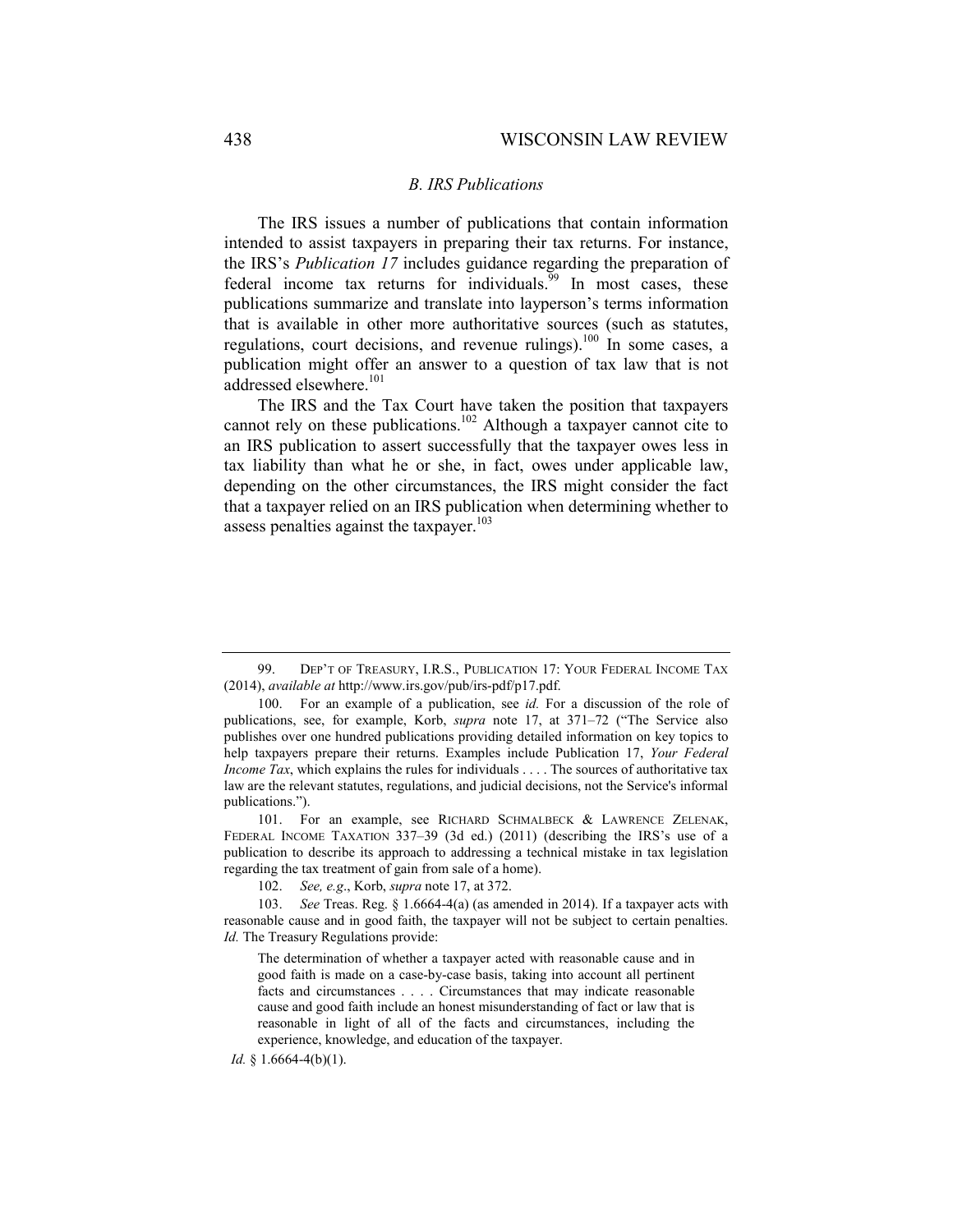### *C. Private Letter Rulings*

When a taxpayer plans to engage in a transaction with uncertain tax consequences, the taxpayer can seek a private letter ruling from the  $IRS<sup>104</sup>$  In order to seek a ruling, the taxpayer must submit a ruling request that describes all of the relevant facts, the questions on which the taxpayer seeks a ruling, relevant legal authority, and how the authority applies to the taxpayer's facts.105 In addition, the taxpayer must pay a filing fee.<sup>106</sup> The fee charged varies somewhat based on the type of request,107 and the fees are generally designed to cover the costs incurred by the IRS in considering and issuing the ruling.<sup>108</sup> The taxpayer must also comply with a number of detailed procedural requirements when submitting the request.<sup>109</sup> In addition, the taxpayer must sign a declaration that states, "Under penalties of perjury, I declare that I have examined . . . this request, including accompanying documents, and, to the best of my knowledge and belief, . . . the request . . . contains all the relevant facts relating to the request, and such facts are true, correct, and complete."<sup>110</sup>

The IRS will not provide a private letter ruling to address certain questions. For instance, the IRS will not produce "comfort rulings," meaning the IRS will not rule on an issue that is "clearly and adequately addressed" by statute, regulations, court decisions, revenue rulings, or other forms of guidance that are similar to revenue rulings.<sup>111</sup> In addition, the IRS will not rule on certain specified topics for a variety of reasons including concern that, in the case of some topics, determinations are too uncertain given the "factual nature" of the matter involved.<sup>112</sup> The list of topics on which the IRS will not rule expands periodically as the IRS appends other topics to the list, citing to resource constraints or other factors.<sup>113</sup>

Once the IRS issues a ruling, the taxpayer to whom it is issued generally can rely upon it if the taxpayer carries out the transaction consistently with the facts described in the ruling request.<sup>114</sup> If the IRS later discovers that the private letter ruling reached an incorrect result

108. *See, e.g.*, Korb, *supra* note 17, at 347.

<sup>104.</sup> Rev. Proc. 2014-1, 2014-1 I.R.B. 1, 7–8.

 <sup>105.</sup> *Id.* at 18–21.

 <sup>106.</sup> *Id.* at 55.

 <sup>107.</sup> *Id.* at 55–56.

 <sup>109.</sup> *See* Rev. Proc. 2014-1, 2014-1 I.R.B. 1.

 <sup>110.</sup> *Id.* at 24.

 <sup>111.</sup> *Id.* at 18.

 <sup>112.</sup> *Id.* at 15.

 <sup>113.</sup> *Id.*

 <sup>114.</sup> *See, e.g.*, Korb, *supra* note 17, at 348.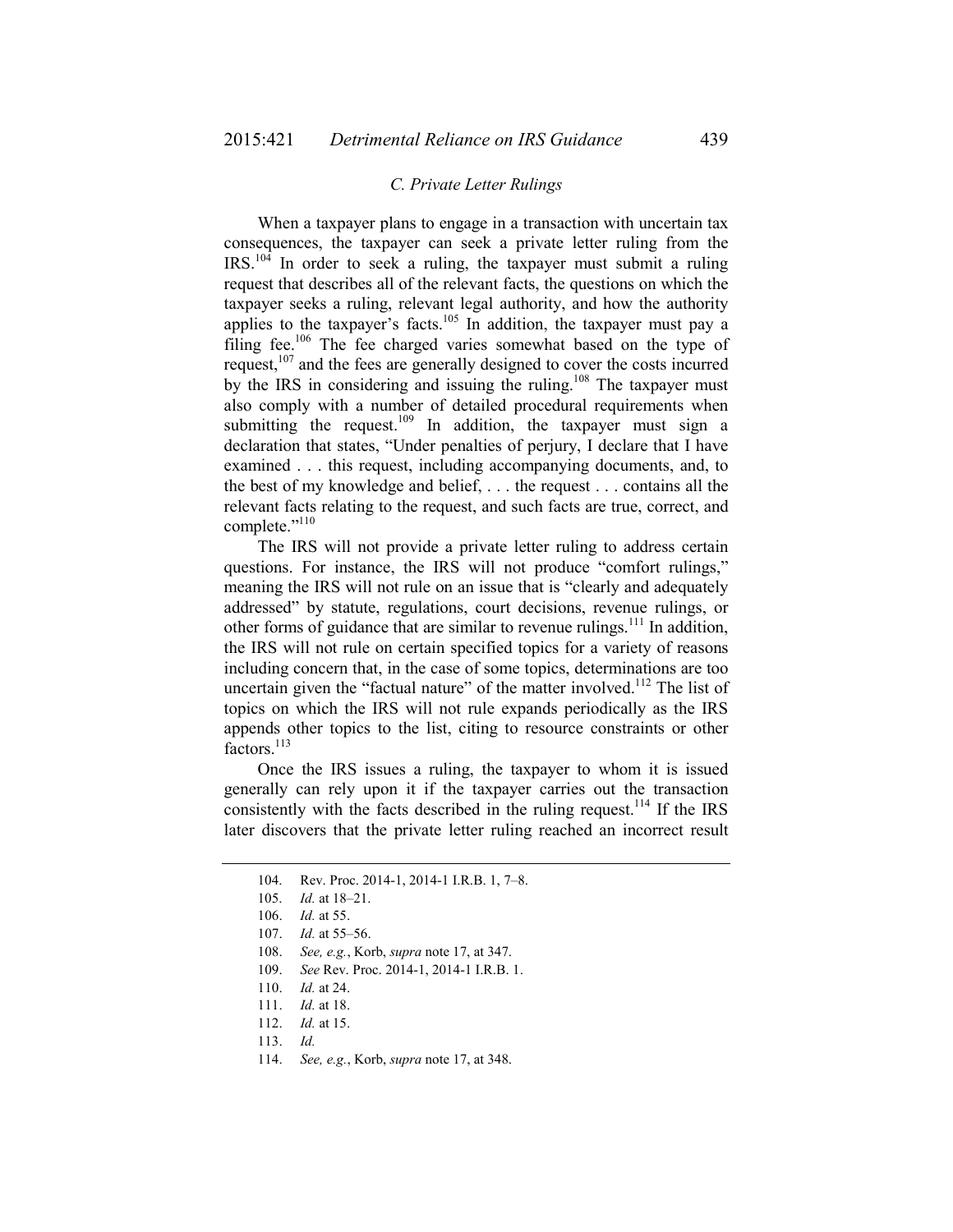because the taxpayer did not accurately and completely disclose relevant facts, the IRS will readily revoke the ruling retroactively.<sup>115</sup> However, if the IRS later discovers that the private letter ruling reached an incorrect result because it was based upon the IRS's incorrect interpretation of a statute, regulation, or other legal authority, the IRS's general practice is to not revoke the ruling retroactively.<sup>116</sup> Therefore, although the taxpayer might be subject to less favorable tax consequences in future years (if the transaction has ongoing tax effects), $117$  for prior years, the taxpayer retains the benefit of tax treatment that is more favorable than what a correct interpretation of tax law would have allowed. As the affected taxpayer has no reason to object to receiving this windfall and as other parties generally lack standing to challenge the IRS's position, the IRS's decision to allow the taxpayer unwarranted favorable treatment will prevail.<sup>118</sup>

If the IRS wanted to do so, it could revoke the ruling retroactively. In particular, Internal Revenue Code Section 7805(b)(8) grants to the IRS the discretion to determine "the extent, if any, to which any ruling . . . relating to the internal revenue laws shall be applied without retroactive effect."119 If the taxpayer attempted to assert equitable estoppel against the IRS to prevent it from revoking the ruling retroactively, the taxpayer's claim would likely fail for the same reason that this claim is doomed in the context of advice provided over the phone.120 Although some of the courts that have refrained from applying equitable estoppel have emphasized the fact that the advice given was

<sup>115.</sup> Treas. Reg. § 601.201(l)(5)(i) (as amended in 2014).

 <sup>116.</sup> *See id.* § 601.201(1)(5). In particular, Treasury Regulation Section 601.201(l)(5) provides:

Except in rare or unusual circumstances, the revocation or modification of a ruling will not be applied retroactively with respect to the taxpayer to whom the ruling was originally issued . . . if (i) there has been no misstatement or omission of material facts, (ii) the facts subsequently developed are not materially different from the facts on which the ruling was based, (iii) there has been no change in the applicable law, (iv) the ruling was originally issued with respect to a prospective or proposed transaction, and (v) the taxpayer directly involved in the ruling acted in good faith in reliance upon the ruling and the retroactive revocation would be to his detriment.

*Id.* 

<sup>117.</sup> If the transaction does have ongoing tax consequences, a change in tax treatment that affects future years only can, nonetheless, have a significant effect on the taxpayer. *See, e.g*., Michael J. Graetz, *Legal Transitions: The Case of Retroactivity in Income Tax Revision*, 126 U. PA. L. REV. 47, 58–59, 63 (1977); Louis Kaplow, *An Economic Analysis of Legal Transitions*, 99 HARV. L. REV. 509, 515–16 (1986).

<sup>118.</sup> For further discussion of lack of standing by other parties, see, for example, Polsky, *supra* note 37, at 245; Zelenak, *supra* note 37, at 847–53.

<sup>119.</sup> I.R.C. § 7805(b)(8) (West 2014).

 <sup>120.</sup> *See supra* notes 54–97 and accompanying text.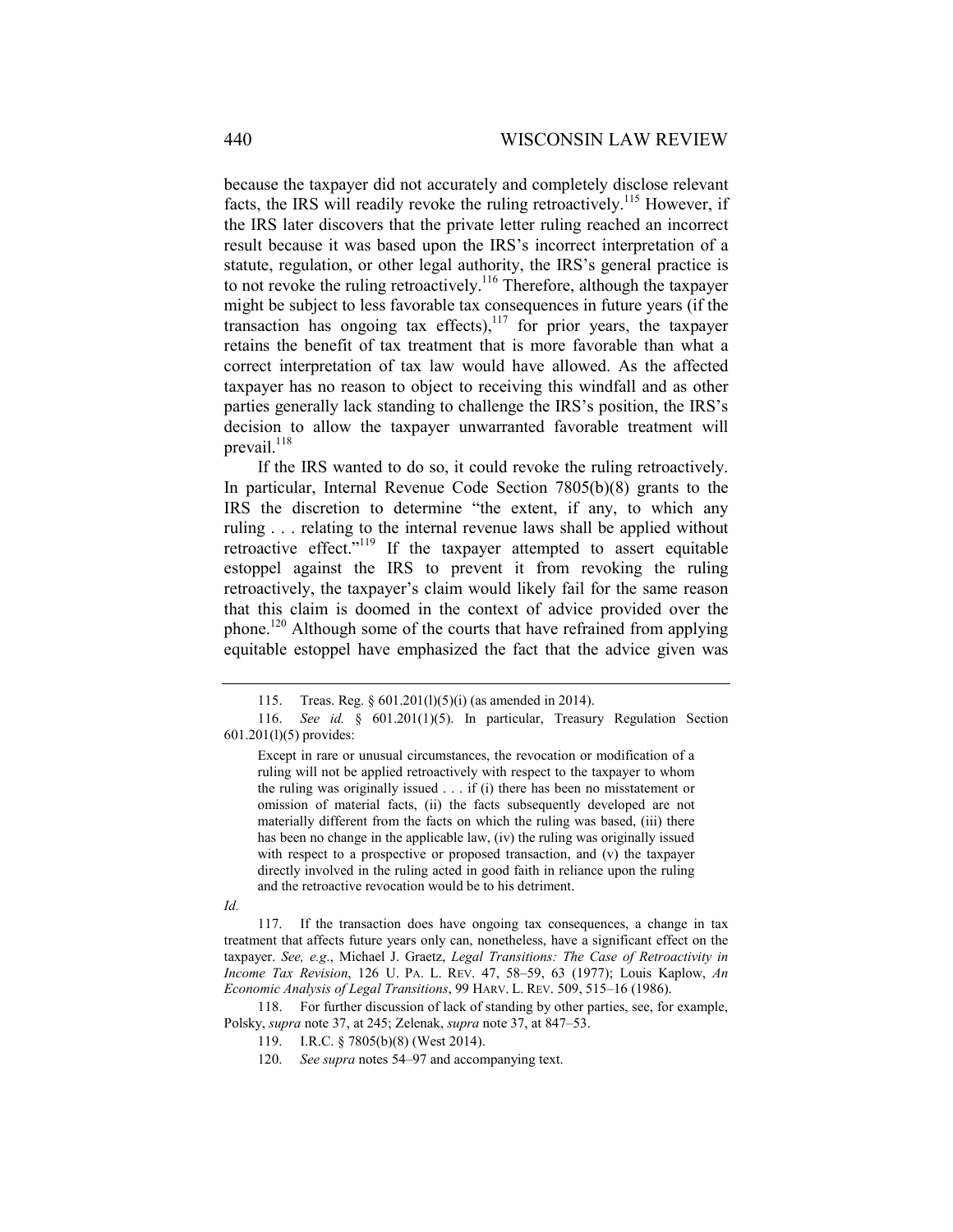oral and therefore, in the view of the court, inherently unreliable,  $^{121}$  it is not certain that those courts would have reached a different result if the mistaken advice was written. Courts have required something more egregious than a negligent misstatement of law by the  $IRS$ <sup>122</sup> Thus, the IRS's decision to revoke the ruling retroactively likely would stand, subject to judicial review for abuse of discretion.<sup>123</sup> Despite having the ability to do so, the IRS rarely decides to revoke a ruling retroactively.<sup>124</sup> Therefore, as a practical matter, taxpayers can place greater reliance on private letter rulings than on advice received over the phone.

Private letter rulings issued by the IRS are made available to the general public in redacted form.<sup>125</sup> However, although the taxpayer to whom the ruling was issued may generally rely on it, other taxpayers cannot do so.<sup>126</sup> In particular, Internal Revenue Code Section 6110(k)(3) provides that "a written determination may not be used or cited as precedent."<sup>127</sup> The term "written determination" is defined to include private letter rulings and other similar forms of guidance.<sup>128</sup> Furthermore, boilerplate language at the end of every private letter ruling cautions, "This document may not be used or cited as precedent."<sup>129</sup> Thus, in theory at least, a private letter ruling issued to one taxpayer is of no use whatsoever to another taxpayer. The potential practical significance of private letter rulings issued to other taxpayers is open to some debate. For instance, some scholars have argued that the IRS ought to owe taxpayers a duty of consistency and that a taxpayer should be able to introduce a private letter ruling issued to another taxpayer to prove that the IRS is shirking this duty if the taxpayer is denied the same favorable tax treatment granted by the private letter ruling.<sup>130</sup> The courts

 <sup>121.</sup> *See, e.g.*, *Heckler v. Cmty. Health Servs. of Crawford Cnty., Inc*., 467 U.S. 51, 65 (1984); *United States v. Guy*, 978 F.2d 934, 938 (6th Cir. 1992).

 <sup>122.</sup> *See supra* notes 54–97 and accompanying text.

<sup>123.</sup> For a discussion of review for abuse of discretion in the context of retroactive revocation of revenue rulings, see, for example, Benjamin J. Cohen & Catherine Harrington, *Is the Internal Revenue Service Bound by Its Own Regulations and Rulings?*, 51 TAX LAW. 675, 688–90 (1998) and Paul Gordon Hoffman, Comment, *Limits on Retroactive Decision Making by the Internal Revenue Service: Redefining Abuse of Discretion Under Section 7805(b)*, 23 UCLA L. REV. 529 (1976).

 <sup>124.</sup> *See supra* note 116 and accompanying text.

<sup>125.</sup> I.R.C. § 6110(a) (West 2014). The Internal Revenue Code requires that private letter rulings are made publicly available. *Id.* 

 <sup>126.</sup> *Id.* § 6110(k)(3).

 <sup>127.</sup> *Id.*

 <sup>128.</sup> *Id.* § 6110(b)(1)(A).

 <sup>129.</sup> *See, e.g.*, I.R.S. Priv. Ltr. Rul. 201419015 (May 9, 2014).

 <sup>130.</sup> *See, e.g.*, Hoffer, *supra* note 54; Lawrence Zelenak, *Should Courts Require the Internal Revenue Service to Be Consistent?*, 40 TAX L. REV. 411 (1984–85).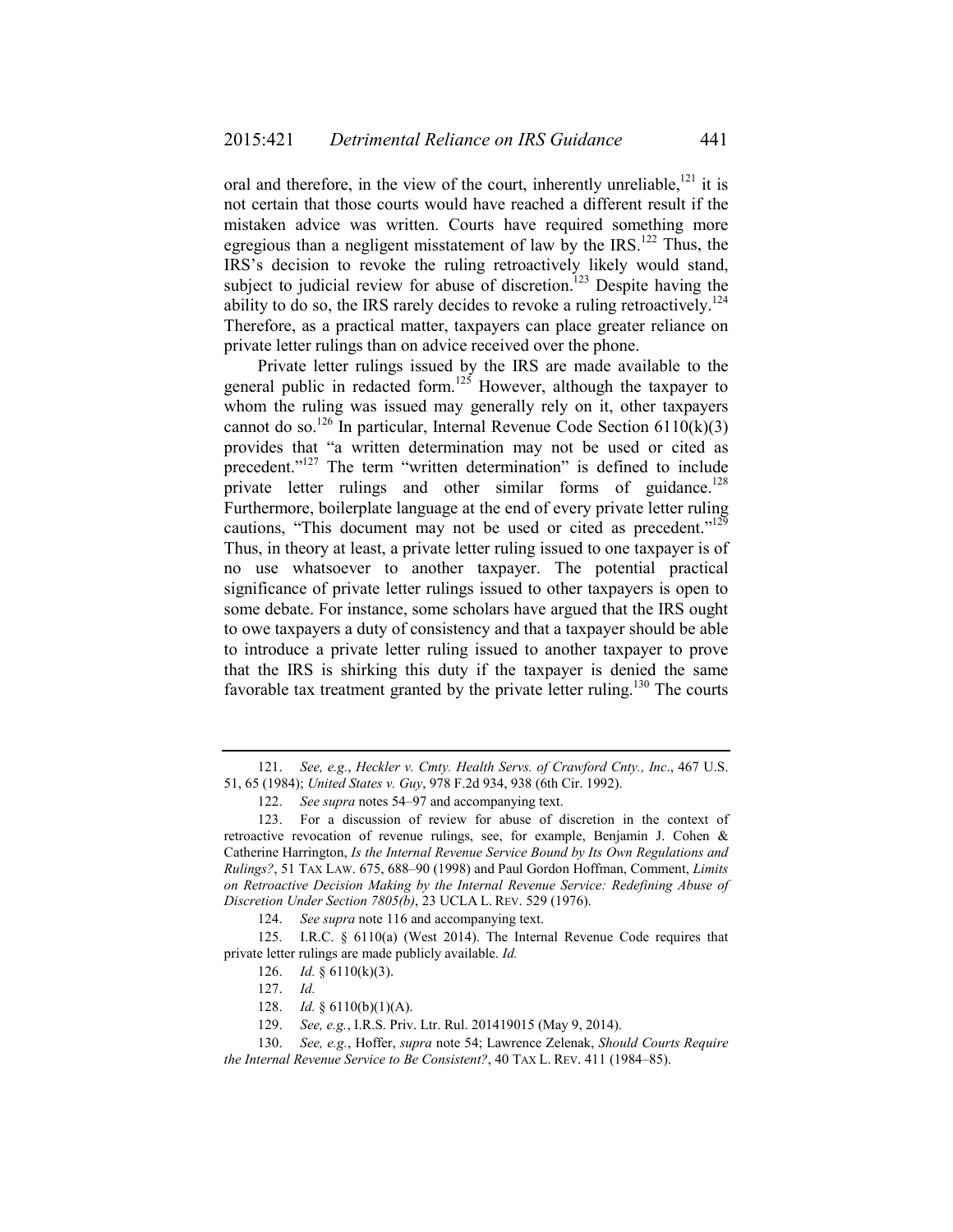have not wholeheartedly embraced this concept,<sup>131</sup> although from time to time courts have issued decisions that are somewhat compatible with this idea.<sup>132</sup> Along similar lines, courts have used private letter rulings issued to other taxpayers for other purposes, citing them as persuasive authority, for instance.<sup>133</sup> However, although these additional issues muddy the waters to some degree, it is clear that the taxpayer to whom a private letter ruling is issued stands on surer ground than other taxpayers.

#### *D. Revenue Rulings*

Unlike a private letter ruling, a revenue ruling is not directed to any particular taxpayer.<sup>134</sup> In a revenue ruling, the IRS describes how tax law would be applied to the specific facts contained in the ruling but does so with the aim of setting forth a more generalizable rule.<sup>135</sup> Donald Korb, former Chief Counsel for the IRS, described some of the relevant differences between revenue rulings and private letter rulings as follows:

A [private] letter ruling essentially consists of a detailed recital of the relevant facts followed by a statement of conclusions. . . . [N]o attempt is made to formulate specified decisions into a stated principle or rule. Revenue rulings, on the other hand, detail all relevant facts in generic terms, and consideration is given to all of the possible situations which might fall within the basic framework of the ruling.<sup>136</sup>

If the IRS issues a revenue ruling and later determines that the ruling's conclusion represents an incorrect interpretation of statutes, regulations, court decisions, or other applicable law, the IRS may revoke the ruling.137 However, similar to private letter rulings, the IRS's general

 <sup>131.</sup> *See, e.g.*, Hoffer, *supra* note 54, at 338–39; Zelenak, *supra* note 130, at 413–14; Judy S. Kwok, Note, *The Perils of Bright Lines: Section 6110(k)(3) and the Ambiguous Precedential Status of Written Determinations*, 24 VA. TAX REV. 863 (2005).

 <sup>132.</sup> *See, e.g.*, Hoffer, *supra* note 54, at 338–39; Zelenak, *supra* note 130, at 413–14; Kwok, *supra* note 131, at 891–92.

<sup>133.</sup> For a discussion of some of these uses and whether they are appropriate, see, for example, Kwok, *supra* note 131; Caron, *supra* note 28, at 669; and Zelenak, *supra* note 130, at 412.

 <sup>134.</sup> *See, e.g.*, Korb, *supra* note 17, at 331 ("The emphasis of the revenue ruling program is centered upon uniformity of interpretation, rather than on the problem of the individual taxpayer.").

 <sup>135.</sup> *Id.* at 332 ("Revenue rulings, on the other hand, detail all relevant facts in generic terms, and consideration is given to all of the possible situations which might fall within the basic framework of the ruling.").

 <sup>136.</sup> *Id.* 

 <sup>137.</sup> *See, e.g.*, Cohen & Harrington, *supra* note 123, at 688–90.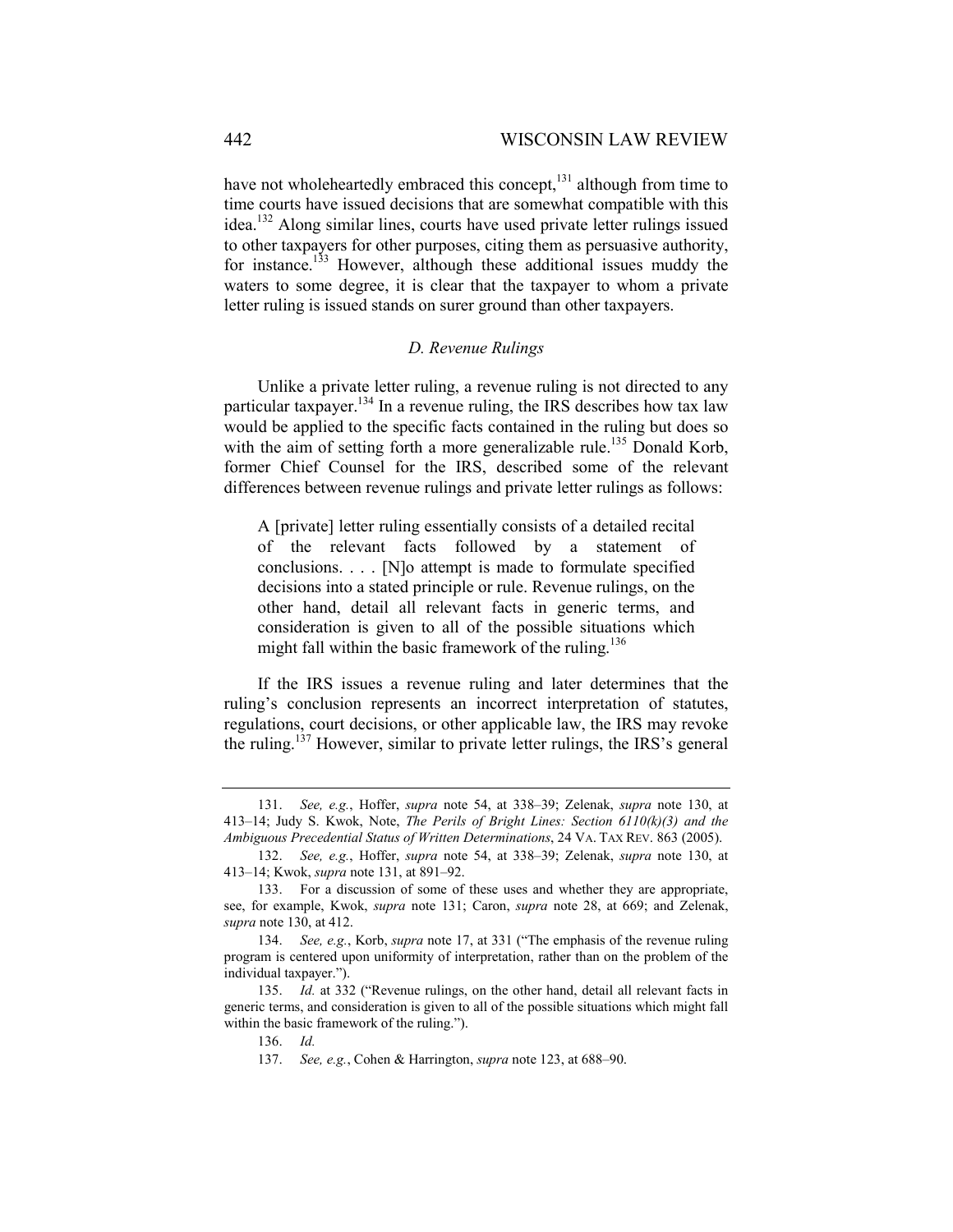practice is to revoke revenue rulings on a prospective basis only.<sup>138</sup> Furthermore, unlike private letter rulings, reliance on a revenue ruling is not limited to any particular taxpayer.<sup>139</sup>

#### *E. Summary*

A taxpayer cannot rely on oral advice provided by the IRS over the phone except, perhaps, to avoid penalties but only if the taxpayer can prove that he or she reasonably relied on the advice.<sup>140</sup> Likewise, a taxpayer cannot rely on IRS publications.<sup>141</sup> A taxpayer generally can rely on a private letter ruling issued to that taxpayer but not on a private letter ruling issued to a different taxpayer.<sup>142</sup> Finally, all taxpayers generally can rely on revenue rulings issued by the IRS.<sup>143</sup>

# II. POTENTIAL JUSTIFICATIONS FOR DIFFERENT DEGREES OF RELIABILITY

In this Part, I will consider and assess potential justifications that might explain why a taxpayer generally cannot rely on informal IRS advice, such as advice provided by phone, despite the fact that, as a practical matter, a taxpayer generally can rely on a private letter ruling issued to that taxpayer and on a revenue ruling provided to the public at large. Ultimately, my purpose is not to propose that, for instance, phone calls should bind the IRS. However, as discussed in Part III, a critical evaluation of potential rationales has several important policy implications.

As detailed in this Part, eight potential justifications might explain why taxpayers can rely on some forms of guidance more than others. First, the IRS considers the content of some forms of guidance more thoroughly than the content of other forms. Second, the IRS might be particularly likely to curtail issuance of informal guidance if it were

- 141. *See supra* note 102 and accompanying text.
- 142. *See supra* note 126 and accompanying text.

 <sup>138.</sup> *See, e.g.*, Korb, *supra* note 17, at 335 ("[I]t is the practice of the Service to make revocation or modification of revenue rulings prospective only.").

 <sup>139.</sup> *See, e.g.*, *id.* at 330–31 ("[Revenue Rulings] are intended to inform both the taxpayers and the personnel of the Service as to the Commissioner's position with respect to a particular issue thus ensuring that this issue will be handled uniformly throughout the country. The published revenue ruling program tends to provide many of the same benefits as the letter ruling program. The emphasis of the revenue ruling program is centered upon uniformity of interpretation, rather than on the problem of the individual taxpayer. By informing the taxpayers of the Service's position in a published ruling, the need for taxpayers to request a letter ruling on the same subject is eliminated.").

 <sup>140.</sup> *See supra* notes 52–53 and accompanying text.

 <sup>143.</sup> *See supra* note 139 and accompanying text.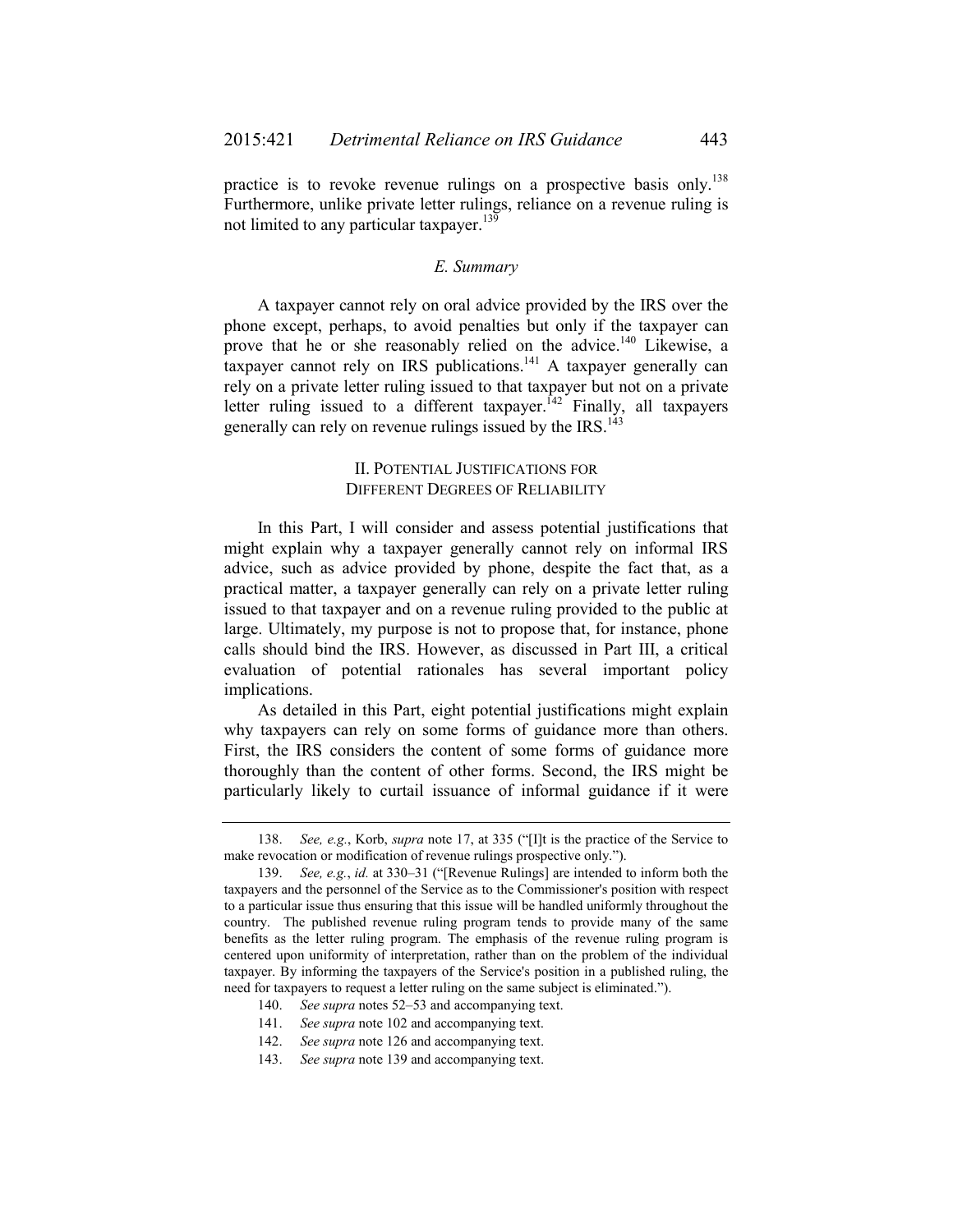binding on the IRS. Third, taxpayer reliance on IRS advice may be more reasonable when that advice is offered through particular channels. Fourth, binding the IRS to guidance may be more appropriate when the guidance is also binding on taxpayers. Fifth, some types of guidance are more generalizable than others, and allowing one taxpayer to rely on guidance may be more justifiable when other taxpayers can rely on it as well. Sixth, evidentiary considerations may play a role in the differential treatment of various forms of IRS guidance. Seventh, the extent to which a taxpayer would suffer harm as a result of relying on guidance, if the guidance were revoked, may vary depending on the form of the guidance. Eighth, if certain types of guidance were binding on the IRS, taxpayers might be particularly likely to seek those types of guidance on questions to which taxpayers already know the answers merely to obtain assurances that their positions will be unchallenged. Each of these rationales is discussed and evaluated, in turn, below.

#### *A. How Thoroughly Did the IRS Consider the Guidance?*

Legislative history surrounding the adoption of Section  $6110(k)(3)$ —which provides that private letter rulings may not be "used" or cited as precedent"<sup>144</sup>—suggests that allowing different degrees of reliance may be warranted by the varying amounts of diligence exercised by the IRS when crafting the guidance. In particular, the Senate Finance Committee Report accompanying the adoption of this provision stated:

If all publicly disclosed written determinations were to have precedential value, the IRS would be required to subject them to considerably greater review than is provided under present procedures. The committee believes that resulting delays in the issuance of determinations would mean that many taxpayers could not obtain timely guidance from the IRS and the rulings program would suffer accordingly.<sup>145</sup>

It is, no doubt, true that the IRS considers revenue rulings more thoroughly than private letter rulings and considers private letter rulings more thoroughly than advice provided over the phone. Revenue rulings are typically subject to more levels of review than private letter rulings,146 and, in any given situation, only one employee proffers advice

 <sup>144.</sup> I.R.C. § 6110(k)(3) (West 2014).

 <sup>145.</sup> S. REP. NO. 94-938, at 311 (1976), *reprinted in* 1976 U.S.C.C.A.N. 3438, 3740.

 <sup>146.</sup> *See* Korb, *supra* note 17, at 332 n.32.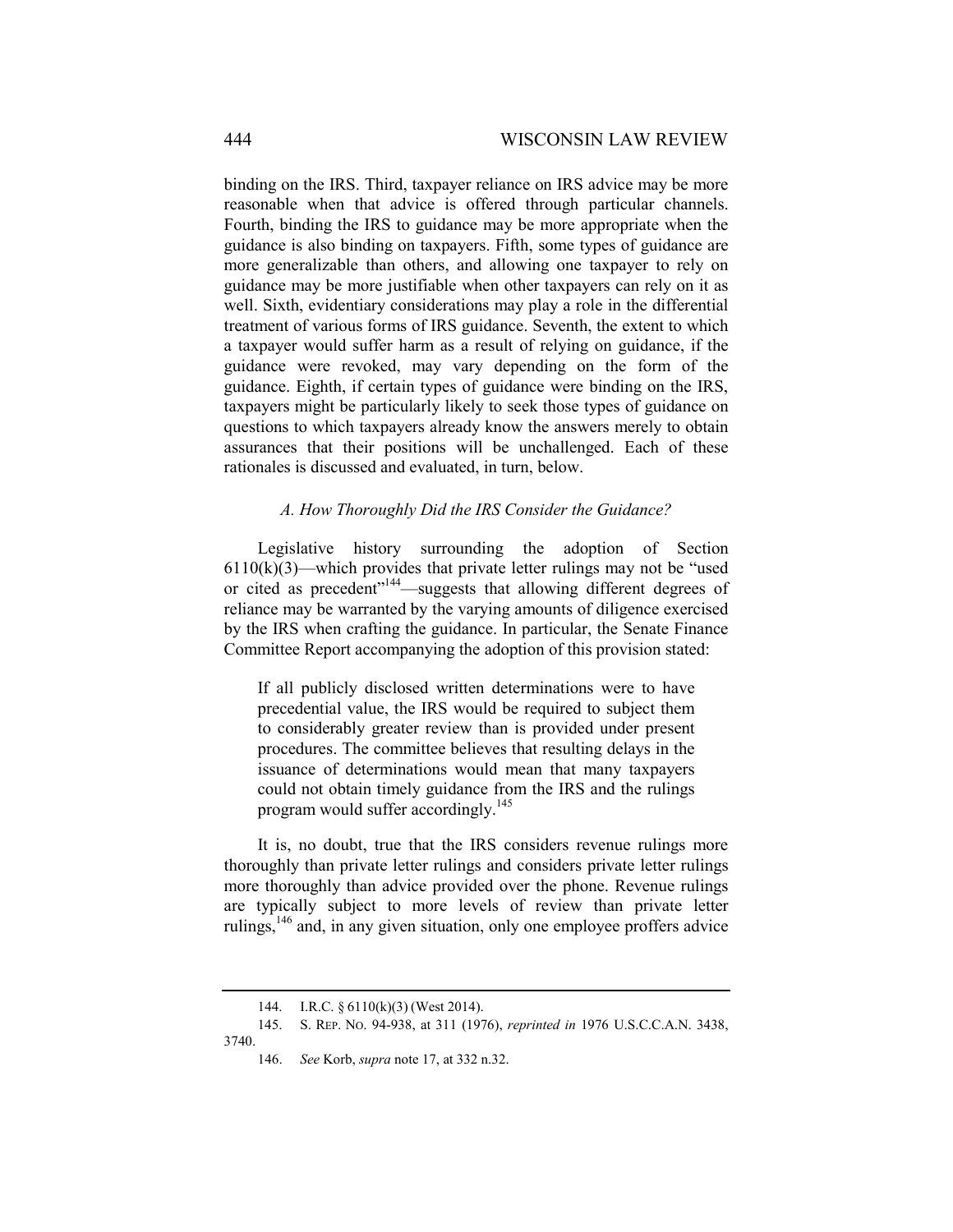extended over the phone.<sup>147</sup> Thus, this justification comports with current IRS practices in that guidance that receives more consideration is more likely to bind the IRS.<sup>148</sup> This rationale has also been discussed by commentators.149

This justification appears to be based on certain judgments about how the IRS should use its limited resources. The IRS lacks sufficient resources to provide fully vetted answers to all questions that taxpayers might pose. If it can provide hasty advice—which it may only do if it will not be held to that advice—the IRS can answer a greater number of questions. If the IRS provides perfunctory advice in response to more questions, more individuals might apply tax law accurately, even if the IRS is sometimes wrong, as long as the answers provided by the IRS are more likely to be correct than what taxpayers would surmise on their own or with the help of paid professionals.

Two assumptions are implicit in this line of reasoning. The first of these assumptions is that the IRS would no longer provide as many answers to tax questions if those answers were binding on the IRS. This very well may be true. However, the extent to which the IRS would withhold advice is uncertain, as discussed in more detail in Part II.B below. The second of these assumptions is that hasty advice provided by the IRS is more likely to be accurate than advice taxpayers would obtain

<sup>147.</sup> Of course, the employee can consult material that was reviewed more thoroughly.

<sup>148.</sup> The extent to which the IRS has considered guidance is also relevant to the question of how much weight ought to be given to the guidance as a matter of administrative law. For discussion of this issue, see *supra* note 28 and accompanying text.

 <sup>149.</sup> *See, e.g.*, Hoffer, *supra* note 54, at 339 (discussing the rationale offered by Congress for providing that private letter rulings may not be used as precedent); Johnson, *supra* note 61, at 570 ("Not all utterances and actions by personnel of the Treasury Department or the IRS are of equal weight. Some are subject to elaborate, multi-level reviews before issuance, while others are reviewed with less scrutiny or none at all . . . . The argument for holding the IRS accountable to a duty of consistency is stronger when it pertains to high-level actions as opposed to low-level guidance."); Korb, *supra* note 17, at 325 (discussing the reliability of different forms of IRS guidance and stating that "[s]ome of the other work products may represent only the views of a particular Office of Chief Counsel attorney and/or that attorney's reviewer, while still others may represent a reaction to a time-sensitive problem that was based on limited information and facts, which may not even be apparent from the publicly available work product. Needless to say, these kinds of work products have a very limited value in predicting the Service's future responses to similar situations, and taxpayers and their advisers should be extremely careful about drawing any conclusions from them"); *id*. at 346 (discussing how limiting the scope of private letter rulings made it so that the task of issuing private letter rulings "could be delegated to lesser officials").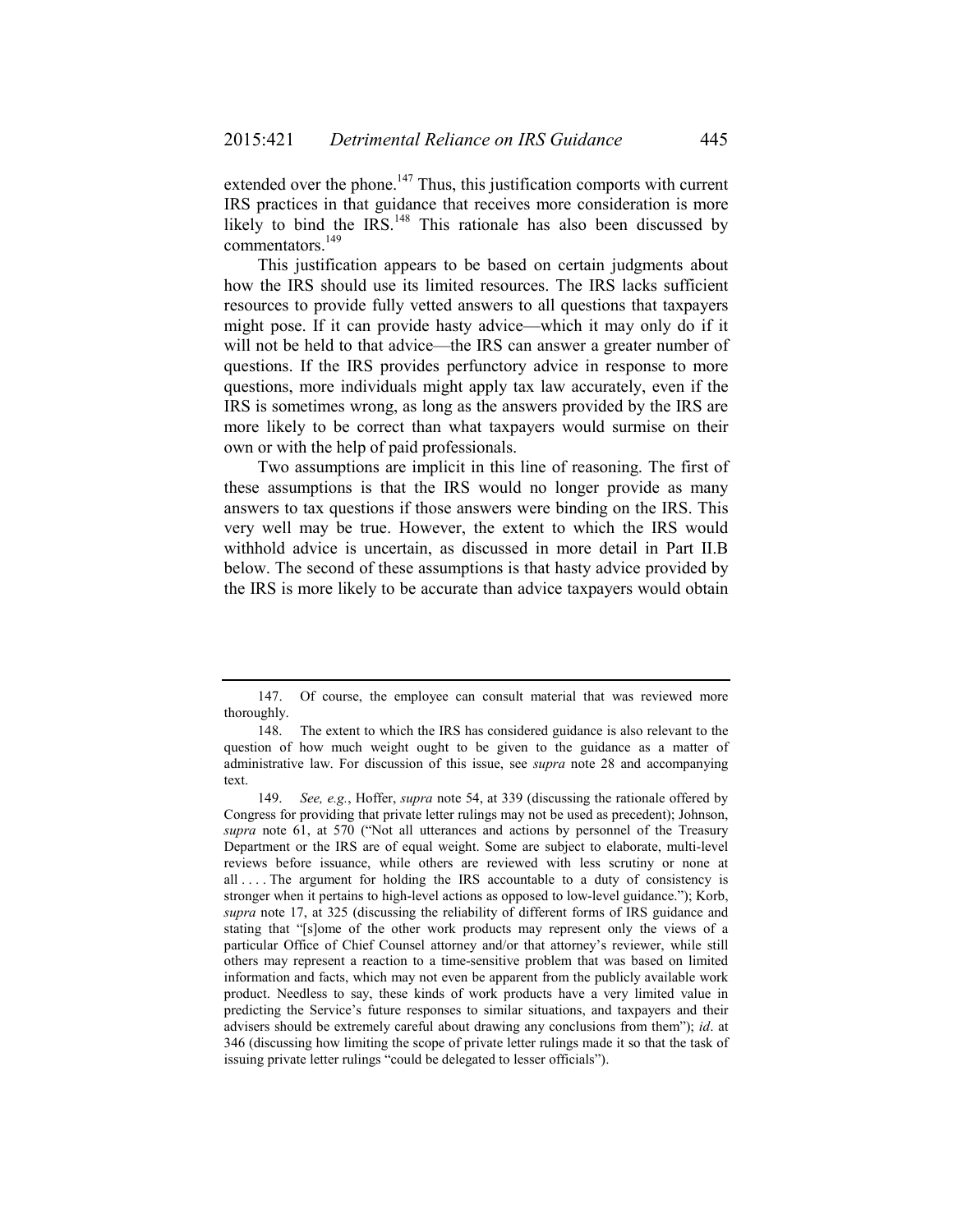through other channels.<sup>150</sup> A strong believer in individuals' abilities to evaluate the competency of IRS employees compared to the individuals' other sources of information might assert that the 109 million phone calls received in 2012 by the IRS prove this assumption to be true.<sup>151</sup> This assertion, however, suffers from two flaws. One, the IRS provides advice free of charge,<sup>152</sup> whereas a taxpayer's alternative source of tax law information might involve visiting a paid preparer. Therefore, 109 million taxpayers might prefer IRS advice to other alternatives even if the IRS advice may be less likely to be accurate merely because the IRS advice is funded by the public at large rather than by the particular taxpayers to whom it is provided. Two, many taxpayers may be unaware of the fact that IRS advice comes with no guarantee. If they mistakenly believe the advice is guaranteed, then they have no reason to evaluate its accuracy relative to other channels of information. To cure this second problem, taxpayers who call the IRS ought to be warned on the phone that they cannot rely on the advice provided so that they can make an informed decision about whether to verify the advice independently.

Another distinct notion might underlie the idea that taxpayers ought to be able to place more reliance on more thoroughly considered advice. In particular, holding the IRS to guidance that was thoroughly vetted may not raise issues that are as troubling as the issues that would arise if we bound the IRS to hastily provided advice. Consider a situation in which the IRS initially believes that a statute means X and later decides it actually means Y. If the initial opinion was based on thorough consideration, then it is likely that X is not an unreasonable interpretation of the statute. Thus, if the IRS allows a taxpayer to benefit from the X interpretation, it might not raise significant separation of powers concerns, as the IRS is effectively enforcing a reasonable interpretation of the statute, or windfall concerns, as the taxpayer's treatment follows from a reasonable interpretation of applicable law, a treatment that many other taxpayers might also claim successfully. By contrast, if the X interpretation was, instead, based on hasty decision making, then the X interpretation might be entirely inconsistent with the applicable statute. In that case, binding the IRS to the X interpretation awakens more serious misgivings.

Finally, although this rationale might explain resistance to allowing taxpayers to rely on unduly favorable advice received by phone, it does

<sup>150.</sup> For additional discussion of this assumption, see Michael Braunstein, *In Defense of a Traditional Immunity – Toward an Economic Rationale for Not Estopping the Government*, 14 RUTGERS L.J. 1, 34 (1982).

 <sup>151.</sup> *See supra* note 18 and accompanying text.

 <sup>152.</sup> *IRS Offers Free Tax Help*, I.R.S., http://www.irs.gov/uac/IRS-Offers-Free-Tax-Help-1 (last updated Jan. 22, 2015).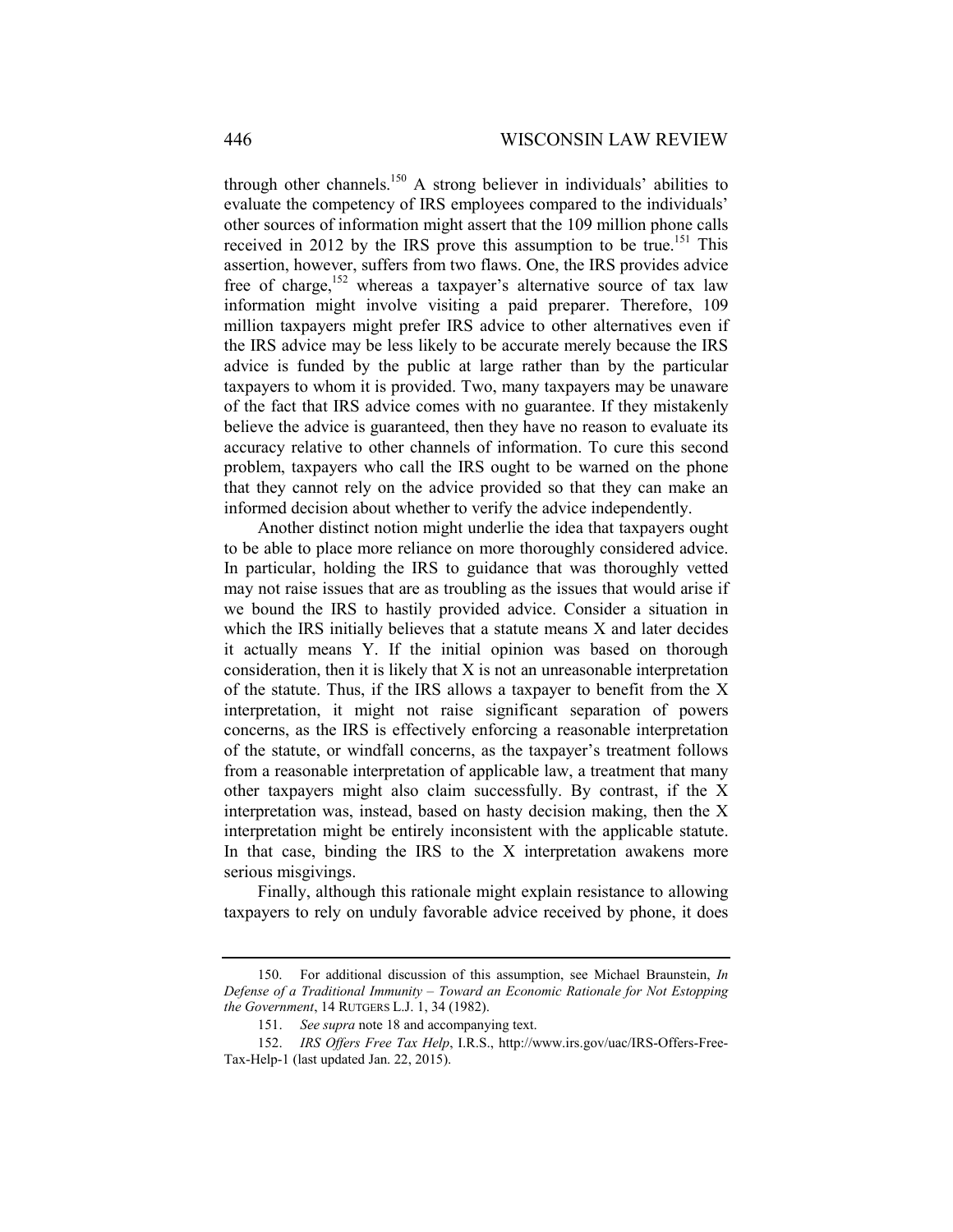not justify withholding relief from a taxpayer, like Ms. Kennedy from the Introduction, who obtains unduly unfavorable IRS advice by phone.<sup>153</sup> If anything, the fact that the advice is given hastily and could undercut benefits provided by Congress bolsters the case for granting relief to such a taxpayer.<sup>154</sup>

#### *B. If the Guidance Were Binding, Would the IRS Issue Less of It?*

As discussed above, if it is held to its advice, the IRS might feel compelled to evaluate that advice more thoroughly. If the IRS spends more time deliberating before issuing guidance, it will necessarily issue less of it, given resource constraints. This concern has been uttered by courts<sup>155</sup> and echoed by commentators<sup>156</sup> in the context of considering the application of equitable estoppel to the government generally.

154. For further discussion, see *infra* Part III.C.

155. In a case regarding social security benefits, for instance, the Supreme Court expressed concern that holding an agency to informal guidance might cause the agency to create less informal guidance. *Schweiker v. Hansen*, 450 U.S. 785, 790 n.5 (1981). In another case outside of the tax context, the Supreme Court stated:

The natural consequence of a rule that made the Government liable for the statements of its agents would be a decision to cut back and impose strict controls upon Government provision of information in order to limit liability. Not only would valuable informational programs be lost to the public, but the greatest impact of this loss would fall on those of limited means, who can least afford the alternative of private advice.

*Office of Pers. Mgmt. v. Richmond*, 496 U.S. 414, 433–34 (1990). The Supreme Court cited a law review article by Professor Braunstein. *Id.* at 434. In the article, Professor Braunstein speculates that the government would provide less informal advice if it were bound to follow its advice, a result that would be particularly harmful for individuals of limited means. Braunstein, *supra* note 150, at 31–33, 37. Professor Braunstein writes, "If the Government reduces the flow of information available concerning its programs, the benefits it provides and the penalties it inflicts, the wealthy may turn to accountants, lawyers and other professionals for this information. The poor do not have these options." *Id.* at 37. In the tax context, this special concern for low income individuals would be more persuasive if callers to the IRS were warned that they could not rely on the advice so that they could make an informed decision about whether or not to verify the advice independently. Although obtaining professional advice may be particularly burdensome for low income taxpayers, they are not entirely without alternatives. For instance, in 2001, 67 percent of lower income taxpayers claiming the EITC used paid preparers. *See infra* note 220. In addition, low-income taxpayers can seek advice from VITA sites. *See Free Tax Return Preparation for Qualifying Taxpayers*, *supra* note 8.

 156. *See, e.g.*, Ansell, *supra* note 54, at 1045–46 ("Allowing estoppel . . . may also deter government officials from giving needed advice in the first place."); Braunstein, *supra* note 150, at 32–33; Hoffer, *supra* note 54, at 334, 348 (discussing this concern but concluding that holding the IRS to its advice—at least in the private letter ruling context—might cause the IRS to issue better advice); Johnson, *supra* note 61, at 599–600 (observing that imposing a consistency requirement in the context of private

<sup>153.</sup> For further discussion, see *infra* Part III.C.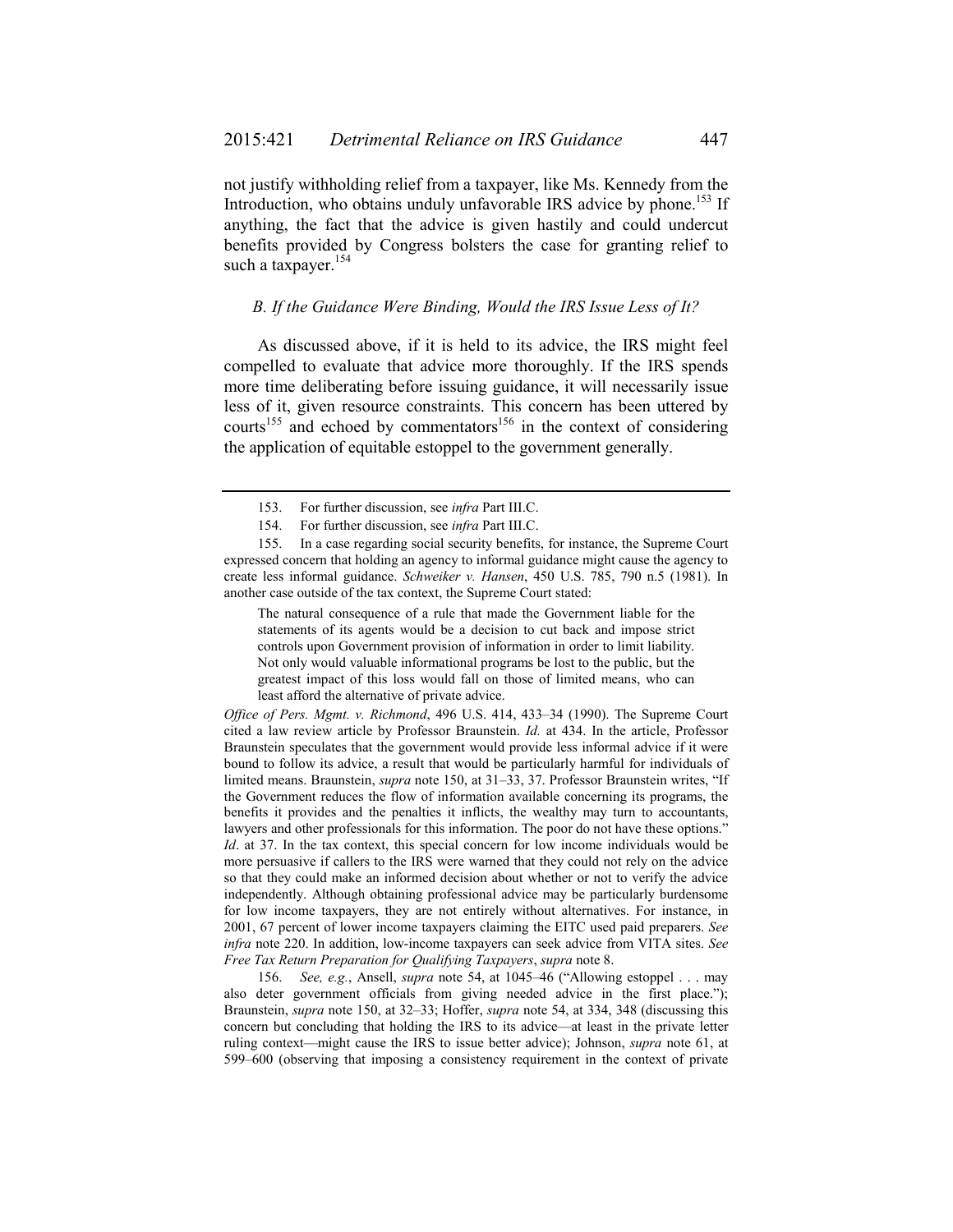If it were held to all advice provided, the IRS may be more likely to abate advice provided over the phone than more formal types of advice for at least two reasons. First, the IRS already may be vetting formal guidance (such as revenue rulings) as thoroughly as it reasonably can such that, even if this guidance were fully binding on the IRS, the IRS would spend little incremental time on it. As a result, even if the IRS were always held to its formal guidance, it might issue the same amount of it. By contrast, the IRS clearly could spend more time considering each answer given by phone, and, if it did so, the volume of questions answered would decline. Second, the types of questions received by the IRS over the phone differ from the types of questions it will answer in a private letter ruling, for instance. The IRS will not issue "comfort rulings," meaning it will not issue a ruling that merely confirms the answer to a tax question that is addressed by already available sources.<sup>157</sup> By contrast, doubtlessly, many of the questions answered by phone are routine questions that lend themselves to clear answers that exist in already available statutes, regulations, or other sources of tax  $\text{law}^{\,158}$  If the IRS were held to every statement made by an employee via the phone, it might instruct employees to no longer answer questions by phone given that, in the best case scenario, an answer would merely confirm information that can be found elsewhere (and, therefore, provide no new information to the taxpayer) and, in the worst case scenario, an answer would bind the IRS to a result that is inconsistent with applicable law.

That said, a consideration of the type of questions answered by phone might cut the other way in the IRS's assessment of whether to continue to provide such advice, suggesting that the concern that this type of guidance would evaporate may be exaggerated. In particular, because the answers to many questions received by phone are clear, an IRS employee—given proper training, experience, and access to the relevant manual or other publications—ought to arrive at the correct

letter rulings might cause the IRS to issue fewer private letter rulings); Levinson, *supra* note 51, at 567 ("[T]he only way to eliminate the risk [of the IRS providing incorrect advice by phone] entirely is to stop giving advice over the telephone. Arguably society is better off if the telephone advice program continues, even though it is error-prone, than if the program is discontinued.").

 <sup>157.</sup> *See supra* note 111 and accompanying text.

<sup>158.</sup> The questions that the IRS is willing to answer by phone are likely limited to routine questions with clear answers similar to the types of questions that the IRS will answer orally at a Taxpayer Assistance Center. For a list of the types of questions that the IRS will answer orally at a Taxpayer Assistance Center, see *Tax Topics*, I.R.S. (Jan. 23, 2015), http://www.irs.gov/uac/Tax-Topics.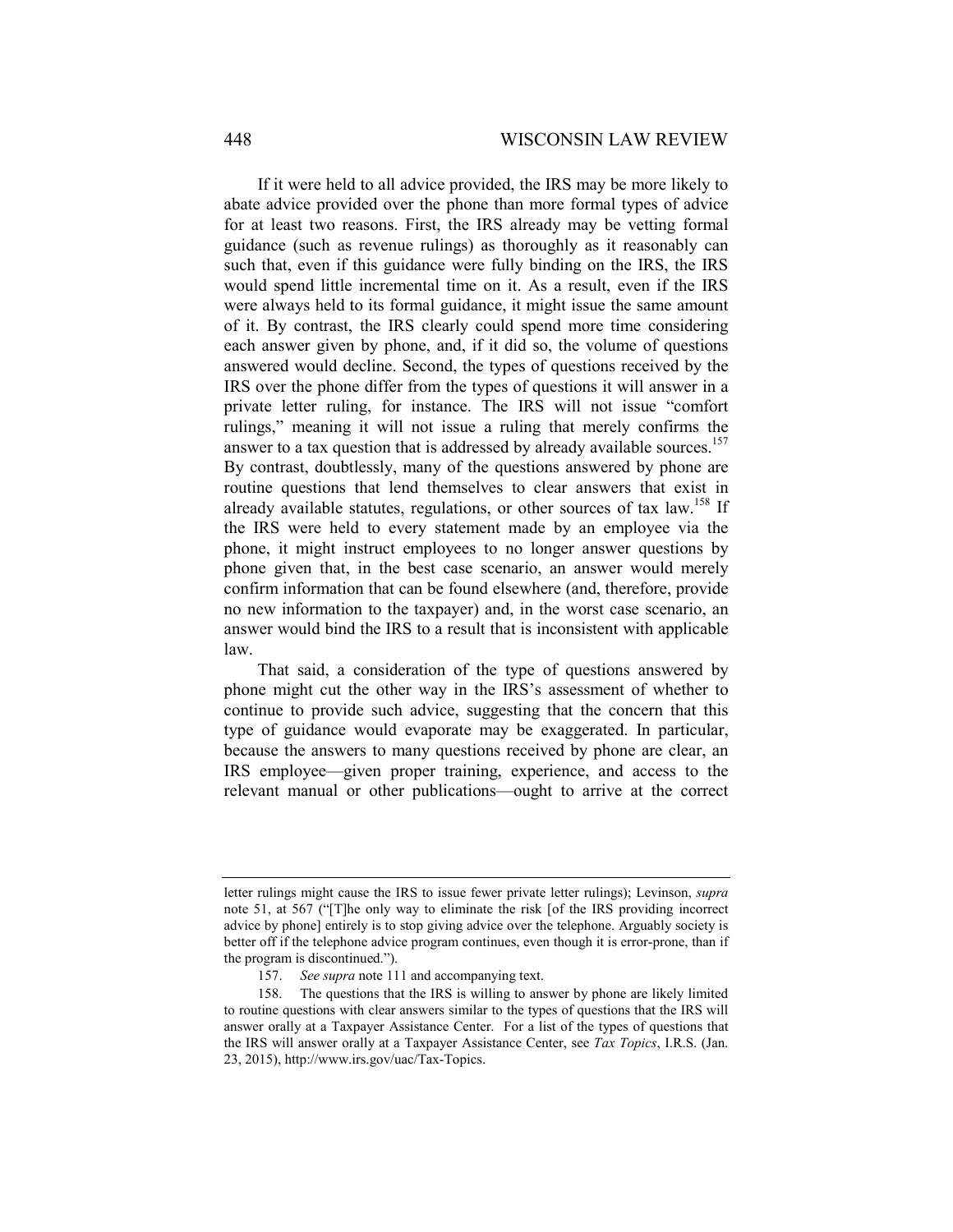answer, so the risk of incorrect advice is fairly low.<sup>159</sup> Furthermore, even if the answer merely confirms information available elsewhere, providing the answer still has value—it ensures that the caller has access to the information and increases the chances that the caller will properly report his or her tax liability, a goal for which the IRS strives.<sup>160</sup> IRS employees would need to steer away from answering more complex questions (and, indeed, they may already do so).<sup>161</sup> This is true because, as discussed in more detail below, if guidance by phone bound the IRS, sophisticated taxpayers might try to game the system by calling the helpline to ask more complex questions in the hopes of receiving an answer that was more favorable than what tax law, in fact, allows.<sup>162</sup>

#### *C. Is the Taxpayer's Reliance on the Guidance Reasonable?*

As discussed above, typically taxpayers cannot successfully invoke the doctrine of equitable estoppel against the IRS.<sup>163</sup> Nevertheless, the same principles that underlie the availability of this doctrine in other contexts might explain why, as a policy matter, certain forms of guidance ought to provide more protection to taxpayers than others. For instance, if taxpayers' reliance on guidance is more reasonable, then binding the IRS to that guidance may be warranted because it comports with notions of fairness—the same notions that undergird the doctrine of equitable estoppel.<sup>164</sup> Thus, the current hierarchy of IRS guidance might be justified if taxpayers' reliance on advice provided by phone, for instance, was unreasonable.

In the context of discussing the doctrine of equitable estoppel, courts have made statements to the effect that reliance on oral advice is

- 162. *See infra* Part II.D.
- 163. *See supra* Part I.A.

<sup>159.</sup> Of course, given resource constraints faced by the IRS and other factors, some level of inaccuracy may be unavoidable as suggested by the studies of the IRS telephone line's accuracy rate. *See supra* notes 21–26 and accompanying text.

 <sup>160.</sup> *See* Kwok, *supra* note 131, at 913–14 (stating that even if private letter rulings had a more binding effect on the IRS "it would still be in the Service's interest to continue issuing some basic number of PLRs: the more taxpayer uncertainty about the tax law, the more tax infractions will sap the Service's limited resources"); *see also* Braunstein, *supra* note 150, at 32 ("Clearly the Government has some incentive to give informal advice. For example, to the extent that the Government advises individual taxpayers how to complete their tax returns properly, the difficulty of the Government's task in reviewing those returns is lessened, and the incidence of tax evasion borne of exasperation is reduced.").

<sup>161.</sup> For a list of the types of questions that the IRS will answer orally at a Taxpayer Assistance Center, see *Tax Topics*, *supra* note 158.

 <sup>164.</sup> *See, e.g.*, Ansell, *supra* note 54, at 1027 ("In the words of Justice Cardozo, the purpose of the doctrine of equitable estoppel is to insure that no one will be permitted 'to found any claim upon his own inequity or take advantage of his own wrong.'").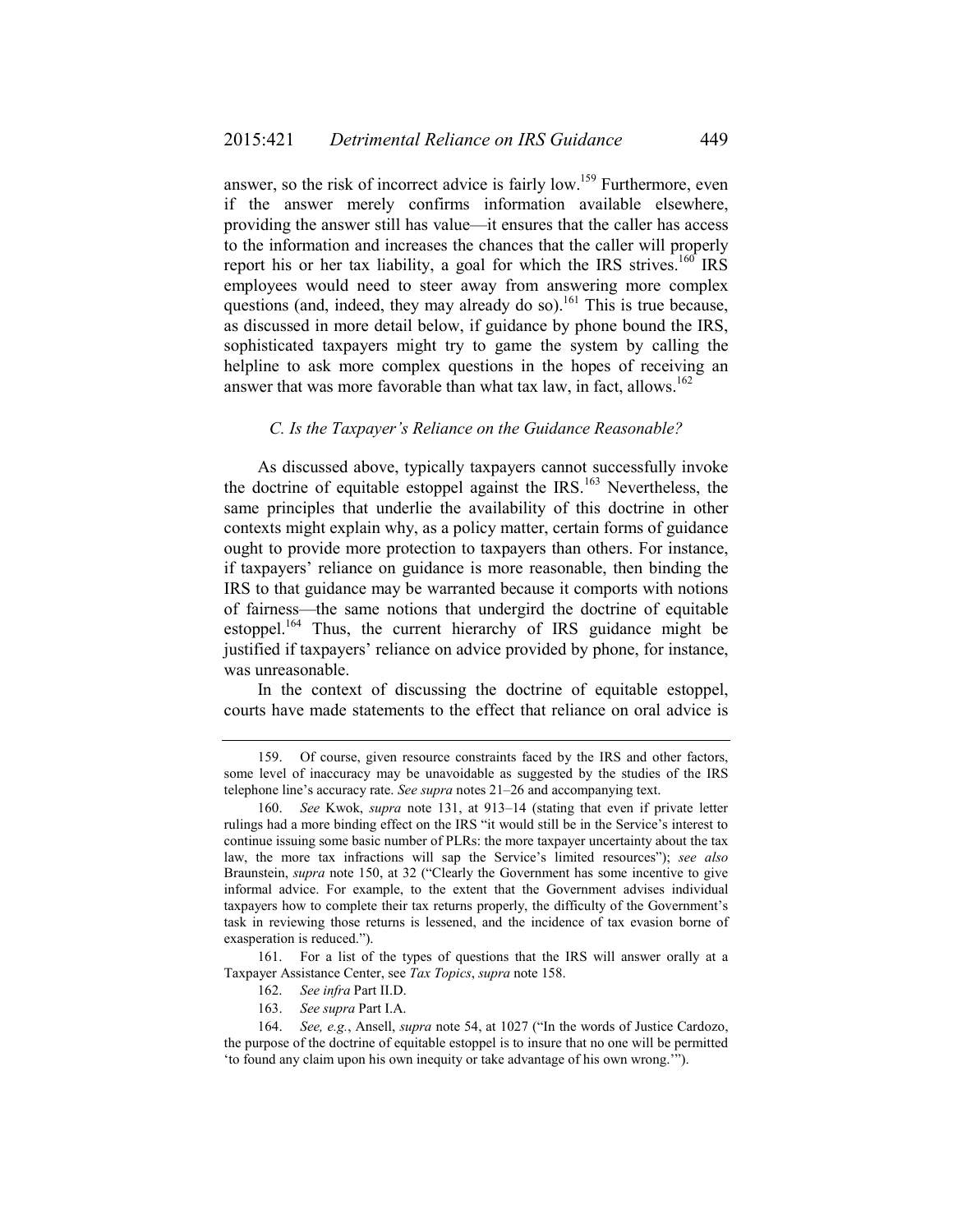unreasonable merely because the advice is oral and the recipient should understand that it was informal advice provided hastily.<sup>165</sup> This line of reasoning, however, is not particularly persuasive because whether reliance on advice is reasonable depends on multiple factors. It depends on the formality of the advice and the degree to which the IRS considered the advice, as these courts have suggested.<sup>166</sup> However, it also depends on the sophistication of the taxpayer receiving the advice. Therefore, whether reliance on oral advice is reasonable cannot be determined categorically across all taxpayers.<sup>167</sup> For sophisticated taxpayers, the notion that reliance is unreasonable rings true. As someone who has had the experience of calling the IRS on behalf of clients on a number of occasions to verify receipt of various documents, I can attest to the fact that I came away from the conversations without a great sense of confidence that I had received the correct answer, especially when I was patched through to multiple representatives, each of whom provided slightly different answers to the same question. For unsophisticated taxpayers, however, the idea that the IRS's advice comes with no guarantee might come as an unpleasant surprise. If the IRS provided callers with a warning that they cannot rely on the advice, then the categorical claim that relying on the advice is unreasonable would be more convincing.

Reliance on advice provided by phone might also be deemed unreasonable for another reason, related to the type of questions answered by phone.<sup>168</sup> As discussed above, many of the answers

<sup>165.</sup> For examples of cases in which courts have made this observation, see *Heckler v. Cmty. Health Servs. of Crawford Cnty., Inc.*, 467 U.S. 51 (1984); *United States v. Guy*, 978 F.2d 934 (6th Cir. 1992); *see also* Peter Raven-Hansen, *Regulatory Estoppel: When Agencies Break Their Own "Laws"*, 64 TEX. L. REV. 1, 55 (1985) ("In a government that works overwhelmingly by paper, private reliance on oral representations by government officials will often be unreasonable . . . .").

 <sup>166.</sup> *See Heckler*, 467 U.S. 51; *Guy*, 978 F.2d 934.

<sup>167.</sup> Moreover, unless and until the IRS provides a warning to callers, there is no reason to believe that even the majority of taxpayers who call the IRS understand that the advice is unreliable, so it is not at all obvious that the categorical assumption that reliance on oral advice is unreasonable is right even most of the time.

<sup>168.</sup> Reliance on advice provided by phone also could be considered less reasonable because, based on IRS practice, private letter rulings are generally more reliable because of the IRS's tendency to not revoke private letter rulings retroactively. *See supra* note 116 and accompanying text. However, this line of reasoning is circular. *See* Michael J. Graetz, *Retroactivity Revisited*, 98 HARV. L. REV. 1820, 1823 (1985) ("Fairness, the argument runs, requires compensation or grandfathered effective dates to protect people who might have altered their conduct 'in reliance' upon the continued existence of a tax benefit (or burden). This expectation-based argument, however, is circular. In short, the argument asserts that people have a right to protection merely because either they now expect such protection or they expected such protection when they entered into a transaction; their expectations allegedly create a right and their asserted rights legitimate their expectations."); Kaplow, *supra* note 117, at 522–25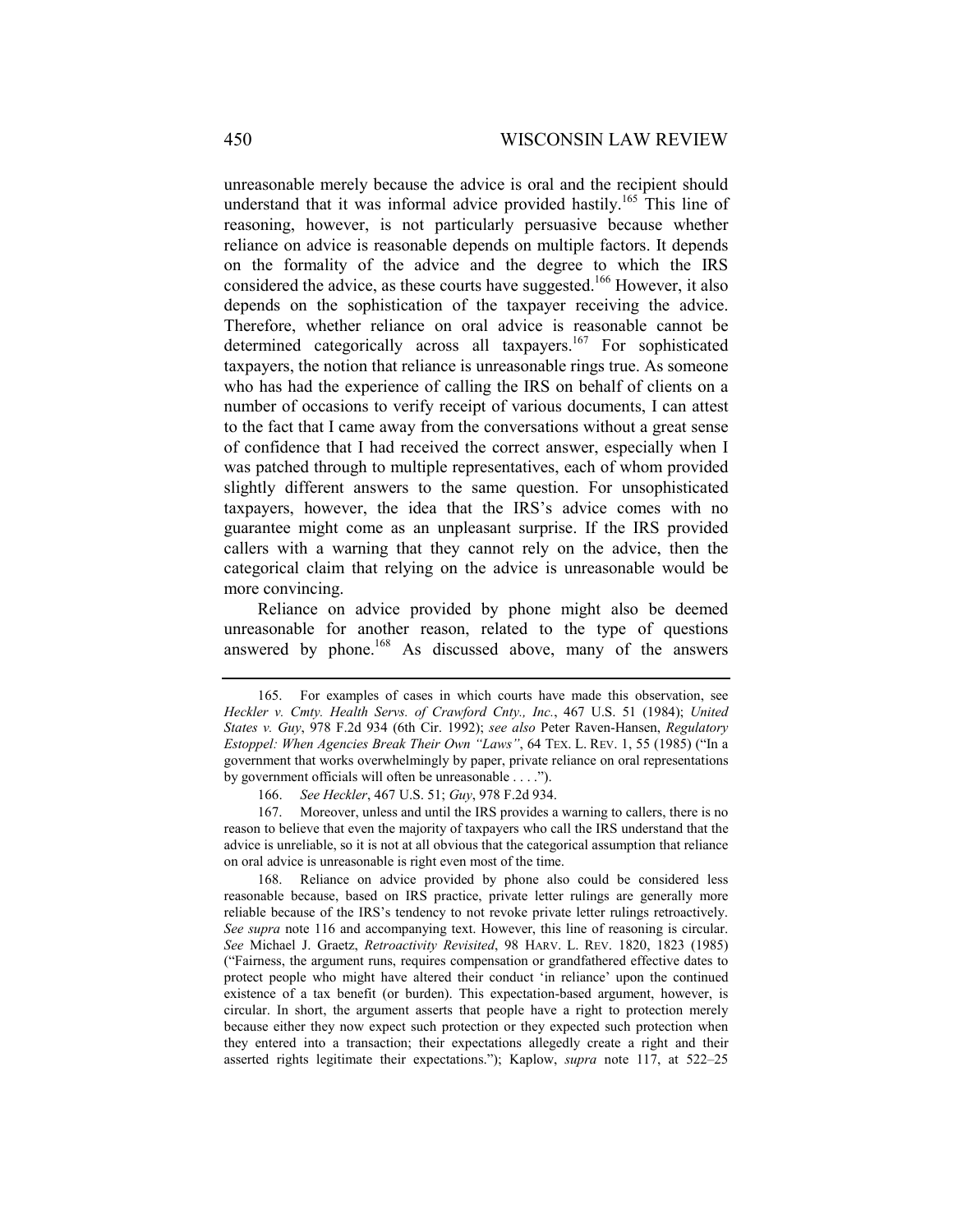provided by phone are likely clear answers to fairly straightforward questions.<sup>169</sup> In that case, answers to the questions could be found in other, more authoritative sources. By contrast, because of the IRS's policy against issuing comfort rulings, the answers to questions addressed by a private letter ruling cannot be found in other sources upon which the taxpayer could rely.<sup>170</sup> For this reason, reliance on phone calls may be viewed as unreasonable because the taxpayer could independently verify the information—not so with a private letter ruling. This argument, however, suffers from the same flaw as the earlier one—whether or not reliance is reasonable depends on the taxpayer in question. On the one hand, for sophisticated taxpayers who have ready access to other sources of information about tax law, relying on IRS phone calls is unreasonable (at least when the question asked is one related to tax law that the taxpayer could independently verify—not when, for instance, the caller is seeking factual information about whether certain forms have been received).<sup>171</sup> On the other hand, it is unreasonable to expect that unsophisticated taxpayers—who, as a practical matter, lack access to other sources of information—will second-guess advice provided by the IRS, especially if they have not been warned that the advice is unreliable.

## *D. Is the Taxpayer Committed to Following the Advice?*

Unless the IRS records and indexes phone calls, an individual could call the IRS and claim reliance on the IRS's advice only if it was what the individual wanted to hear but otherwise ignore the advice with impunity. A particularly unscrupulous taxpayer conceivably could do this multiple times, repeatedly asking the same question, in the hopes of eventually hitting the jackpot by finding a not particularly savvy IRS representative who provided advice that was more favorable than what tax law actually allows.<sup>172</sup> Assuming the IRS does not record and index phone calls, calling the IRS does nothing to increase the chances of audit and detection if the individual decides not to heed the IRS's advice. In

<sup>(</sup>discussing the circularity of reliance arguments but also noting that "[a]lthough the reliance argument favoring protection of investment interests is circular, the counter-argument that legal change should always be expected—which would eliminate any ground for compensation—is similarly flawed"). Furthermore, this line of reasoning also presupposes that taxpayers are or should be familiar with IRS practice.

 <sup>169.</sup> *See supra* note 158 and accompanying text.

 <sup>170.</sup> *See supra* note 111 and accompanying text.

<sup>171.</sup> Further, as discussed above, this line of reasoning may guide courts' decisions regarding equitable estoppel. *See supra* note 97 and accompanying text.

<sup>172.</sup> This concern does not arise in the context of incorrect advice that is less favorable than what the law allows. *See infra* Part III.C.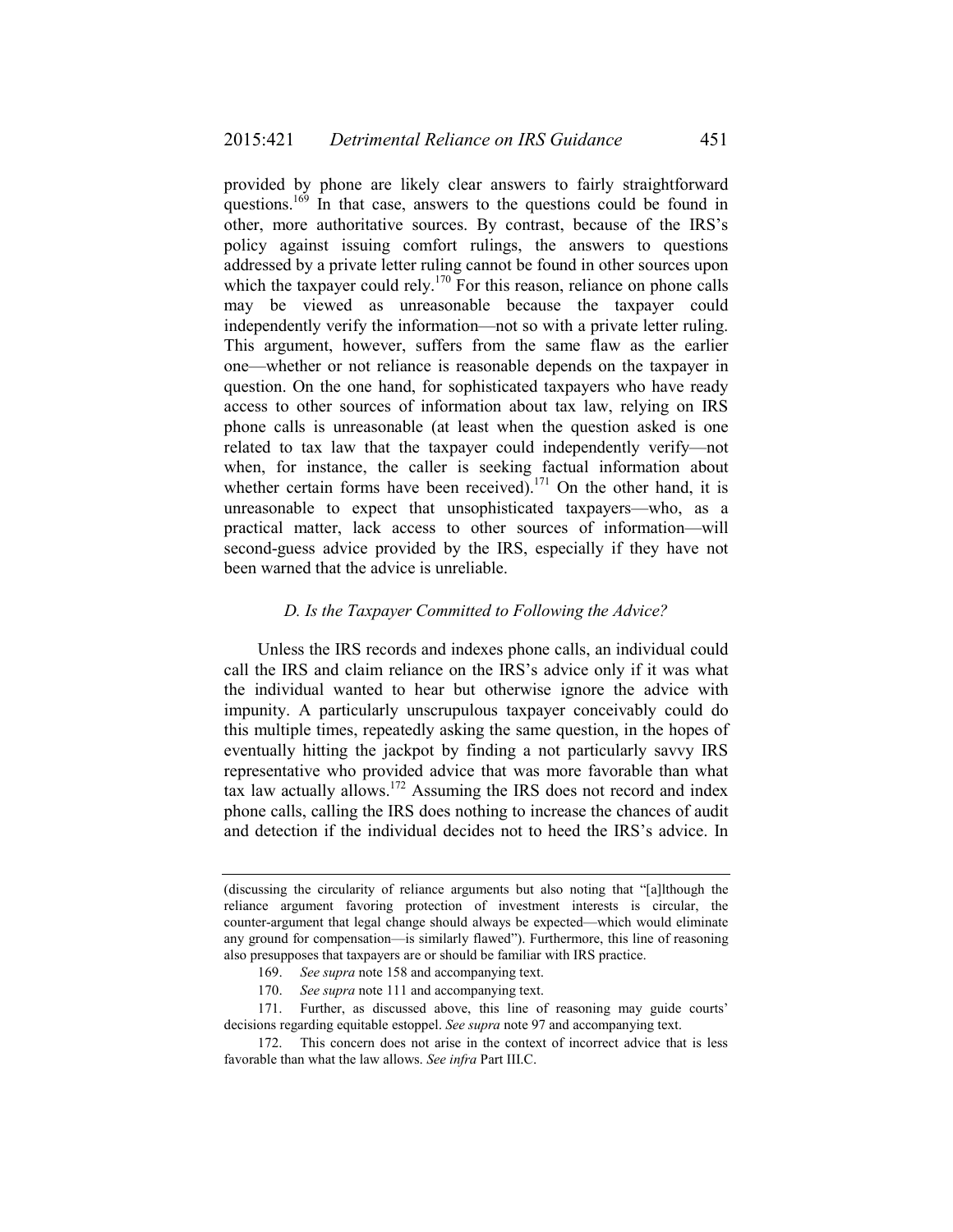other words, if phone calls were binding on the IRS but in no way binding on the taxpayer, taxpayers could game the system.<sup>173</sup> This is particularly true given the fact that the IRS does not thoroughly consider advice provided by phone so the taxpayer would benefit from fairly good odds of eventually reaching an unsavvy IRS representative. Of course, even if phone calls had a binding effect on the IRS, this potential for gaming could be reduced if phone calls were recorded and indexed by social security number or taxpayer identification number.<sup>174</sup>

A taxpayer who seeks a private letter ruling describing the tax consequences of a contemplated transaction cannot use the same strategy. If the IRS declines to issue a favorable ruling in response to the ruling request, the taxpayer can, nonetheless, implement the transaction as planned and claim favorable tax consequences because the taxpayer would be free to challenge the IRS's position in court. However, given that the taxpayer has identified itself to the IRS and flagged the potential tax issues inherent in a contemplated transaction, the chances of IRS detection are much higher than they would otherwise have been. Thus, the taxpayer's chances of succeeding merely by winning the audit lottery are much lower. Furthermore, along the lines of the saying that it is better to beg forgiveness than ask permission, a taxpayer might be wary that the IRS's denial of a ruling could indicate that the taxpayer is more likely to owe penalties if the taxpayer does not convince a court regarding the merits of his or her position on the underlying tax liability. Indeed, taxpayers sometimes hesitate to request private letter rulings for similar reasons.<sup>175</sup> Potential for gaming is further limited because, at the

<sup>173.</sup> For a discussion of a similar concern in the context of sophisticated taxpayers' use of the Compliance Assurance Process (CAP), see Leigh Osofsky, *Some Realism About Responsive Tax Administration*, 66 TAX L. REV. 121, 150 (2012) ("[T]he lack of meaningful failure-to-disclose penalties creates a test-drive effect. Taxpayers can use CAP as an opportunity to test-drive the Service's ability to detect tax issues.").

<sup>174.</sup> That said, rather than requiring the IRS to use its limited enforcement resources to police this type of behavior by monitoring recorded phone calls, it might be preferable to maintain the current system in which taxpayers cannot rely on advice provided by phone as a preventative measure. Recording and monitoring phone calls to police this type of behavior would be costlier than the more limited recommendation, described in Part III.B below, that the IRS record phone calls so that unsophisticated taxpayers could rely on them for penalty protection. To guard against the possibility that taxpayers would game the system, the IRS would need to review a sample of all phone calls that was large enough to provide a sufficiently high likelihood of detecting strategic behavior by taxpayers. The more limited recommendation described below in Part III.B requires the IRS to only review phone calls with a given taxpayer if the IRS is considering assessing penalties against that taxpayer and that taxpayer's income is below a certain threshold.

 <sup>175.</sup> *See, e.g.*, Yehonatan Givati, *Resolving Legal Uncertainty: The Unfulfilled Promise of Advance Readings*, 29 VA. TAX REV. 137, 140 (2009) ("By applying for an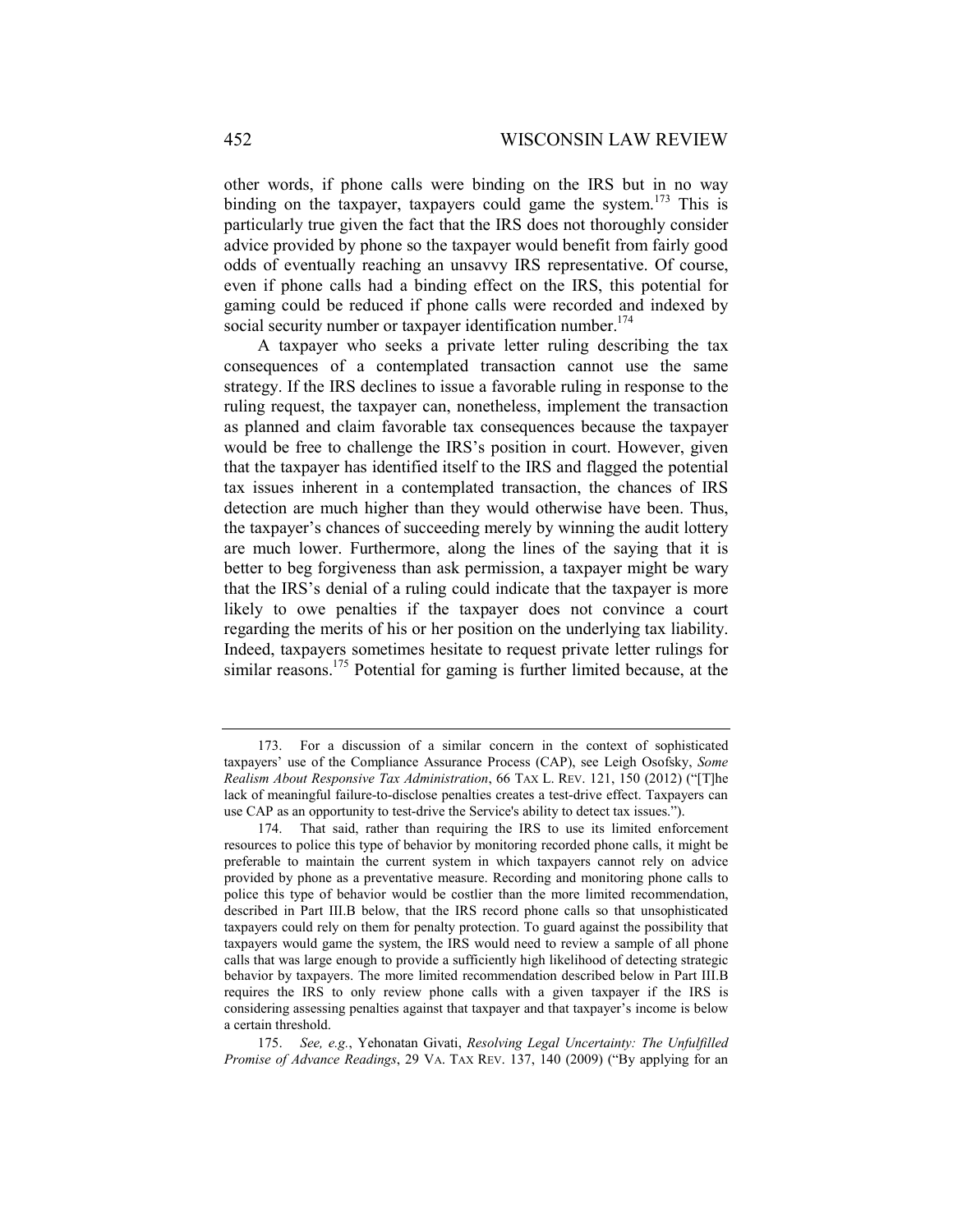time the taxpayer requests the ruling, the taxpayer must, under penalties of perjury, sign a statement indicating that the facts in the ruling request are true, correct, and complete.<sup>176</sup> This discourages taxpayers from submitting requests that omit or gloss over certain key facts in the hopes of tricking the IRS into granting a favorable ruling, and, of course, if the IRS later discovers that facts were incorrect, the IRS can revoke the ruling retroactively.<sup>177</sup>

In the case of revenue rulings, a taxpayer's ability to pick and choose—following the guidance only when it is favorable—is also constrained. Failure to follow a revenue ruling opens a taxpayer up to penalties.178 It is questionable whether this result is appropriate given the process by which revenue rulings are adopted.<sup>179</sup> Nevertheless, as a matter of practice, the IRS can assess penalties when taxpayers disregard revenue rulings.180 The taxpayer can challenge the correctness of the revenue ruling and the assessment of penalties but only if the taxpayer is willing to litigate.

# *E. Is the Guidance Generalizable?*

Advice provided by phone is functionally only available to the taxpayer who receives it, given that the advice is not publicly available. Guidance provided in a private letter ruling is, theoretically, only of use to the taxpayer to whom it is issued given that other taxpayers may not rely on the ruling.<sup>181</sup> However, the ruling is at least made available for the public to view,  $182$  and other taxpayers might be able to use the ruling for certain limited purposes.<sup>183</sup> For instance, other taxpayers could use the ruling to support an argument that the IRS is neglecting whatever

advance tax ruling the taxpayer 'red flags' the ambiguous legal issues, guaranteeing Service consideration.").

 <sup>176.</sup> *See supra* note 110 and accompanying text.

 <sup>177.</sup> *See supra* note 115 and accompanying text.

<sup>178.</sup> Subject to certain exceptions, I.R.C. Sections 6662(a) and 6662(b)(1) impose a penalty equal to 20 percent of the amount of underpaid taxes when the underpayment is attributable to "negligence or disregard of rules or regulations." I.R.C.  $§ 6662(a), (b)(1) (2015)$ . Treasury Regulation Section 1.6662-3(b)(2) defines "rules or regulations" to include revenue rulings. 26 C.F.R. § 1.6662-3(b)(2) (2014). However, Treasury Regulation Section 1.6662-3(a) does provide that, if the rule that is disregarded is a revenue ruling, the penalty will not be imposed if the position taken by the taxpayer has "a realistic possibility of being sustained on its merits." *Id.* 

 <sup>179.</sup> *See* Hickman, *supra* note 28, at 528–32.

 <sup>180.</sup> *See supra* note 178.

 <sup>181.</sup> *See supra* note 126 and accompanying text.

 <sup>182.</sup> *See supra* note 125 and accompanying text.

 <sup>183.</sup> *See supra* notes 130–33 and accompanying text.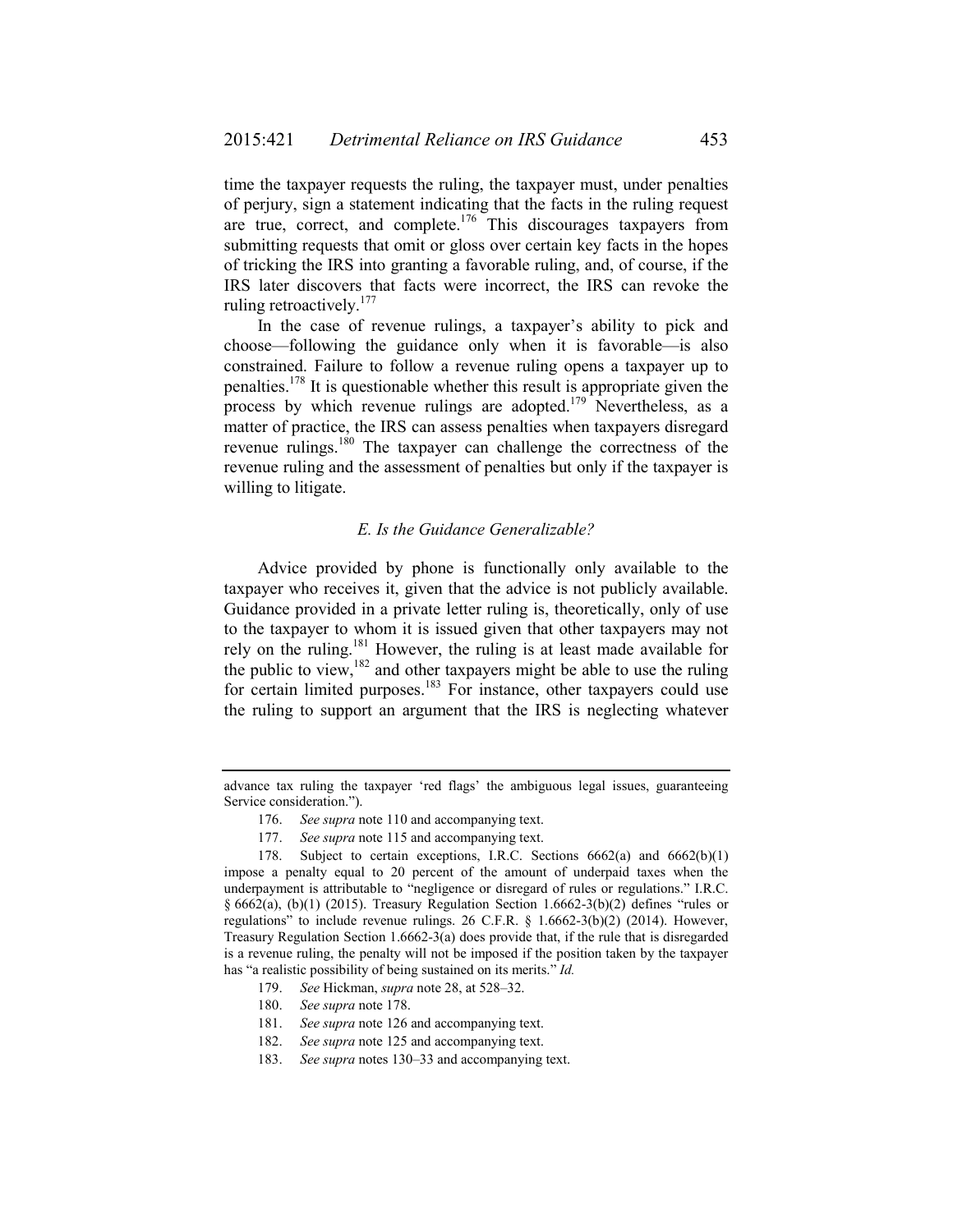duty of consistency it might owe towards taxpayers.<sup>184</sup> Revenue rulings are fully generalizable. They are not issued to any particular taxpayer, and they are couched in generic terms.<sup>185</sup>

Commentators have expressed concern that applying equitable estoppel against the government could encourage favoritism and corruption.<sup>186</sup> If a government employee can bind the government by issuing unduly favorable advice to certain individuals so that those individuals receive treatment superior to what is granted to the general public, government employees might do precisely that intentionally—in order to gain favor with influential individuals—or inadvertently.<sup>187</sup> Sometimes, commentators have expressed this concern by referring to the danger of creating "secret law."188 The potential for favoritism and corruption increases if the statements that are binding on the government are issued to only some individuals and remain undisclosed to the general public. For this reason, advice by phone—if it were binding—would raise more serious concerns than advice provided by other means.

## *F. Do Evidentiary Considerations Play a Role?*

The concern that a taxpayer will falsify claims about advice provided by phone or misremember or mischaracterize the advice might offer a partial explanation for the practice of not allowing taxpayers to assert reliance on a phone call as the basis for receiving more lenient tax treatment.<sup>189</sup> Of course, this concern would be blunted if the IRS recorded and indexed phone calls.

 <sup>184.</sup> *See supra* notes 130–32 and accompanying text.

 <sup>185.</sup> *See supra* note 136 and accompanying text.

 <sup>186.</sup> *See supra* note 59 and accompanying text. Professor Hoffer also suggests that, in order to mitigate concerns about favoritism, we ought to require the IRS to observe a more robust duty of consistency so that it could not issue more favorable private letter rulings to only some taxpayers. *See* Hoffer, *supra* note 54, at 348.

<sup>187.</sup> This concern does not arise in the context of incorrect advice that is less favorable than what the law allows. *See infra* Part III.C.

See, e.g., Kwok, *supra* note 131, at 870 (stating that one of the reasons for making private letter rulings public "was the fear that this enormous body of tax knowledge and interpretation would result in a secret law, the limited accessibility of which would undermine the private ruling system's credibility"); *see also* Kristin E. Hickman, *Should Advance Pricing Agreements Be Published?*, 19 NW. J. INT'L L. & BUS. 171, 174 (1998) (mentioning that those who have advocated for public disclosure of advance pricing agreements have expressed "concern that a secret body of law is being developed with respect to transfer pricing, and that similarly situated taxpayers may be treated unfairly as a result").

<sup>189.</sup> This concern has been discussed in the context of the equitable estoppel doctrine. *See, e.g*., Frank C. Newman, *Should Official Advice Be Reliable? – Proposals*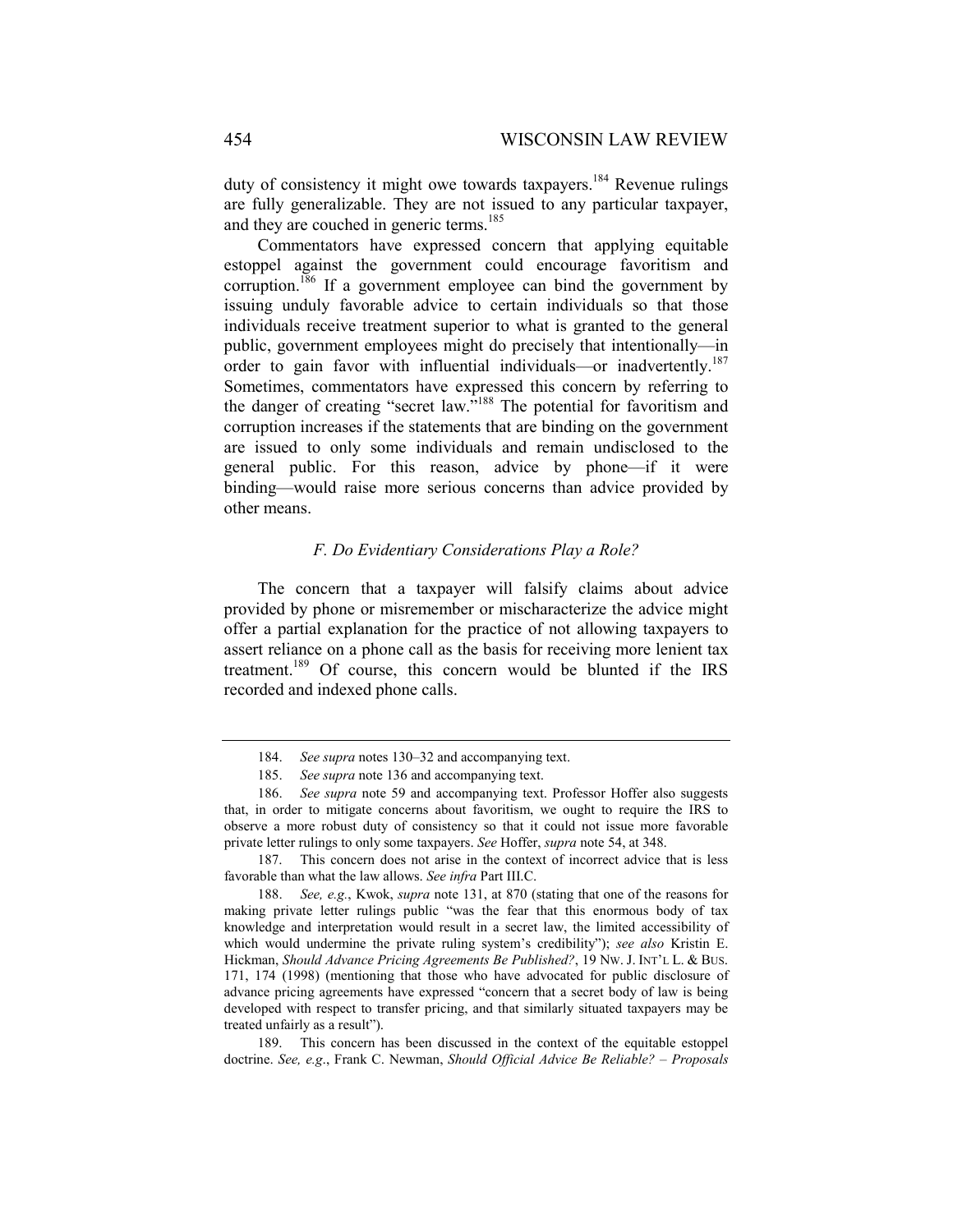To be clear, for other reasons, I am not recommending that the IRS should allow taxpayers to rely on phone calls to avoid paying tax owed. These reasons include, among others, concerns about potential gaming by sophisticated taxpayers and concerns related to the extent to which the advice is considered by the IRS.190 However, the IRS ought to record and index phone calls for a different reason—namely, so that the IRS can implement one of the proposals discussed below in Part III that involves immunizing unsophisticated taxpayers from penalties when they rely on advice provided by phone.

# *G. How Much Harm Would the Taxpayer Suffer as a Result of Relying on the Guidance if the Guidance Were Unreliable?*

As discussed above, taxpayers generally cannot assert the doctrine of equitable estoppel against the  $IRS$ <sup>191</sup> However, as hypothesized above, the same notions of fairness that inform the doctrine of equitable estoppel may guide our current system in which some types of IRS guidance are more reliable than others.<sup>192</sup> Even in a case between private parties, equitable estoppel cannot be successfully invoked unless applying the doctrine is necessary to prevent one party from suffering a *detriment* as a result of reasonably relying on the other party's statement.<sup>193</sup> Presumably, only in that case do fairness considerations necessitate resorting to the doctrine.

Former Chief Counsel for the IRS, Donald Korb, has stated that allowing greater reliance on certain types of guidance is warranted because, in the case of some guidance, the detriment suffered by the taxpayer if the IRS revokes the guidance is potentially more severe.<sup>194</sup> In particular, when describing why determination letters covering certain topics, unlike determination letters covering other topics, will be retroactively revoked, Korb writes:

The rationale for retroactive revocation of determination letters in the income, estate, and gift tax areas is simply that such a determination letter is only issued as to a completed transaction. Therefore, taxpayers could not have relied upon

*as to Estoppel and Related Doctrines in Administrative Law*, 53 COLUM. L. REV. 374, 379 (1953); Raven-Hansen, *supra* note 165, at 54–55.

<sup>190.</sup> For further discussion of the justifications that warrant disallowing reliance on IRS phone calls, see *infra* Part II.I.

 <sup>191.</sup> *See supra* Part I.A.

 <sup>192.</sup> *See supra* note 164 and accompanying text.

<sup>193.</sup> For discussion of the doctrine of equitable estoppel, see for example, BRUCE W. FRIER & JAMES J. WHITE, THE MODERN LAW OF CONTRACTS 68 (3d ed. 2012).

 <sup>194.</sup> Korb, *supra* note 17, at 352.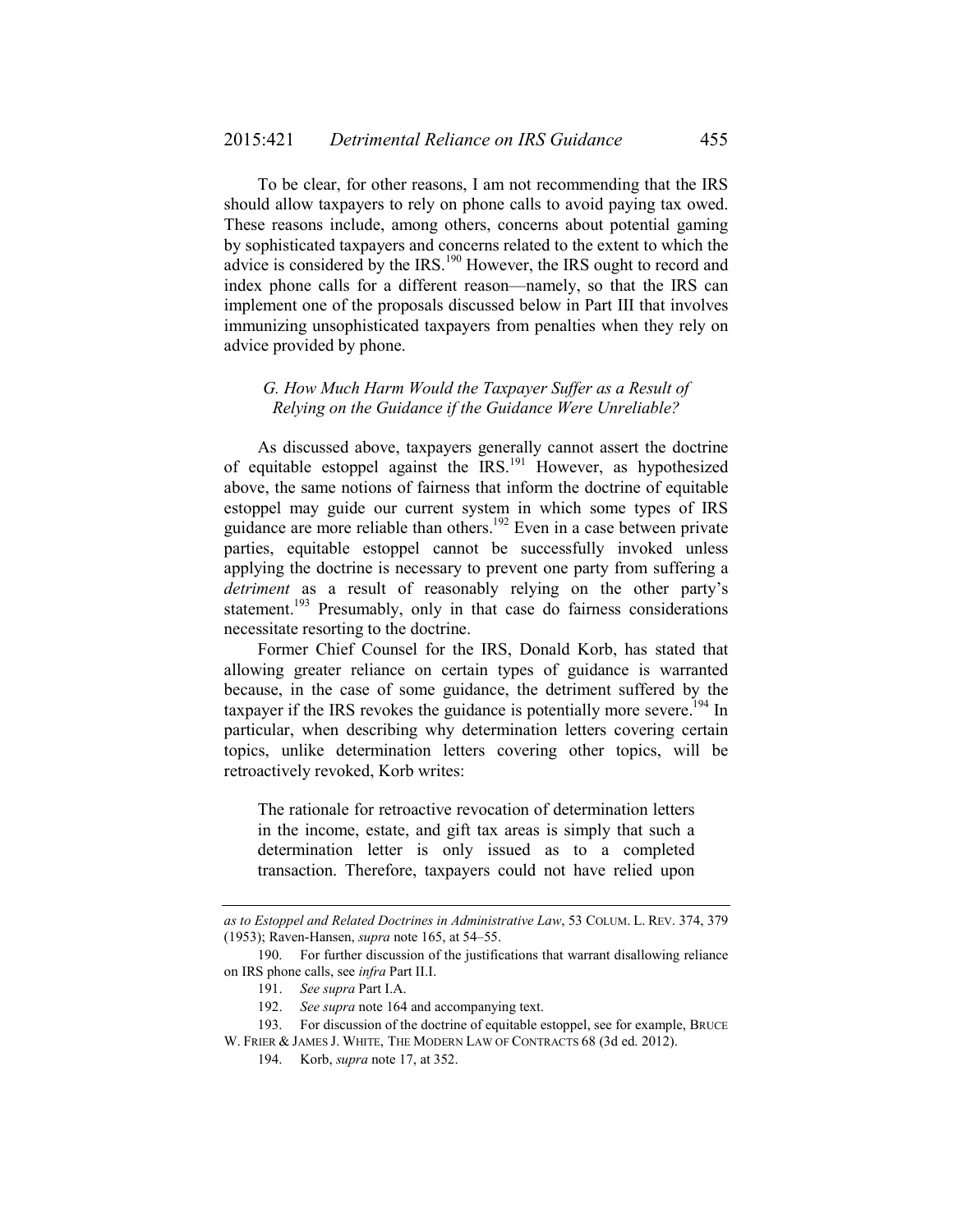the determination letter in entering into the transaction initially. Determination letters as to exempt status, however, are relied upon by taxpayers in connection with prospective transactions, and this accounts for the difference in treatment.<sup>195</sup>

In other words, allowing more reliance on some types of determination letters than others is justified, according to Korb, because some determination letters are issued before a taxpayer decides to engage in various transactions while others are issued only after the fact.<sup>196</sup>

This same line of reasoning might be used to justify allowing taxpayers to rely on private letter rulings but not on advice provided by phone. Typically, a private letter ruling advises a taxpayer about the consequences of a contemplated transaction.<sup>197</sup> If the private letter ruling indicates that a transaction will have favorable consequences, the taxpayer might implement a transaction in which the taxpayer would not have engaged without the favorable ruling. Thus, if the ruling were revoked retroactively, the taxpayer would suffer a clear detriment. By contrast, most, if not all, of the answers provided by phone relate to the more mundane question of how taxpayers should report the tax consequences of events that have already transpired.<sup>198</sup> Such information, perhaps, is less likely to cause the taxpayer to change his or her behavior in a significant way.

This line of reasoning, however, is based upon an overly narrow view of detrimental reliance.199 Consider, for instance, Ms. Kennedy's

 <sup>195.</sup> *Id.* For similar comments to this effect, see, for example, Lynn & Gerson, *supra* note 82, at 495 (discussing how refraining from applying estoppel against the IRS sometimes results in no detriment because "there has been no damage to anything other than expectations"); Richard deY. Manning, *The Application of the Doctrine of Estoppel Against the Government in Federal Tax Cases*, 30 N.C. L. REV. 356, 373 (1952) ("As to past transactions, a better reason seems to be that it would be difficult for the taxpayer to show any damage from his reliance . . . his liability will be no greater than it would have been had the agent ruled correctly in the first instance.").

 <sup>196.</sup> *See* Korb, *supra* note 17, at 352.

<sup>197.</sup> Rev. Proc. 2014-1, 2014-1 I.R.B. 7.

<sup>198.</sup> For a discussion of the types of questions that the IRS is willing to answer by phone, see *supra* note 158.

<sup>199.</sup> Although this view is overly narrow as a matter of policy and logic if we are indeed concerned with true economic detriment suffered, this view has been espoused by courts in the context of equitable estoppel cases. For example, in *Heckler v. Community Health Services of Crawford County, Inc.*, the Supreme Court's refusal to apply equitable estoppel against the government resulted in an organization losing Medicare funding. 467 U.S. 51 (1984). The Supreme Court indicated that the detriment suffered by the organization was limited, stating:

<sup>&</sup>quot;Its detriment is the inability to retain money that it should never have received in the first place. Thus, this is not a case in which the respondent has lost any legal right, either vested or contingent, or suffered any adverse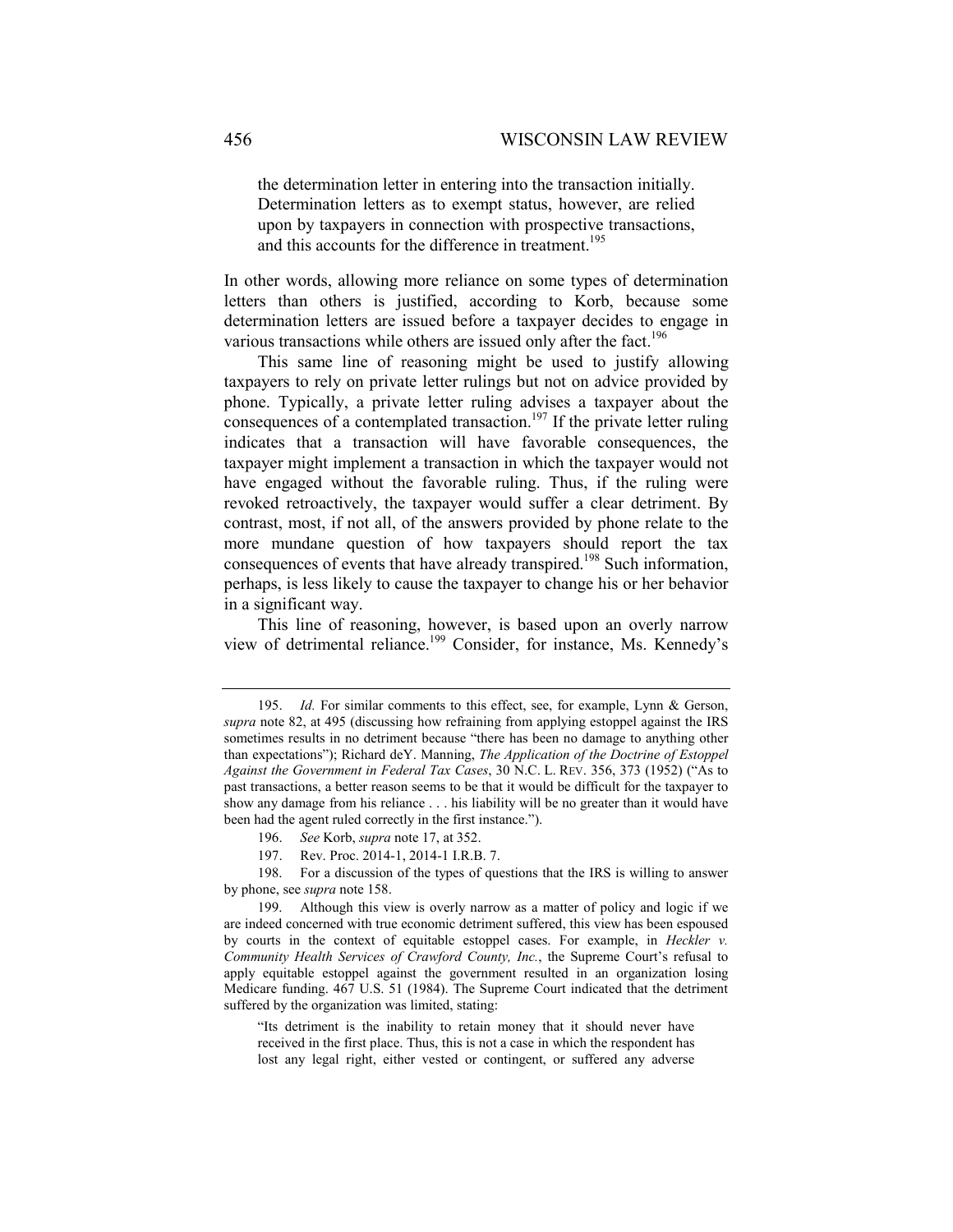situation described in the Introduction. Because Ms. Kennedy relies on the IRS's advice, she suffers a \$1254 economic detriment. If she had not relied on the IRS's advice, she might have sought assistance from a paid preparer, visited a VITA site, or otherwise obtained an answer to her question. If she had done so, she could have learned about her entitlement to the EITC and claimed it in time to receive a \$1254 economic benefit.

Consider, also, Mr. Walsh's situation described in the Introduction. As a result of relying on IRS advice, Mr. Walsh suffers a detriment made up of two components. First, if the IRS assesses penalties in addition to the \$1000 tax owed and if Mr. Walsh is unable to prove reliance on IRS advice as a defense against those penalties, Mr. Walsh suffers a detriment equal to the amount of the penalties. The second component of Mr. Walsh's detriment, which could be labeled "liquidity costs," is more difficult to quantify, but it exists nonetheless.<sup>200</sup> Because Mr. Walsh was led to believe, incorrectly, that he had earned \$1000 more in after-tax income, he may have entered into transactions or otherwise rearranged his financial affairs in ways that cannot easily be undone once he learns that his after-tax income is \$1000 lower than expected. Perhaps, for instance, he signed a lease for a new apartment that he can no longer afford given the loss of income. Now, he faces the prospect of eviction, which will negatively affect his credit rating and ability to make alternative living arrangements.<sup>201</sup>

Depending on the facts, compensating Mr. Walsh for these liquidity costs may not necessitate restoration of the entire sum of \$1000 to his after-tax income. Perhaps he would need less than \$1000 to cover the costs of unwinding any financial decisions he made in reliance on the expected \$1000 increase to his after-tax income. However, in some

*Id*. at 61–62.

change in its status . . . . There is no doubt that respondent will be adversely affected by the Government's recoupment of the funds that it has already spent. It will surely have to curtail its operations and may even be forced to seek relief from its debts through bankruptcy . . . . Respondent may need an extended period of repayment or other modifications in the recoupment process if it is to continue to operate, but questions concerning the Government's method of enforcing collection are not before us."

<sup>200.</sup> Courts have tended to ignore this type of detriment in the context of equitable estoppel cases, perhaps because this component is difficult to quantify. *See supra* note 199.

<sup>201.</sup> For a similar discussion of the ways in which taxpayers in Mr. Walsh's position can suffer harm as a result of owing an unexpected amount to the IRS, see, for example, Schneller, *supra* note 6, at 785–86; Comment, *Never Trust a Bureaucrat: Estoppel Against the Government*, 42 S. CAL. L. REV. 391, 399 (1969) ("[E]ven though he could have paid the higher tax originally, by relying on the government advice he may have altered his financial position so that he is no longer able to pay the tax.").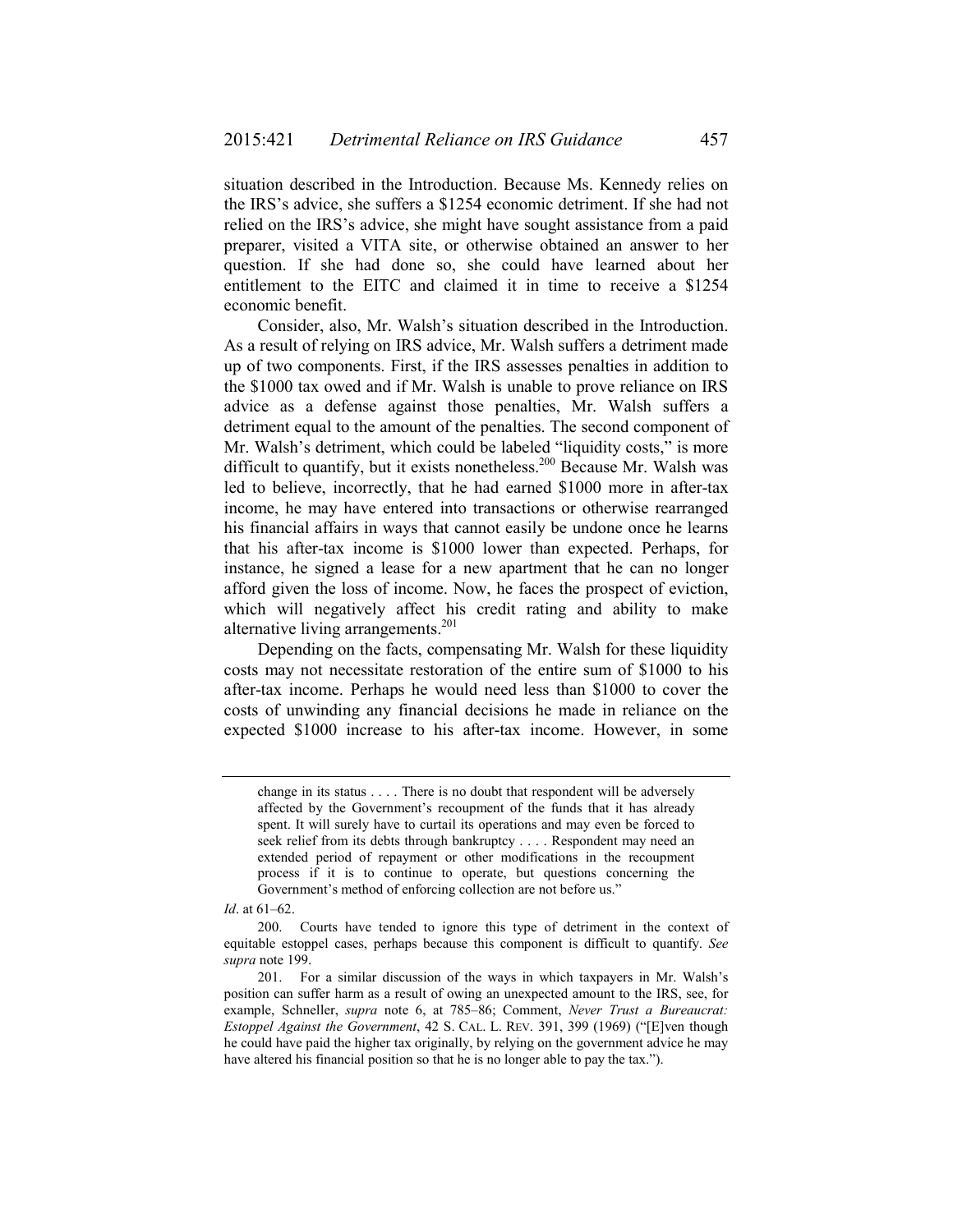cases, the costs of unwinding his decisions may not be less than \$1000, and, in such cases, compensating him for the detriment suffered would require a sum of \$1000. Moreover, the same observation could be made about a taxpayer who undertakes a transaction after receiving a favorable private letter ruling—compensating the taxpayer for the detriment that the taxpayer would suffer as a result of relying on the ruling might not require giving the taxpayer the entire benefit promised by the ruling.<sup>202</sup> In order to demonstrate, consider the following example.

**Example 1**: A taxpayer contemplates engaging in a transaction that will generate a pretax profit of \$10,000. Given the risk involved and other factors, the taxpayer will opt to undertake the transaction as long as it generates an after-tax profit of at least \$7000 (the after-tax profit that the taxpayer could earn from a comparable, alternative transaction). The taxpayer obtains a private letter ruling that describes the tax consequences of the transaction in such a way that the tax owed will be \$500, leading to a \$9500 after-tax profit. The taxpayer undertakes the transaction. The IRS later determines that the conclusion reached in the private letter ruling was incorrect so that the taxpayer should have paid \$1000 in additional tax liability. The IRS revokes the ruling retroactively and assesses \$1000 of additional tax liability. As a result, the transaction generates an after-tax profit of \$8500.

In Example 1, the detriment suffered by the taxpayer parallels the detriment suffered by Mr. Walsh. First, consider the transaction covered by the private letter ruling. Even if the taxpayer had known ahead of time that the transaction would generate an after-tax profit of only \$8500, the taxpayer nevertheless would have undertaken the transaction because \$8500 is greater than the \$7000 after-tax profit required by the taxpayer. Therefore, with respect to that particular transaction, the taxpayer did not alter his or her behavior as a result of receiving the incorrect ruling, or, stated differently, the taxpayer has not incurred any "opportunity costs" as a result of receiving the incorrect ruling. The taxpayer does experience

<sup>202.</sup> Furthermore, although the dollar amount at stake in the case of a transaction for which a taxpayer seeks a private letter ruling could dwarf the dollar amount at issue in the case of reporting by an unsophisticated individual, when measured *relative to the taxpayer's income*, the potential harm suffered by an unsophisticated individual could be every bit as significant as the potential harm suffered by a sophisticated taxpayer seeking a private letter ruling. In addition, in a situation like Example 1, a wealthy taxpayer can likely borrow funds to avoid much of the detriment resulting from an unexpected loss of after-tax income. By contrast, a taxpayer who lacks financial resources and does not own significant assets may not be able to mitigate the loss suffered by borrowing funds.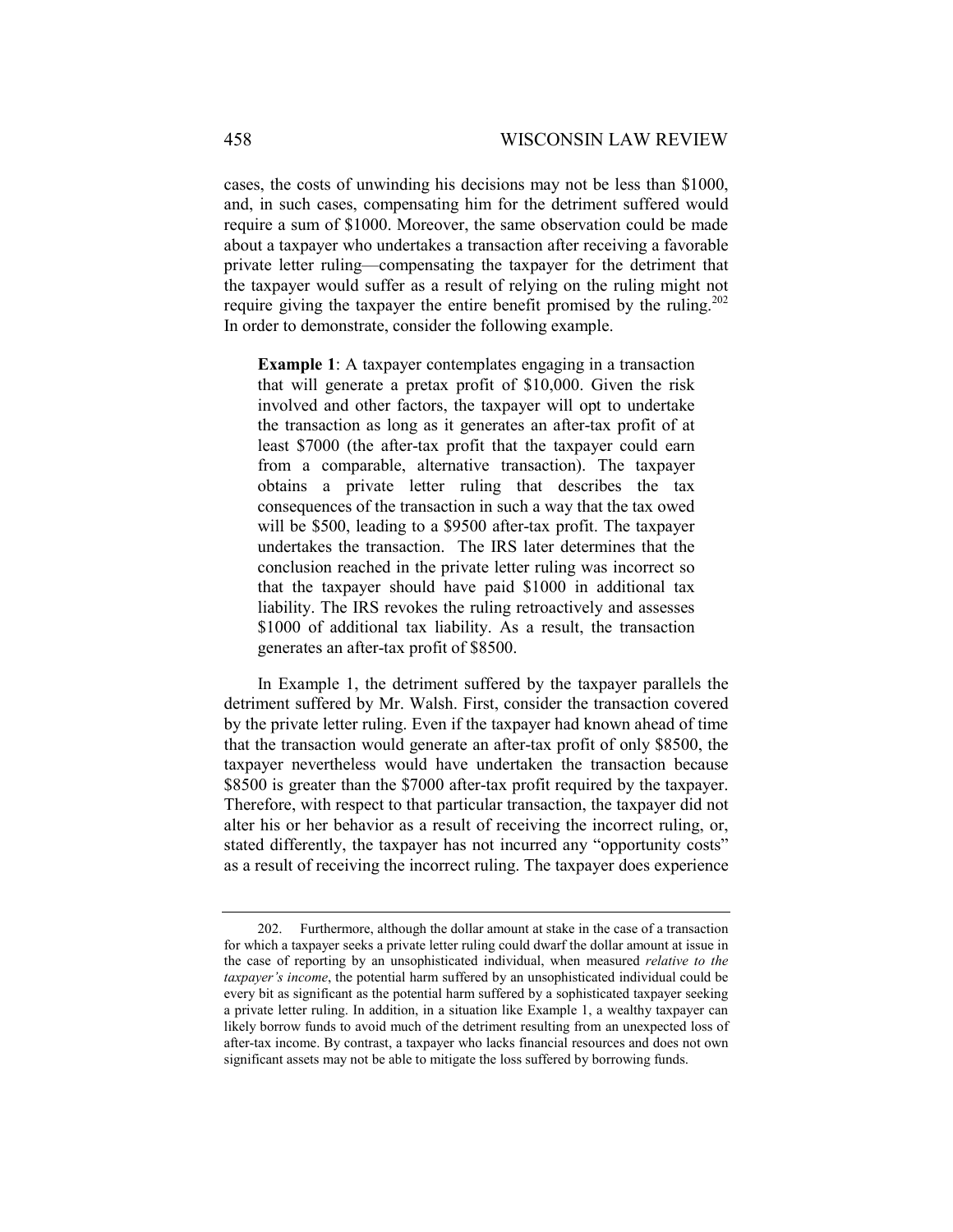an unexpected \$1000 decrease to his or her after-tax income, and, like Mr. Walsh, the taxpayer may have taken other actions based on the belief that his or her income would include this \$1000 sum. Thus, like Mr. Walsh, the taxpayer may face liquidity costs. However, as was the case with Mr. Walsh, if the cost of unwinding these other actions is less than \$1000, compensating the taxpayer for his or her reliance on the ruling would require a sum less than \$1000.

Consider now the facts of a slightly different example.

**Example 2**: The facts are the same as Example 1 except that, based on the incorrect private letter ruling, the taxpayer believes the transaction will generate an after-tax profit of \$7800. When the IRS revokes the ruling retroactively and assesses \$1000 of additional tax liability, the taxpayer discovers that the transaction, in fact, generated an after-tax profit of only \$6800.

In Example 2, the detriment suffered by the taxpayer differs analytically from that suffered by Mr. Walsh. However, it is still true that less than \$1000 might adequately compensate the taxpayer. First, consider the transaction covered by the private letter ruling. If the taxpayer had known ahead of time that the transaction would generate an after-tax profit of only \$6800, the taxpayer would not have undertaken the transaction because \$6800 is less than the \$7000 after-tax profit required by the taxpayer. However, a sum of only \$200 (which would increase the after-tax profit to the \$7000 amount required by the taxpayer) would adequately compensate the taxpayer for the harm resulting from relying on the ruling with respect to this transaction. This \$200 would compensate the taxpayer for his or her opportunity costs given that the alternative transaction in which the taxpayer could have engaged would have generated \$200 more in after-tax profit. The taxpayer does experience an additional, unexpected \$800 decrease to his or her after-tax income, and, like Mr. Walsh, the taxpayer may have taken other actions based on the belief that his or her income would include this \$800 sum. Thus, like Mr. Walsh, the taxpayer faces potential liquidity costs. However, as was the case with Mr. Walsh, if the cost of unwinding these other actions is less than \$800, compensating the taxpayer would require an additional sum less than \$800, for a total amount less than \$1000.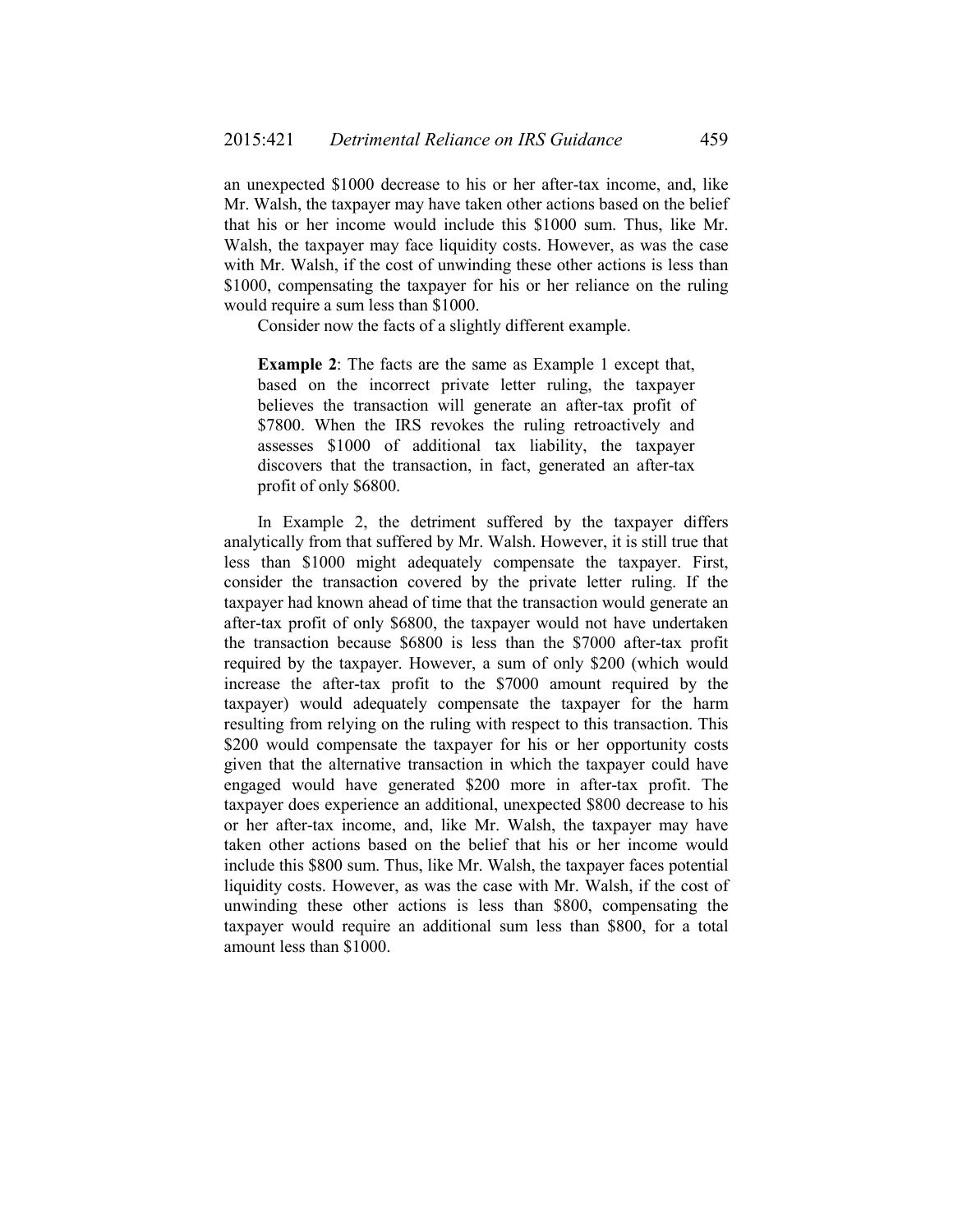Finally, consider the facts of a third example.

**Example 3**: The facts are the same as Examples 1 and 2 except that, based on the incorrect private letter ruling, the taxpayer believes the transaction will generate an after-tax profit of \$7000. When the IRS revokes the ruling retroactively and assesses \$1000 of additional tax liability, the taxpayer discovers that the transaction, in fact, generated an after-tax profit of only \$6000.

In Example 3, the detriment suffered by the taxpayer differs analytically from that suffered by Mr. Walsh, and the entire \$1000 sum is necessary to adequately compensate the taxpayer. If the taxpayer had known ahead of time that the transaction would generate an after-tax profit of only \$6000, the taxpayer would not have undertaken the transaction because \$6000 is less than the \$7000 after-tax profit required by the taxpayer (given that the taxpayer would have earned a \$7000 after-tax profit from an alternative transaction). Moreover, a sum of \$1000 (which would increase the after-tax profit to the \$7000 amount required by the taxpayer) is necessary to adequately compensate the taxpayer for the opportunity costs incurred as a result of relying on the ruling with respect to this transaction.

Despite the fact that the detriment suffered by the taxpayer in Example 3 differs analytically from the detriment suffered by Mr. Walsh (in that it involves entirely opportunity costs rather than liquidity costs), it is not necessarily true that the detriment suffered by the taxpayer in Example 3 is greater than the detriment suffered by Mr. Walsh. In particular, if \$1000 is less than the amount Mr. Walsh would spend in order to unwind any decisions he made in reliance on earning \$1000 in additional after-tax income, then the amount required to adequately compensate Mr. Walsh is \$1000, the same amount required to compensate the taxpayer in Example  $3.^{203}$ 

In summary, individuals who rely on advice received by phone can suffer if the advice proves to be inaccurate, and, in many cases, the harm suffered by such individuals is analytically comparable to, and not lesser than, the harm suffered by individuals who rely on advice received in a private letter ruling. Consequently, although the extent of detriment may,

<sup>203.</sup> If the amount that Mr. Walsh would spend to unwind these decisions would be more than \$1000, only \$1000 is needed to adequately compensate Mr. Walsh because, if he receives the \$1000 in additional after-tax profit that he expected, he will not need to unwind the decisions (or, at least, he will not need to unwind them because his tax liability was higher than expected).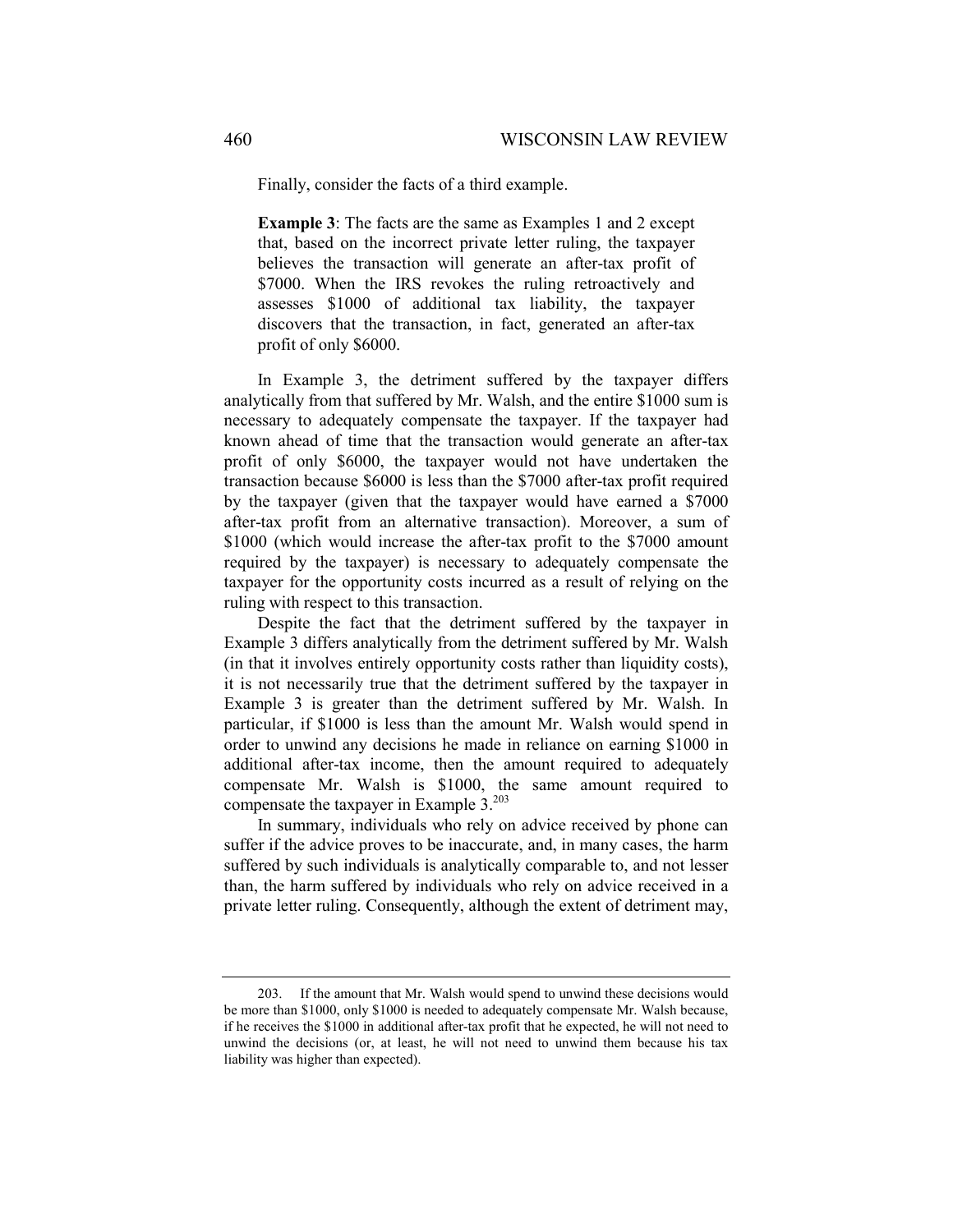at first, appear to offer an additional way to distinguish different forms of IRS guidance, ultimately it proves to be an unconvincing distinction.204

# *H. Would Taxpayers Seek This Form of Guidance on Questions to Which They Already Know the Answer?*

As discussed above, the IRS will not issue so-called "comfort rulings," private letter rulings that address issues that are already covered by other available sources of tax law.205 Thus, a taxpayer cannot seek a private letter ruling to address a question to which the taxpayer already knows the answer. No similar rule limits the topics that the IRS will address by phone.<sup>206</sup> Therefore, if advice provided by phone were binding, a taxpayer who already knew the answer to his or her tax question nevertheless might call the IRS merely to obtain certainty that the IRS will not challenge the results claimed by the taxpayer.<sup>207</sup> As a result, the volume of phone calls received by the IRS could increase, and the IRS would be able to address a smaller percentage of the calls received, which could result in neglecting questions from some taxpayers who genuinely need guidance.

# *I. Summary*

As discussed above, various rationales might be offered to justify allowing taxpayers to rely on some forms of IRS guidance, such as private letter rulings and revenue rulings, more than others, such as advice received via the IRS helpline. Some of these rationales are unconvincing. For instance, concerns related to problems of proof if taxpayers make false claims about phone conversations could be

<sup>204.</sup> This rationale may be unconvincing for an additional reason. In particular, taxpayers' detrimental reliance on existing tax law does not prevent Congress from changing the law. Given that, why should it prevent the IRS from correcting a mistaken statement about existing tax law? For discussion of detrimental reliance as an unconvincing rationale for protecting taxpayers from changes to tax law, see, for example, Graetz, *supra* note 168, at 1823–24. That said, protecting taxpayers from changes to tax law and protecting taxpayers from mistaken statements about existing tax law are not the same.

 <sup>205.</sup> *See supra* note 111 and accompanying text.

<sup>206.</sup> Moreover, a similar rule could not apply in the context of phone calls without eliminating the usefulness of the IRS helpline entirely. The questions that the IRS is willing to answer by phone are likely limited to routine questions with clear answers. For a list of the types of questions that the IRS will answer orally at a Taxpayer Assistance Center, for instance, see *Tax Topics*, *supra* note 158.

<sup>207.</sup> To the extent that taxpayers mistakenly believe that the IRS guarantees advice provided by phone, this could occur already.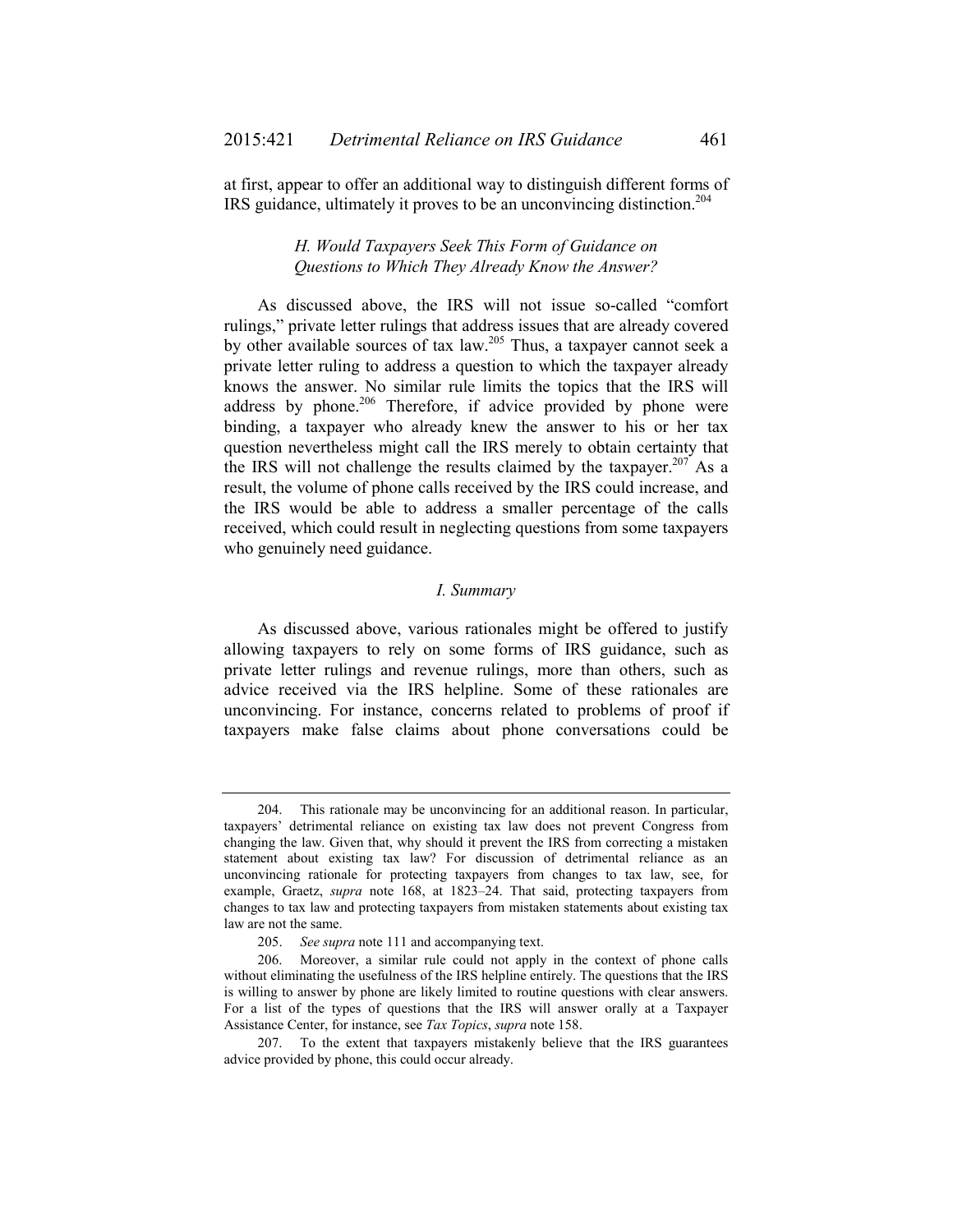addressed by recording phone calls.<sup>208</sup> Also unpersuasive is the notion that taxpayers change their behavior and transactions more significantly in response to private letter rulings than in response to phone calls, so that taxpayers would suffer more severely if private letter rulings were unreliable.<sup>209</sup>

Several of the rationales, however, are more compelling. First, if phone calls were binding on the IRS, the IRS might cut back on the volume of questions answered by phone.<sup>210</sup> Ultimately, whether this would occur and whether this effect would be undesirable are empirical questions and depend on a number of underlying empirical questions, such as whether the advice provided by phone is more accurate than what taxpayers would obtain through other channels.<sup>211</sup> It is at least conceivable, however, that increasing the extent to which taxpayers can rely on this type of advice would cause the amount of advice provided to dwindle which might result in, overall, less accurate tax reporting. Second, given that the IRS does not thoroughly review an answer provided by phone, an incorrect answer provided by phone could diverge greatly from the correct answer under applicable tax  $law$ <sup>212</sup> By contrast, given that private letter rulings are carefully vetted, a ruling that proves to be incorrect is likely to, nevertheless, represent at least a reasonably close approximation of what the law, in fact, provides.<sup>213</sup> Allowing a taxpayer to benefit from an unduly favorable tax result is less disconcerting when that result is based on a reasonable interpretation of tax law than when that result is nowhere near the treatment accorded by law.<sup>214</sup> Third, given that taxpayers can freely disregard advice provided by phone, making the advice binding on the IRS would provide a taxpayer with an avenue for using advice strategically by, for instance, calling the IRS repeatedly until the taxpayer receives an unjustifiably beneficial answer.<sup>215</sup> Fourth, the fact that advice provided by phone is not publicly available would raise concerns about corruption and favoritism if the advice were binding.<sup>216</sup> Finally, if advice provided by phone were binding, the IRS might have less opportunity to address questions presented by taxpayers who genuinely needed IRS guidance and were

 <sup>208.</sup> *See supra* Part II.F.

 <sup>209.</sup> *See supra* Part II.G.

 <sup>210.</sup> *See supra* Part II.A–B.

 <sup>211.</sup> *See supra* Part II.A–B.

 <sup>212.</sup> *See supra* Part II.A.

 <sup>213.</sup> *See supra* Part II.A.

 <sup>214.</sup> *See supra* Part II.A.

 <sup>215.</sup> *See supra* Part II.D.

 <sup>216.</sup> *See supra* Part II.E.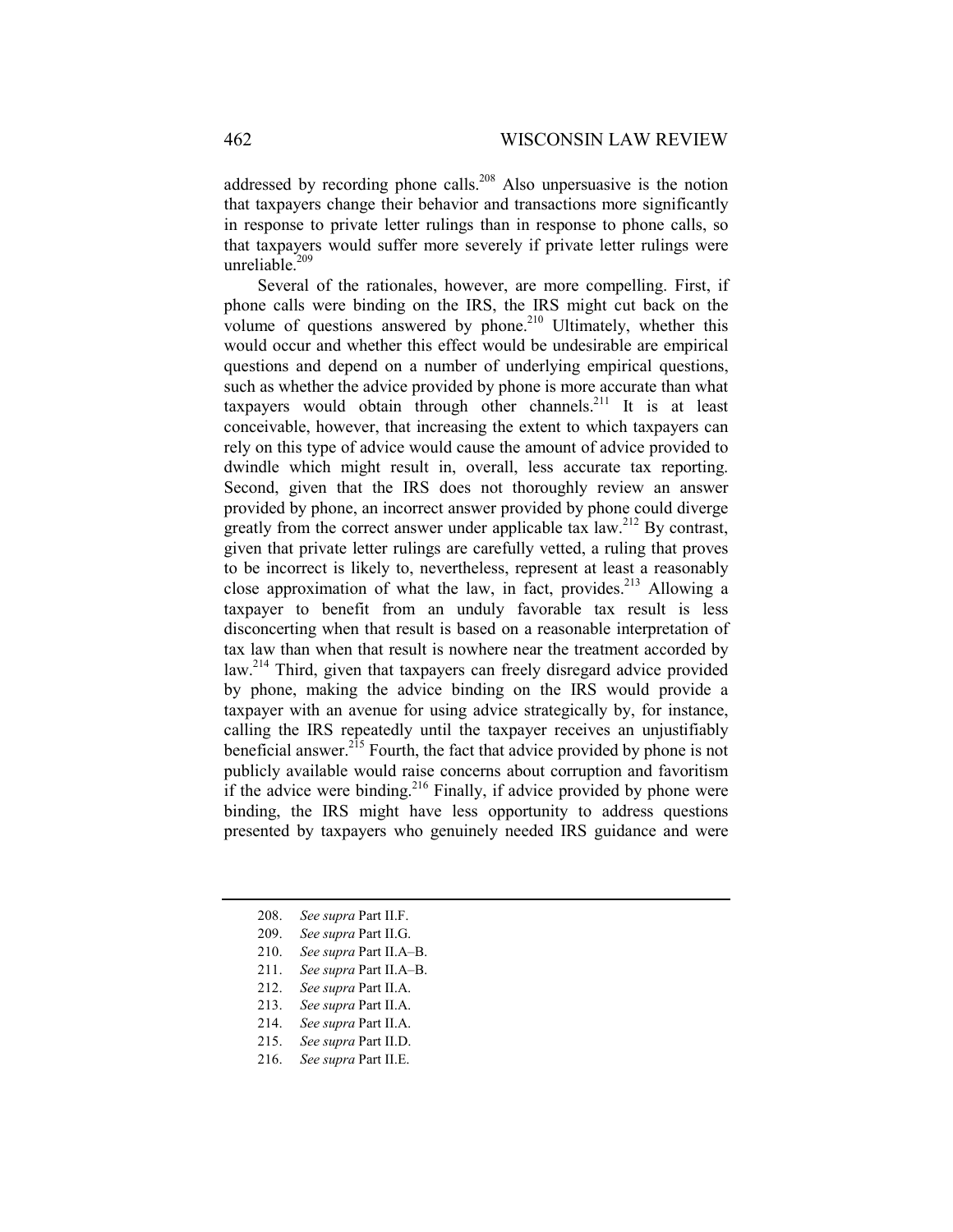not merely seeking assurances that their claimed results would be unchallenged. $217$ 

One remaining rationale is not always persuasive but can be depending on the particular facts. Specifically, the notion that a taxpayer's reliance on phone call advice is unreasonable cannot be true categorically across all taxpayers but surely is true in the case of certain taxpayers.218 Reliance is unreasonable if the taxpayer is sophisticated and if the question asked by phone is one that is addressed in other, more authoritative sources. For an unsophisticated taxpayer who lacks, as a practical matter, access to other sources of tax law, reliance seems quite reasonable, especially if the taxpayer is not warned that he or she cannot rely on the phone call.

Ultimately, given that some convincing justifications exist for disallowing reliance on IRS guidance provided by phone, this practice ought to be continued. However, as discussed below in Part III, the IRS and Congress should implement certain reforms in order to ameliorate the unfair results that could befall taxpayers such as Ms. Kennedy and Mr. Walsh from the Introduction to this Article.

#### III. PROPOSED REFORMS

As discussed in Part I, a taxpayer generally cannot rely on informal IRS advice—such as advice provided by phone—despite the fact that, as a practical matter, a taxpayer generally can rely on a private letter ruling issued to that taxpayer and on a revenue ruling provided to the public at large.<sup>219</sup> As Part II described, good reasons exist for not allowing a taxpayer to use advice provided by phone as a basis for avoiding paying tax liability owed under applicable law. Thus, allowing taxpayers to rely on informal advice for that purpose is not feasible.

Unfortunately, unsophisticated taxpayers who lack financial resources likely disproportionately seek informal types of IRS guidance.<sup>220</sup> When an unsophisticated taxpayer faces uncertainty,

 <sup>217.</sup> *See supra* Part II.H.

 <sup>218.</sup> *See supra* Part II.C.

 <sup>219.</sup> *See supra* Part I.

<sup>220.</sup> The IRS, of course, is not the only source of guidance about tax law. Taxpayers may also seek assistance from tax experts. Unfortunately, unsophisticated taxpayers also suffer from a lack of access to equally good tax expertise. Many unsophisticated taxpayers do turn to paid professionals or VITA sites for aid in preparing their tax returns. For instance, in 2001, 67% of lower income taxpayers claiming the EITC used paid preparers. *See* Book, *Preventing the Hybrid from Backfiring*, *supra* note 6, at 1115. However, the advice provided by these experts is not immune from error. For instance, Professor Leviner studied compliance rates with respect to various items reported on tax returns. Sagit Leviner, *The Role Tax Preparers Play in Taxpayer Compliance: An Empirical Investigation with Policy Implications*, 60 BUFF. L. REV. 1079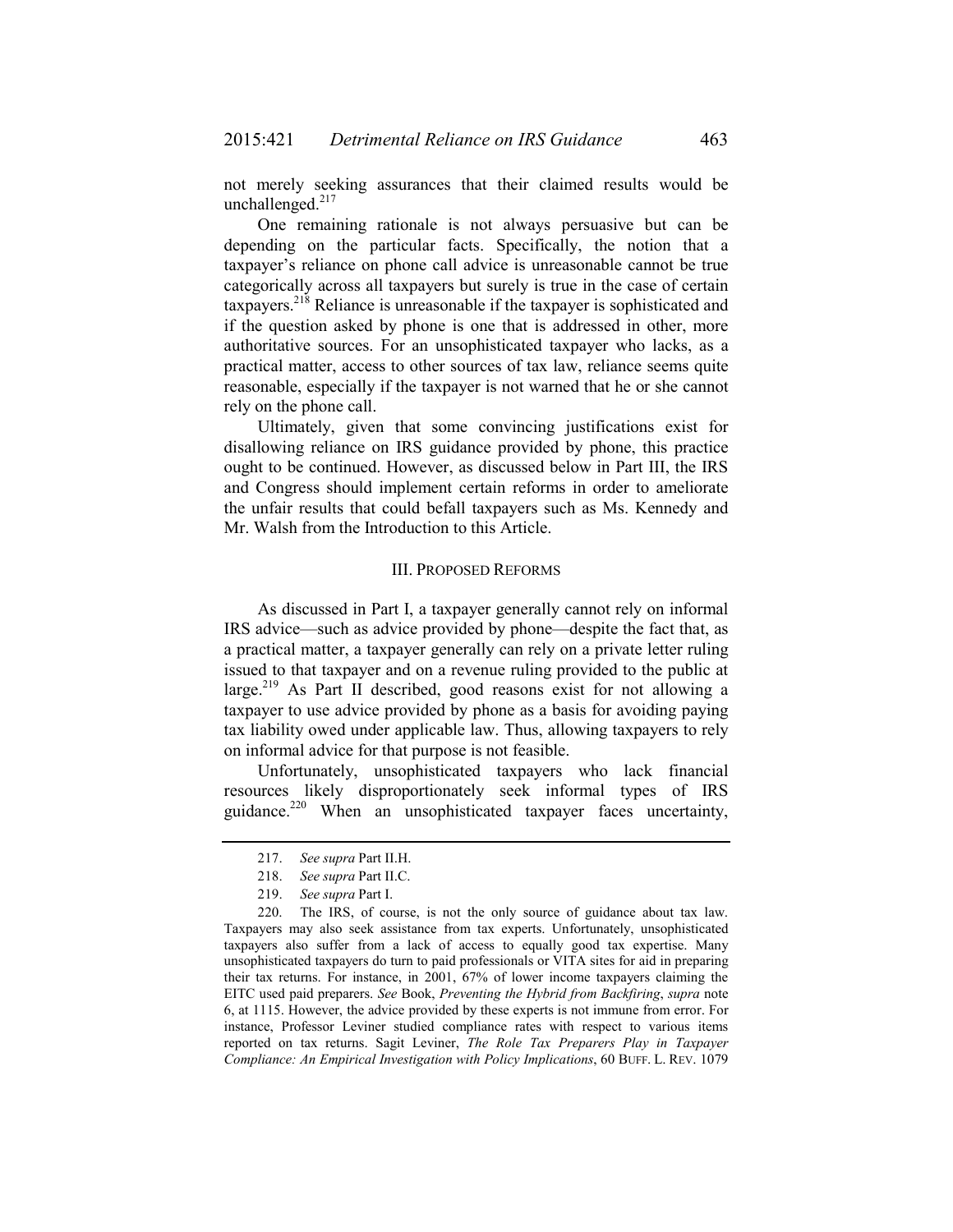obtaining a private letter ruling may be prohibitively expensive. $221$ Furthermore, the types of questions faced by such a taxpayer may not be the types of questions that the IRS will answer in a private letter ruling, given that the IRS refrains from issuing "comfort rulings," and already available sources of tax law may adequately address the questions faced by an unsophisticated taxpayer.<sup>222</sup> Thus, private letter rulings, as a practical matter, provide little assistance to unsophisticated taxpayers. In addition, although revenue rulings are, in theory, available to the general public, functionally they are only available to taxpayers who are sufficiently sophisticated, or who are represented by sufficiently sophisticated experts, because only these taxpayers will be informed about the content of revenue rulings. Thus, unsophisticated taxpayers may disproportionately seek the least reliable forms of IRS guidance.<sup>223</sup>

Available data supports this intuition. For instance, in a 2013 Taxpayer Attitude Study conducted by the IRS Oversight Board, 90% of taxpayers with incomes lower than \$15,000 reported that they were

221. For a discussion of filing fees and other costs of requesting a private letter ruling, see *supra* Part I.C.

222. *See supra* note 111 and accompanying text.

 223. *See* Braunstein, *supra* note 150, at 37–38 (speculating that low-income individuals may disproportionately rely on informal guidance).

<sup>(2012).</sup> When examining adjustments made to the amount of EITC claimed, Leviner found that the IRS adjusted the EITC claimed by taxpayers 51% of the time when the return was prepared by the taxpayer, 45.2% of the time when the return was prepared by a certified public accountant or attorney, 46.3% of the time when the return was prepared by a large tax preparation chain, and 46.9% of the time when the return was prepared by a VITA program or similar volunteer site. *Id*. at 1111 tbl. 5. Furthermore, sophisticated taxpayers may obtain transactional tax risk insurance that provides protection against penalties and underlying tax liability. *See, e.g.*, Kyle D. Logue, *Tax Law Uncertainty and the Role of Tax Insurance*, 25 VA. TAX REV. 339, 388 (2005). However, a similarly robust option does not exist in the case of unsophisticated taxpayers. Large commercial tax return preparers do offer some insurance either for an additional charge or as part of their standard service package. *See, e.g.*, Sarah B. Lawsky, *Fairly Random: On Compensating Audited Taxpayers*, 41 CONN. L. REV. 161, 176–77 (2008). Typically, the insurance offered covers penalties and interest if the IRS challenges the return because of a mistake made by the return preparer. Logue, *supra,* at 377. However, unlike transactional tax risk insurance, the insurance does not cover the additional underlying tax liability assessed by the IRS. *Id*. Furthermore, the tax return preparers may not always stand behind the insurance provided. For instance, Jackson Hewitt, a company that provides services to many lower income taxpayers, offers audit insurance as part of its standard service package. Lawsky, *supra*, at 176–77. Better Business Bureau complaints and class action lawsuits suggest that Jackson Hewitt may not always be responsive to customers when they are audited and seek Jackson Hewitt's assistance under the terms of the audit insurance. *Id.* at 178. Unsophisticated taxpayers are also not immune from IRS audit. For instance, during 2000 to 2003, about half of all individual income tax audits focused on EITC issues, even though returns on which taxpayers claim the EITC constituted less than 20% of all individual income tax returns. Zelenak, *supra* note 6, at 1884–85.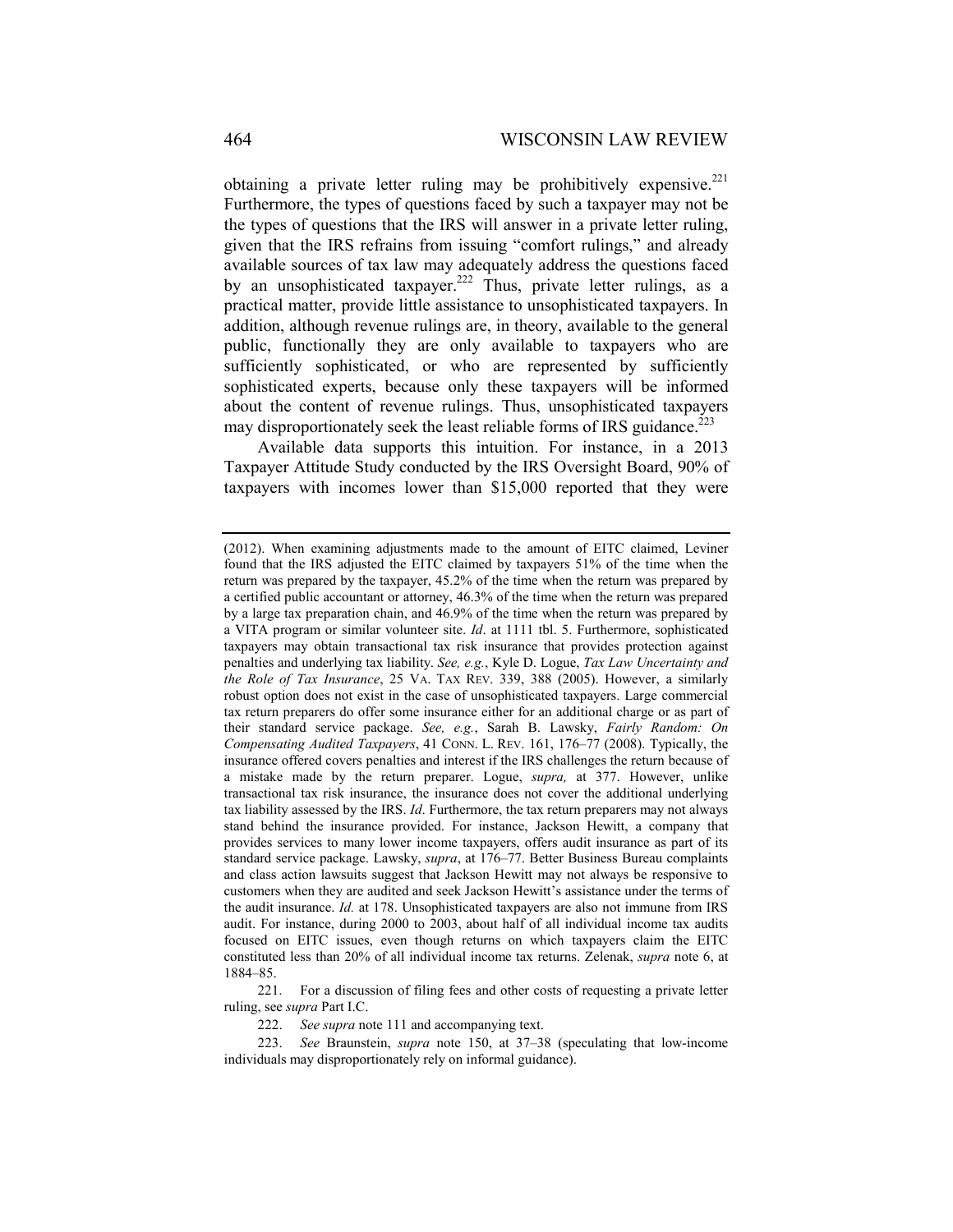likely to use the IRS toll-free telephone service, and 81% of taxpayers with incomes equal to \$75,000 or more reported that they were likely to use this service.<sup> $224$ </sup> Regarding informal advice provided by IRS walk-in centers, the disparity was even greater in that 86% of taxpayers with incomes lower than \$15,000 reported that they were likely to use this service compared to only 61% in the case of taxpayers with incomes equal to  $$75,000$  or more.<sup>225</sup> Private letter rulings, by contrast, are likely issued almost exclusively to high-income taxpayers.<sup>226</sup>

Luckily, steps can be taken to mitigate the harsh consequences that currently plague unsophisticated taxpayers who disproportionately seek informal IRS advice, and these steps would be entirely consistent with the rationales for limiting reliance on informal advice discussed above in Part II. In order to lessen the burdens borne by unsophisticated taxpayers, the IRS or Congress should implement three specific reforms. First, the IRS should warn callers that they cannot rely on advice provided by phone.227 Second, the IRS should refrain from assessing penalties against an unsophisticated taxpayer who reports tax consequences consistently with the IRS's record of advice provided to that taxpayer by phone. The IRS could use income as a proxy for sophistication and apply this new system only for taxpayers with incomes below a certain threshold.<sup>228</sup> Third, Congress should allow taxpayers to amend tax returns beyond the normal limitations period when the failure to file a correct return earlier results from reasonable reliance on any form of IRS guidance. Each of these proposals is discussed in more detail below. After discussing each of these proposals, this Article will turn to a proposal that addresses the question of whether taxpayers should be able to rely on IRS publications—an issue discussed in the recent *Bobrow v. Commissioner* case.

 <sup>224.</sup> IRS OVERSIGHT BOARD, 2013 TAXPAYER ATTITUDE SURVEY 13 fig.17 (Feb. 2014).

 <sup>225.</sup> *Id.* at 12 fig.16.

<sup>226.</sup> This is likely true given the issues addressed by private letter rulings and the onerous process required to obtain a private letter ruling. For further discussion, see *supra* Part I.C.

<sup>227.</sup> Professor Levinson also recommended that the IRS should provide a warning to callers. *See* Levinson, *supra* note 51, at 574 ("[P]erhaps a short recorded statement on reliability and its limits should greet anyone who calls IRS for advice.").

<sup>228.</sup> Income level is not a perfect proxy for sophistication. Individuals might be unsophisticated with respect to tax law even if they earn substantial amounts of income. Nevertheless, in a world of limited IRS resources, it may be advisable to adopt a bright-line test for sophistication. If the IRS warns callers that the advice received by phone is unreliable, an individual with financial resources can seek guidance elsewhere to compensate for any deficiencies in IRS guidance and in the individual's personal expertise.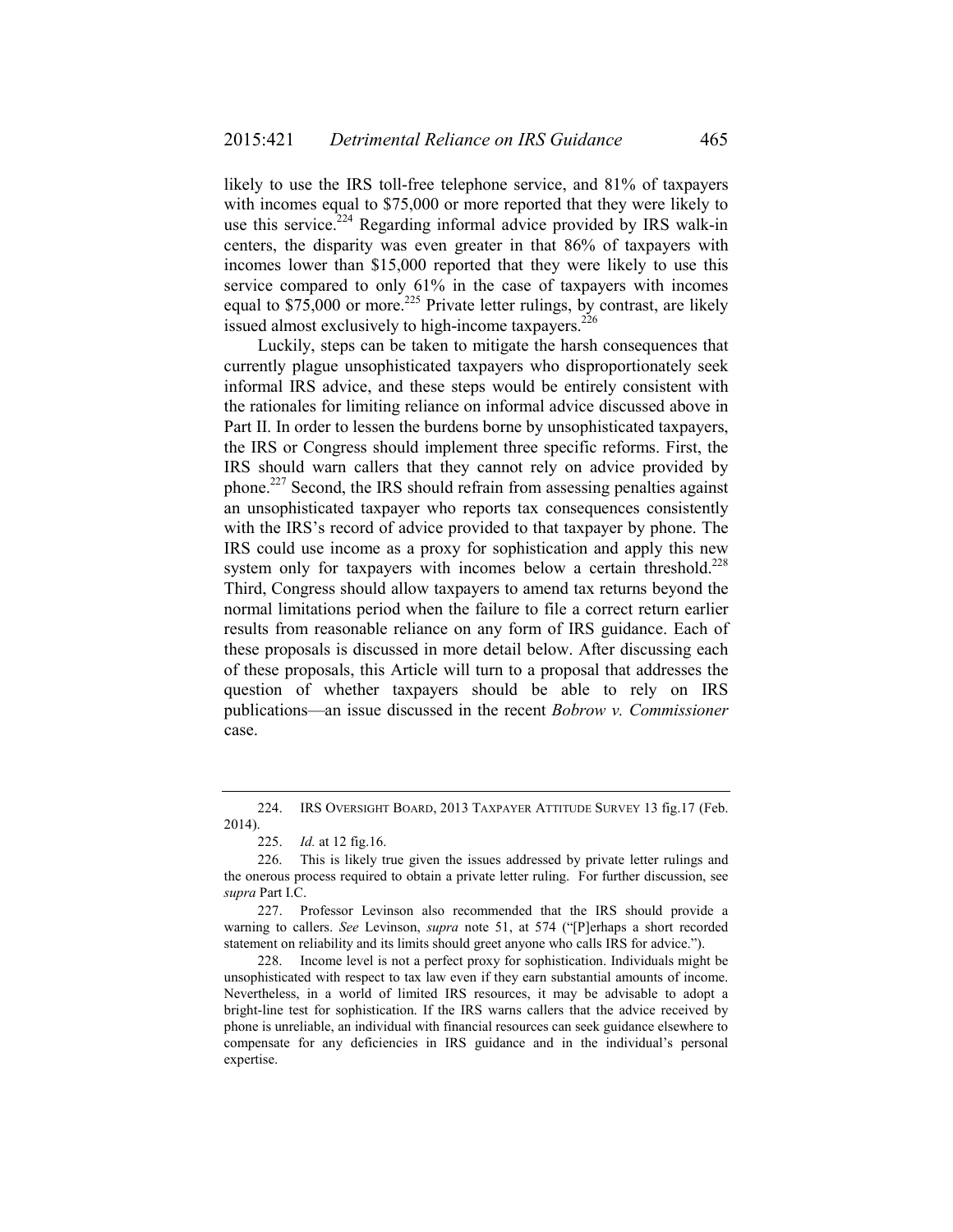#### *A. Warning Callers*

The IRS should provide a standard warning to each caller explaining that the advice provided by phone could prove to be inaccurate and, in the event that it is inaccurate, the caller cannot rely on the advice. The warning should also inform each caller that, if the advice is incorrect, the caller could owe additional tax liability plus interest and potentially penalties (subject to the recommendation below regarding penalties); alternatively, in some cases, incorrect advice could lead the caller to report and pay more tax liability than necessary. Such a warning would allow taxpayers to make an informed decision as to whether or not they should independently verify the guidance received. Furthermore, to inform lower income taxpayers about available methods for independently verifying the guidance, the standard warning could include information about how to locate VITA sites.<sup>229</sup> Issuing warnings would also strengthen some of the arguments that might justify not allowing taxpayers to rely on informal advice received by phone. For instance, one potential justification for not allowing reliance on informal guidance is that such reliance may be unreasonable.<sup>230</sup> This claim is much stronger if taxpayers are aware of the fact that the guidance is unreliable.

Implementing this measure would make the system fairer for the individual taxpayers who call the IRS. Indeed, private letter rulings, which are likely to be read only by sophisticated taxpayers, contain a disclaimer to the effect that taxpayers cannot use them as precedent. $^{231}$ The same courtesy ought to be extended to taxpayers who call the IRS, many of whom are likely unsophisticated.

Not only would this practice be fairer to the callers than current practice, but improving the procedural fairness of the tax system might serve the interests of the public at large by improving tax compliance and, thereby, increasing tax revenue collected.<sup>232</sup> Studies suggest that if an individual perceives that tax law is implemented in a procedurally fair manner, the individual is more likely to report that noncompliance with

<sup>229.</sup> Congress might have to take action to assure the IRS that it is allowed to refer taxpayers to specific VITA sites given that the IRS espouses the view that government ethics rules prevent it from doing so. *See, e.g.*, Schneller, Chilton & Boehm, *supra* note 6, at 193–94.

 <sup>230.</sup> *See supra* Part II.C.

 <sup>231.</sup> *See supra* note 129 and accompanying text.

<sup>232.</sup> For similar concerns about the effects of not allowing individuals to rely on agency guidance, see, for example, Raoul Berger, *Estoppel Against the Government*, 21 U. CHI. L. REV. 680, 688 (1954) ("The fact is, however, that tax collection is not accomplished with the aid of thumbscrews, but rests for the most part on mutual trust between the government and the taxpayers. Repudiation of tax rulings and interpretations damages that trust and therefore impairs our voluntary tax payment system.").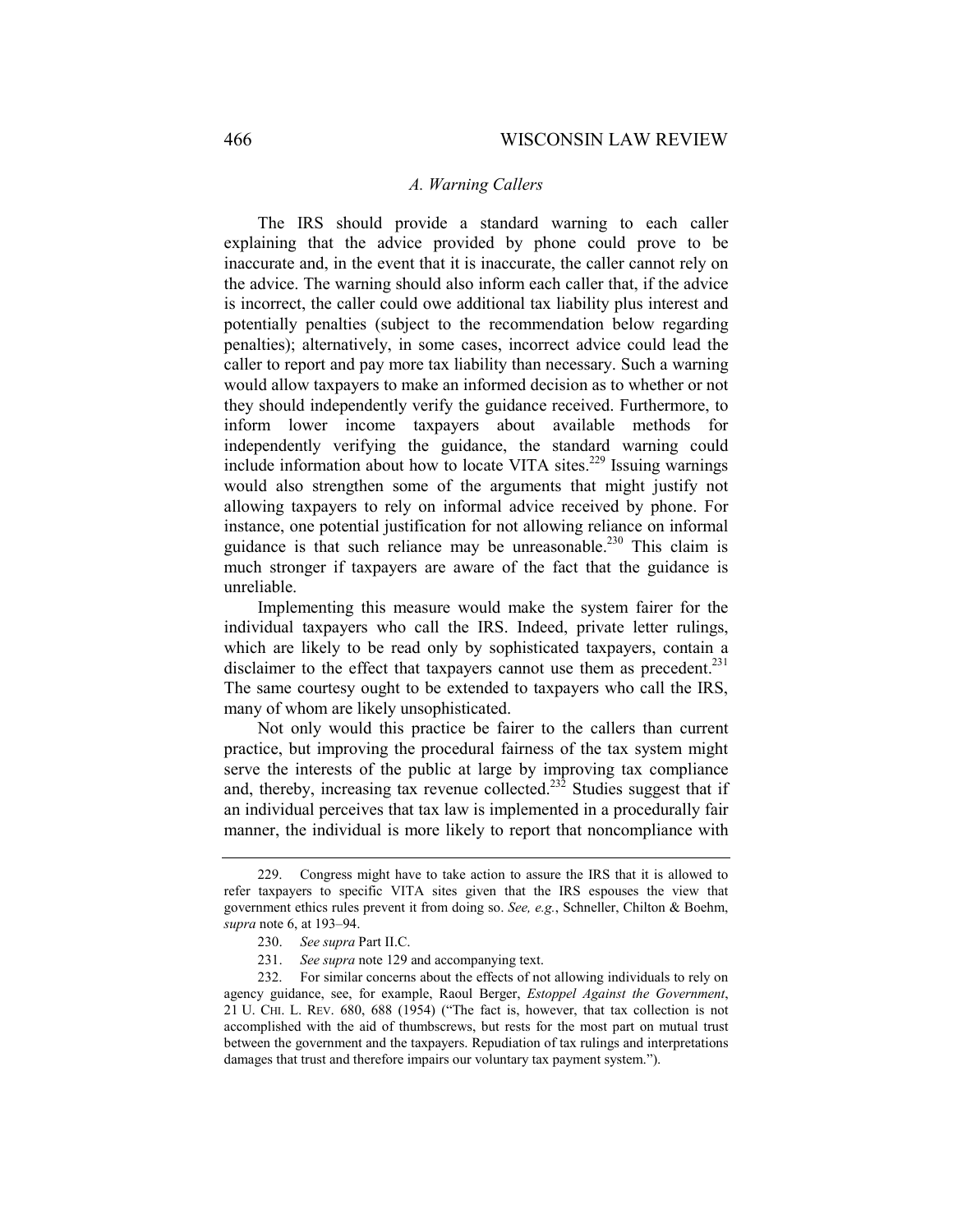tax law is unacceptable.<sup>233</sup> Conversely, when certain individuals perceive procedural *unfairness* in the tax system as a result of stories relayed by others who have had contacts with the IRS, those individuals are more likely to indicate that they intend to not comply with tax law in the future.234 Whether an improved attitude towards tax compliance will translate into an actual increase in tax compliance, however, is an issue that these studies do not address definitively. $235$ 

## *B. Penalty Relief*

To further assist unsophisticated taxpayers, the IRS, on its own initiative, should refrain from assessing penalties against any unsophisticated taxpayer who reports tax consequences consistently with the IRS's record of advice provided to that taxpayer by phone.<sup>236</sup> The IRS could use income as a proxy for sophistication and apply this new system only for taxpayers with incomes below a certain threshold.<sup>237</sup>

For unsophisticated taxpayers, it is crucial that the IRS refrain from assessing penalties on its own initiative because such taxpayers may simply accept whatever penalties the IRS assesses without raising the phone call as a defense.238 Implementing this measure would require the

 <sup>233.</sup> *See, e.g.*, Kent W. Smith, *Reciprocity and Fairness: Positive Incentives for Tax Compliance*, *in* WHY PEOPLE PAY TAXES 223, 223–34 (Joel Slemrod ed., 1992). For a summary of the studies, see Leandra Lederman, *Tax Compliance and the Reformed IRS*, 51 U. KAN. L. REV. 971, 1000–02 (2003).

 <sup>234.</sup> Karyl A. Kinsey, *Deterrence and Alienation Effects of IRS Enforcement: An Analysis of Survey Data*, *in* WHY PEOPLE PAY TAXES, *supra* note 233, at 260–61.

 <sup>235.</sup> *See, e.g.*, Lederman, *supra* note 233, at 1000–01; Osofsky, *supra* note 173, at 141.

<sup>236.</sup> This record of advice would include all calls received from the taxpayer, and taxpayers could not obtain penalty relief if, based on all of the calls received, it appeared that the taxpayer called the IRS multiple times with the same question, and reported tax consequences in a way that was more favorable than advice received on one or more of the calls. In addition, to the extent that interest assessed against a taxpayer is also punitive (because it exceeds a market rate of interest), the same considerations that warrant abatement of penalties could also justify relief from interest.

<sup>237.</sup> Limiting the scope of the new procedure in this way would also prevent sophisticated taxpayers from gaming the system by calling the IRS merely to receive free penalty protection. Furthermore, given that the IRS only provides answers by phone to certain routine questions, it is unlikely that sophisticated taxpayers would attempt to use the system in this way. For a discussion of the types of questions addressed by phone, see *supra* note 158 and accompanying text.

<sup>238.</sup> For a discussion of the difficulties that EITC recipients face when they are unrepresented and become subject to an IRS correspondence audit, see, for example, Book, *Taxpayers Caught in the Net*, *supra* note 6, at 355; Drumbl, *supra* note 6, at 136–39; Schneller, Chilton & Boehm, *supra* note 6, at 186–94. For a discussion of the tendency of unsophisticated taxpayers to simply accept penalties assessed by the IRS without raising available defenses, see Drumbl, *supra* note 6, at 147 ("[I]f one is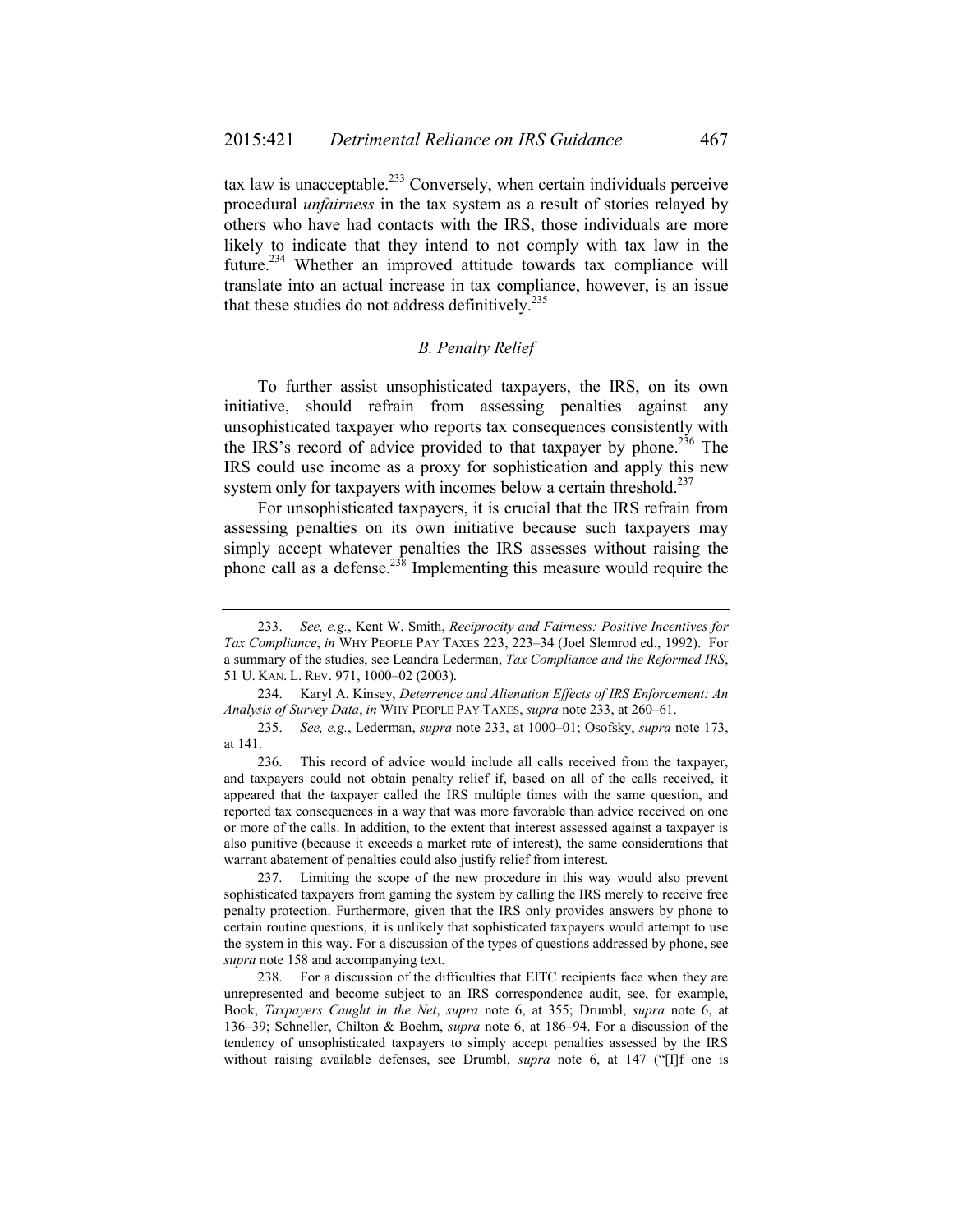IRS to record phone calls and index them by taxpayer identification number.<sup>239</sup> Prior to assessing penalties against a taxpayer with income below a certain threshold, the IRS could search for recordings of calls from that taxpayer and review their content to determine whether the taxpayer's error was consistent with advice provided by the IRS.

This measure would lead to the IRS incurring the costs of recording and storing numerous phone calls. One factor, however, limits the cost of the new procedure. In particular, the IRS would only need to search for and review a subset of all phone calls received. Specifically, the IRS would only review a phone call as a step in the process of auditing and potentially assessing a penalty against a taxpayer whose income was below a certain threshold.

Alleviating taxpayers of penalties does not raise the same concerns that would follow from forgiving the underlying tax liability. Forgiving the underlying tax liability would bestow a windfall upon the taxpayer at the expense of the public treasury.<sup>240</sup> By contrast, refraining from assessing a penalty does not raise the same windfall concerns, especially because heeding IRS guidance—at least for an unsophisticated taxpayer who lacks access to other channels of information—is reasonable and, therefore, not the type of behavior intended to be penalized.<sup>241</sup>

240. *See supra* note 61 and accompanying text.

241. For a similar observation, see Levinson, *supra* note 51, at 566–67 ("As regards the tax deficiency, the taxpayer's expectation . . . does not qualify for protection, since it is outweighed by the public interest in requiring [the] IRS to collect all taxes

inexperienced, has little to no knowledge of tax law, and has relatively little formal education, how would that person know to invoke the reasonable cause defense?"). Furthermore, it is not the case that the IRS refrains from assessing penalties against low income taxpayers. *See, e.g.*, *id*. at 148 (quoting NAT'L TAXPAYER ADVOCATE, FY 2001 ANNUAL REPORT TO CONGRESS 90 (2001)) (citing the statistic that, in the year 2000, the IRS "issued approximately 17,300 EITC deficiency notices involving accuracy-related penalties").

<sup>239.</sup> Professor Levinson also recommended that the IRS should record phone calls but would leave it up to the taxpayer to raise the phone call as a penalty defense. *See* Levinson, *supra* note 51, at 574 ("Next, if the cost is not prohibitive, IRS should consider maintaining tape recordings of all conversations regarding tax advice, and giving the caller a confirmation number so that the recording can be readily accessed in the future if necessary. If this system can be designed, a 'confirmed' telephone conversation should perhaps be deemed equivalent to a written communication, for purposes of waiver of penalties."). One potential downside to recording calls is that it might discourage some individuals from calling the IRS to seek assistance, which could prevent some individuals from receiving guidance that would allow them to prepare their returns correctly. To address this concern, a caller could be presented with a choice at the beginning of the call to either (i) have the call recorded so that the taxpayer could rely on it for penalty relief if the taxpayer's income was below a given threshold or (ii) not have the call recorded in which case the taxpayer could not rely on it for penalty relief. If the taxpayer is required to make this decision at the beginning of the call before the taxpayer discovers the answer that the IRS representative will provide, taxpayers could not game the system by only claiming reliance when advice is unduly favorable towards the taxpayer.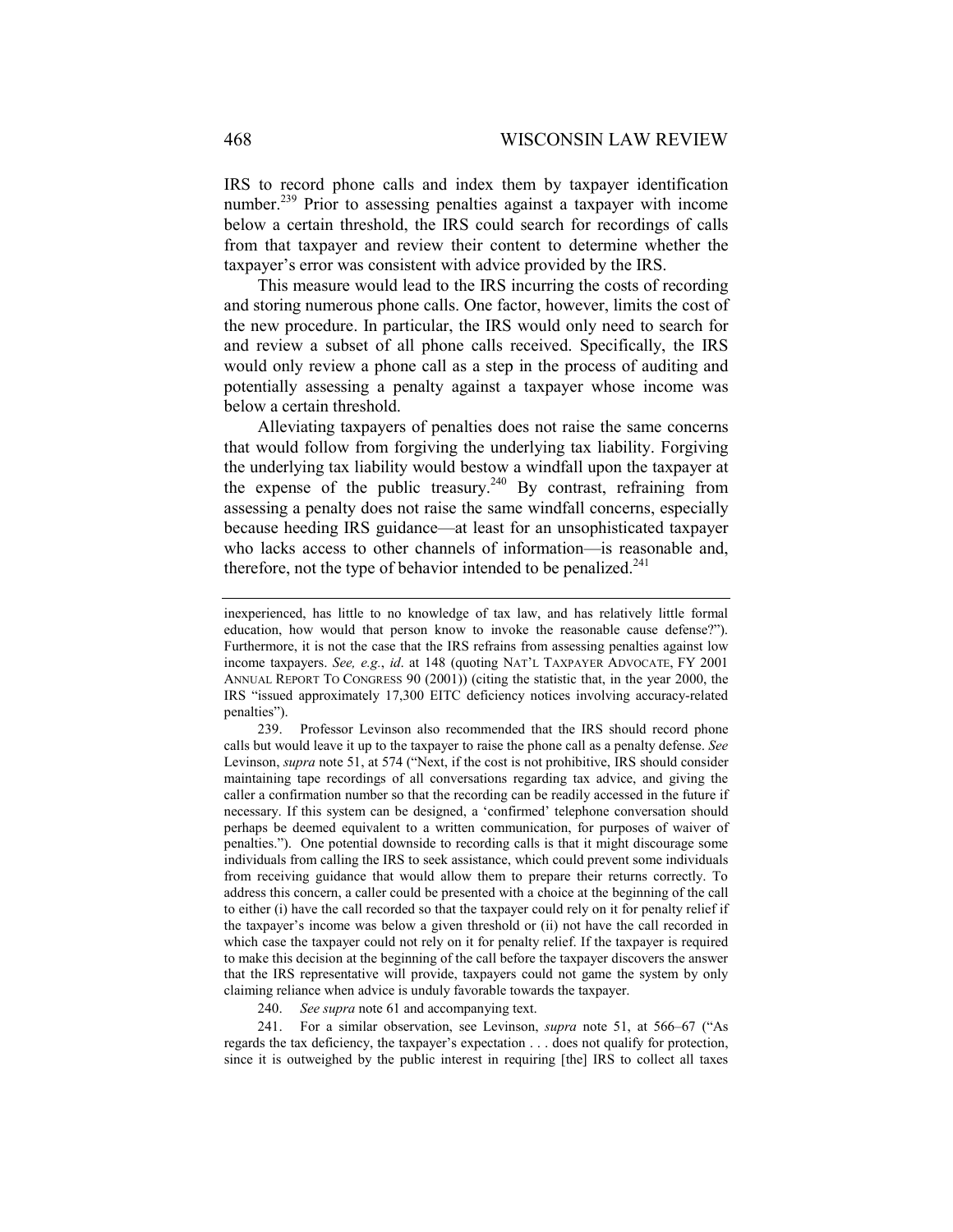Finally, like issuing warnings to callers, this measure would improve the procedural fairness of the tax system. Improving the tax system's procedural fairness could increase tax compliance.<sup>242</sup>

### *C. Granting More Flexibility to Amend Returns*

In order to further alleviate the unforgiving consequences that ensue when unsophisticated taxpayers rely on informal IRS advice, Congress should adopt a new exception to the general limitations period for filing an amended return.<sup>243</sup> Specifically, Congress should provide that, if a taxpayer fails to file a correct tax return within the limitations period otherwise specified in Internal Revenue Code Section 6511 because the taxpayer reasonably relied on advice provided by the IRS, in any form, then the time period for filing an amended return will be extended. $244$ Congress could prescribe the exact length of the extension; perhaps, they could require the taxpayer to file an amended return by the earlier of a specified number of years after the taxpayer discovers the IRS's error or a specified number of years later than the time period otherwise determined under Internal Revenue Code Section 6511. The tax statutes already grant extensions motivated by equitable considerations. In particular, Internal Revenue Code Section 6511(h) provides that the limitations period will be tolled during any period of time when the taxpayer is unable to manage his or her financial affairs by reason of a proven, medically determinable physical or mental impairment.<sup>245</sup> The new exception proposed by this Article would merely broaden the circumstances in which equitable considerations factor into the analysis.

Extending the limitations period for amending a tax return in this manner would mitigate the severe consequences suffered by taxpayers like Ms. Kennedy from the Introduction but, at the same time, would not precipitate the same problems that would follow from allowing taxpayers

required by law, in order to protect the public fisc. But as regards the penalty, the taxpayer's expectation is arguably sufficient to outweigh the public interest, since there seems to be little if any public interest in punishing a taxpayer for filing an incorrect return in good faith reliance on the erroneous advice of IRS's staff member.").

 <sup>242.</sup> *See supra* notes 232–35 and accompanying text.

<sup>243.</sup> Given the Supreme Court's rejection of equitable tolling as a judicially created exception to Section 6511, instituting this reform likely requires Congressional action. For discussion of equitable tolling, see *supra* note 98.

<sup>244.</sup> For another proposal that the scope of Section 6511(h) should be broadened so that events that would suspend the running of time under a statute of limitations would include the taxpayer's receipt of misleading statements or guidance from the IRS, see Fogg & Zuraw, *supra* note 98, at 996, 998–99.

<sup>245.</sup> I.R.C. § 6511(h) (West 2014). For a discussion of the legislative history surrounding the adoption of Section 6511(h), see Fogg & Zuraw, *supra* note 98, at 976–78.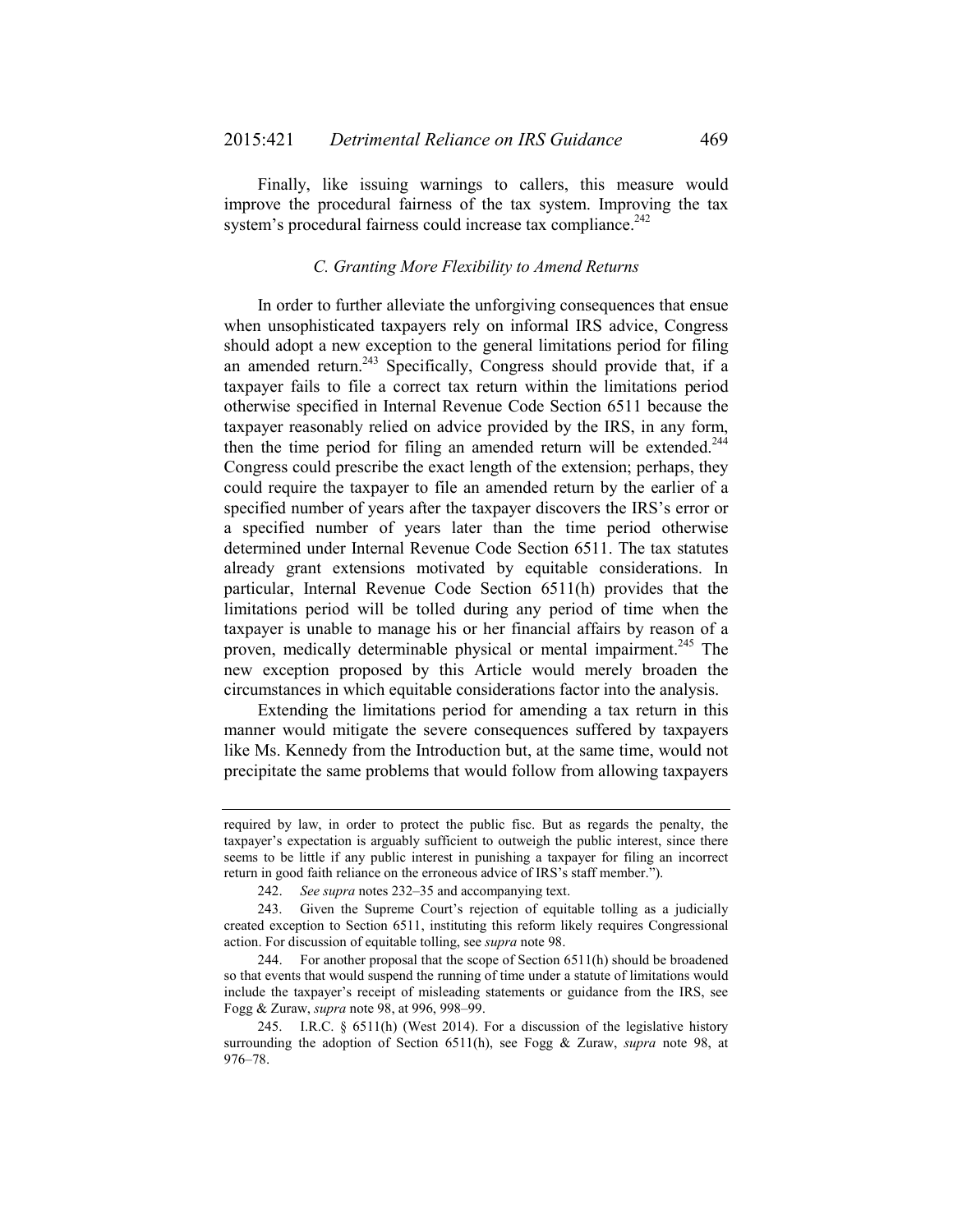to rely on phone call advice more generally. A taxpayer who could make use of the extended limitations period in order to claim more favorable tax consequences must have received incorrect advice from the IRS that was unduly *unfavorable* towards to the taxpayer.<sup>246</sup> Upon discovering the error, the taxpayer seeks to obtain the more favorable tax consequences to which he or she was, in fact, entitled. In such a case, it is difficult to characterize the taxpayer as receiving a windfall if the taxpayer merely receives the treatment specified by applicable tax law.<sup>247</sup> If Ms. Kennedy is allowed to file an amended return, for instance, she simply receives the benefit of the EITC that she would have had an unquestionable right to receive if she had claimed it earlier. Her situation is different from that of a taxpayer like Mr. Walsh from the Introduction who received incorrect IRS advice that was unduly *favorable* to the taxpayer. Allowing Mr. Walsh to hold the IRS to its advice would result in a taxpayer receiving more favorable tax treatment than tax law, in fact, prescribes.

In addition, allowing a taxpayer more time to file an amended return when the taxpayer received unduly *unfavorable* advice from the IRS does not open an avenue for sophisticated taxpayers to game the system. A sophisticated taxpayer never ends up in Ms. Kennedy's position because, if a sophisticated taxpayer receives incorrect IRS advice that is unfavorable, he or she simply disregards the advice and claims the correct, favorable treatment on his or her initial return.<sup>248</sup> Likewise, the proposal does not lend itself to exploitation by corrupt IRS officials who want to provide special treatment to influential taxpayers. This is true because, again, the proposal is only relevant when the IRS provided incorrect *unfavorable* advice, and providing unfavorable advice is not a

<sup>246.</sup> The only situation in which the new extension might apply even though the advice was not unduly unfavorable is when the advice relates to the filing deadline itself. For an example of such a case, see *supra* notes 68–75 and accompanying text. Allowing the taxpayer an extension for filing a return in such a case also would not raise the same concerns that would arise as a result of forgiving the underlying tax liability. For instance, the taxpayer would not receive a windfall but rather would merely pay the amount of tax required by applicable tax law. In addition, sophisticated taxpayers would not use reliance on this type of advice as a means to game the system; a sophisticated taxpayer who is entitled to a tax refund would file a claim as soon as possible.

<sup>247.</sup> For a similar discussion along these lines, see, for example, Ansell, *supra* note 54, at 1034 ("[I]n many cases the plaintiff seeking estoppel would be statutorily entitled to the benefit but for the misconduct by a government official. . . . In these cases, because the payment to the beneficiary has been statutorily authorized, there is no danger of depleting the public fisc . . . ."); and see also Johnson, *supra* note 61, at 564, 613 (suggesting that an appropriate balance between fairness and the correct legal result could be struck by requiring taxpayers to pay the underlying tax liability but not interest when taxpayers rely on revenue rulings and other similar forms of guidance that the IRS subsequently withdraws or decides not to follow).

<sup>248.</sup> For a similar discussion, see, for example, Polsky, *supra* note 37, at 245; Zelenak, *supra* note 37, at 833.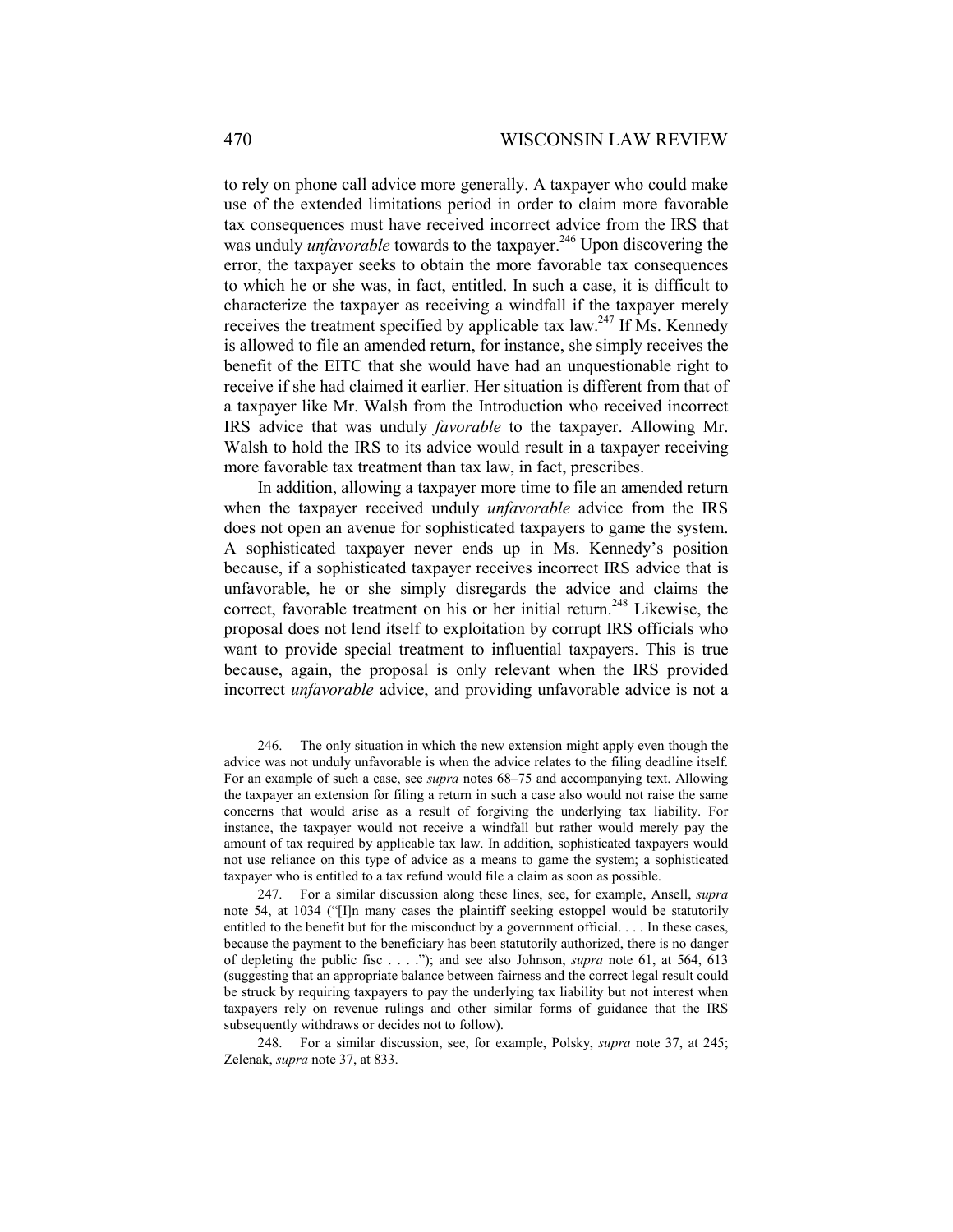means for granting special treatment. Another reason to hesitate before allowing taxpayers to rely on advice provided by phone is that the advice is not thoroughly vetted by the IRS. This observation, however, only strengthens the case for adopting the proposed extension to the limitations period for filing an amended return because, without this extension, hastily provided IRS advice can prevent taxpayers from obtaining benefits that Congress intended them to receive.<sup>249</sup> Finally, regarding the concern that taxpayers' reliance on advice provided by phone may be unreasonable, the extension would only apply when a taxpayer's reliance on IRS advice was reasonable, a matter that depends on the circumstances of the particular taxpayer.

## *D. Treatment of IRS Publications*

Examining the rationales for allowing taxpayers to rely only on some types of guidance is a useful exercise because it reveals how the IRS and Congress could mitigate the harsh consequences faced by unsophisticated taxpayers who disproportionately seek the least reliable forms of IRS guidance. Examining these rationales is also useful because it provides a framework for critically evaluating the Tax Court's statements in the recent *Bobrow v. Commissioner*<sup>250</sup> case and for considering more generally the extent to which taxpayers ought to be able to rely on IRS publications.

In *Bobrow*, the taxpayer, a current partner in Mayer Brown's tax transactions group and formerly the general tax counsel for  $CBS<sub>1</sub><sup>251</sup>$ reported the tax consequences of IRA distributions in a manner that was consistent with an IRS publication (specifically IRS Publication 590—a

*Id.* at 429. For discussion of *Hansen*, see *supra* notes 76–80 and accompanying text.

<sup>249.</sup> Indeed, as the Supreme Court observed in *Office of Personnel Management*, Congress can prevent executive officials from interfering with benefits that Congress intends to confer by enacting provisions like the one proposed in this Article. *Office of Pers. Mgmt. v. Richmond*, 496 U.S. 414, 428–29 (1990). For instance, as the Supreme Court observed in that case, following the *Hansen* case discussed above, Congress enacted the following provision:

In any case in which it is determined to the satisfaction of the Secretary that an individual failed as of any date to apply for monthly insurance benefits under this title by reason of misinformation provided to such individual by any officer or employee of the Social Security Administration relating to such individual's eligibility for benefits under this title, such individual shall be deemed to have applied for such benefits on the later of [the date on which the misinformation was given or the date upon which the applicant became eligible for benefits apart from the application requirement].

 <sup>250.</sup> *Bobrow v. Comm'r,* 107 T.C.M. (CCH) 1110 (2014).

<sup>251.</sup> Alvan L. Bobrow, *People*, MAYER BROWN, http://www.mayerbrown.com/ people/Alvan-L-Bobrow/ (last visited Mar. 21, 2015).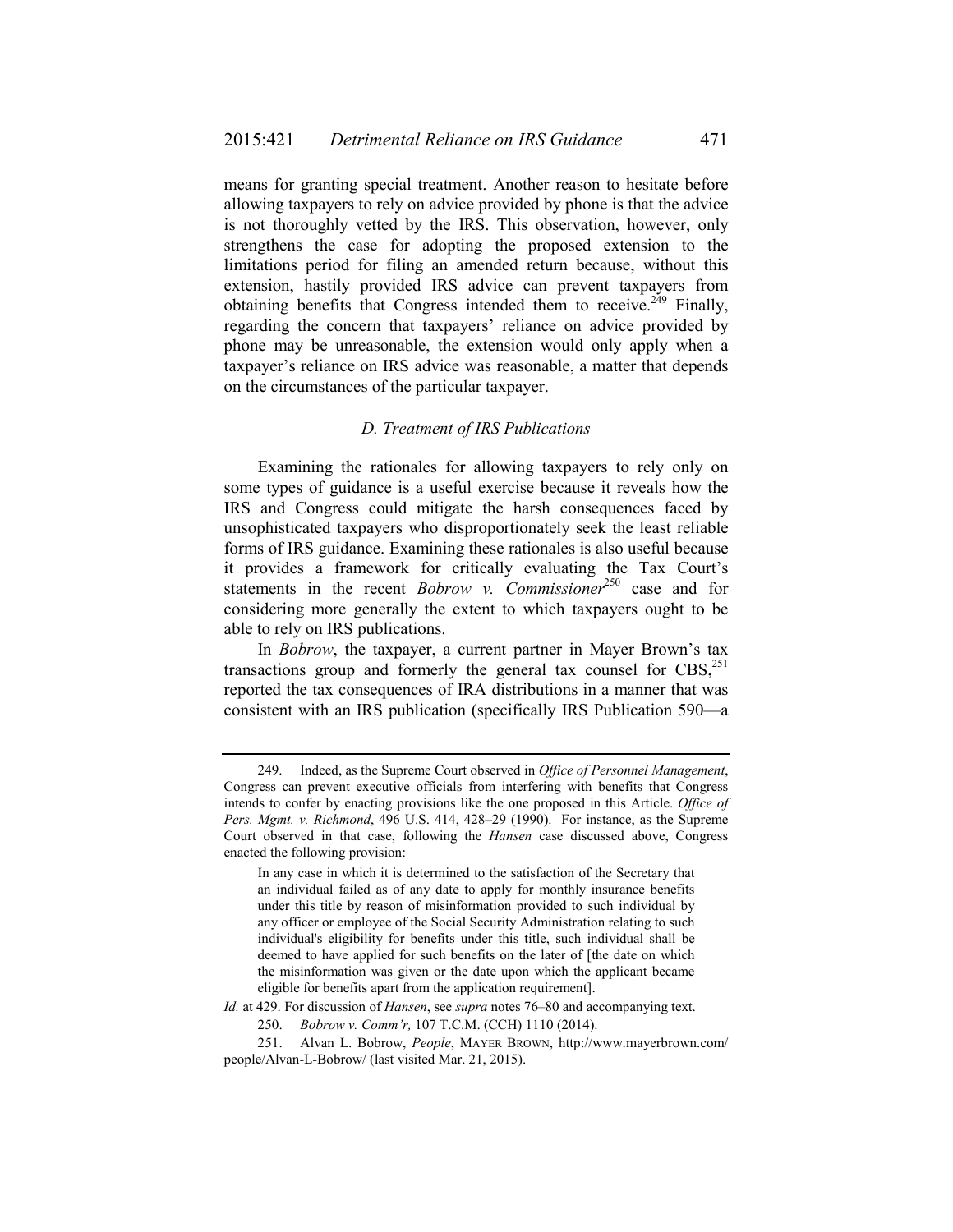document that provides taxpayers with information about IRAs to use when preparing their tax returns).<sup>252</sup> However, the tax consequences reported by the taxpayer were inconsistent with applicable statutory language.<sup>253</sup> The IRS assessed \$51,298 in additional income tax liability and  $$10,260$  in penalties.<sup>254</sup> Ultimately, the IRS and the taxpayer entered into a settlement.<sup>255</sup> After the Tax Court entered the settlement as a stipulated judgment, the taxpayer filed a motion for reconsideration, arguing that the IRS publication provided a basis for a defense against penalties.256 The Tax Court denied the motion because the issue was raised too late.<sup>257</sup> However, in dicta, the Tax Court stated that the IRS publication was not "binding precedent" and that, "[t]axpayers rely on IRS guidance at their own peril."<sup>258</sup>

These statements by the Tax Court are consistent with the IRS's and the Tax Court's position on IRS publications generally, as discussed above.259 The rationales discussed in Part II shed some light on whether or not this position is justified. On the one hand, some factors suggest that taxpayers ought to be able to place greater reliance on IRS publications than phone calls. In particular, the IRS may devote more time and attention to considering the content of publications.<sup>260</sup> As a result, there is less risk that a publication will be inaccurate, and perhaps the IRS would be less inclined to cease issuing this form of guidance if it were binding on the IRS. In addition, IRS publications are generalizable $^{261}$  so the IRS is unlikely to use them as a means of granting more favorable treatment to only certain taxpayers.

On the other hand, some factors suggest that IRS publications are similar to phone calls. In particular, given that a taxpayer is not bound to follow a publication if it provides incorrect information that is unfavorable to the taxpayer, allowing reliance on publications that provide unduly favorable information could raise some of the same gaming considerations that arise in the context of phone calls.<sup>262</sup>

260. This is likely true given that the guidance is written and distributed widely so there is more opportunity for review.

 261. *See, e.g.*, Korb, *supra* note 17, at 371 (describing the role of IRS publications).

 <sup>252.</sup> *See* Order, *supra* note 41, at 1.

 <sup>253.</sup> *Id*.

 <sup>254.</sup> *Bobrow*, 107 T.C.M (CCH) at 1111.

 <sup>255.</sup> *See* Order, *supra* note 41, at 2.

 <sup>256.</sup> *Id*.

 <sup>257.</sup> *Id.*

 <sup>258.</sup> *Id*.

 <sup>259.</sup> *See supra* Part I.B.

 <sup>262.</sup> *See supra* Part II.D.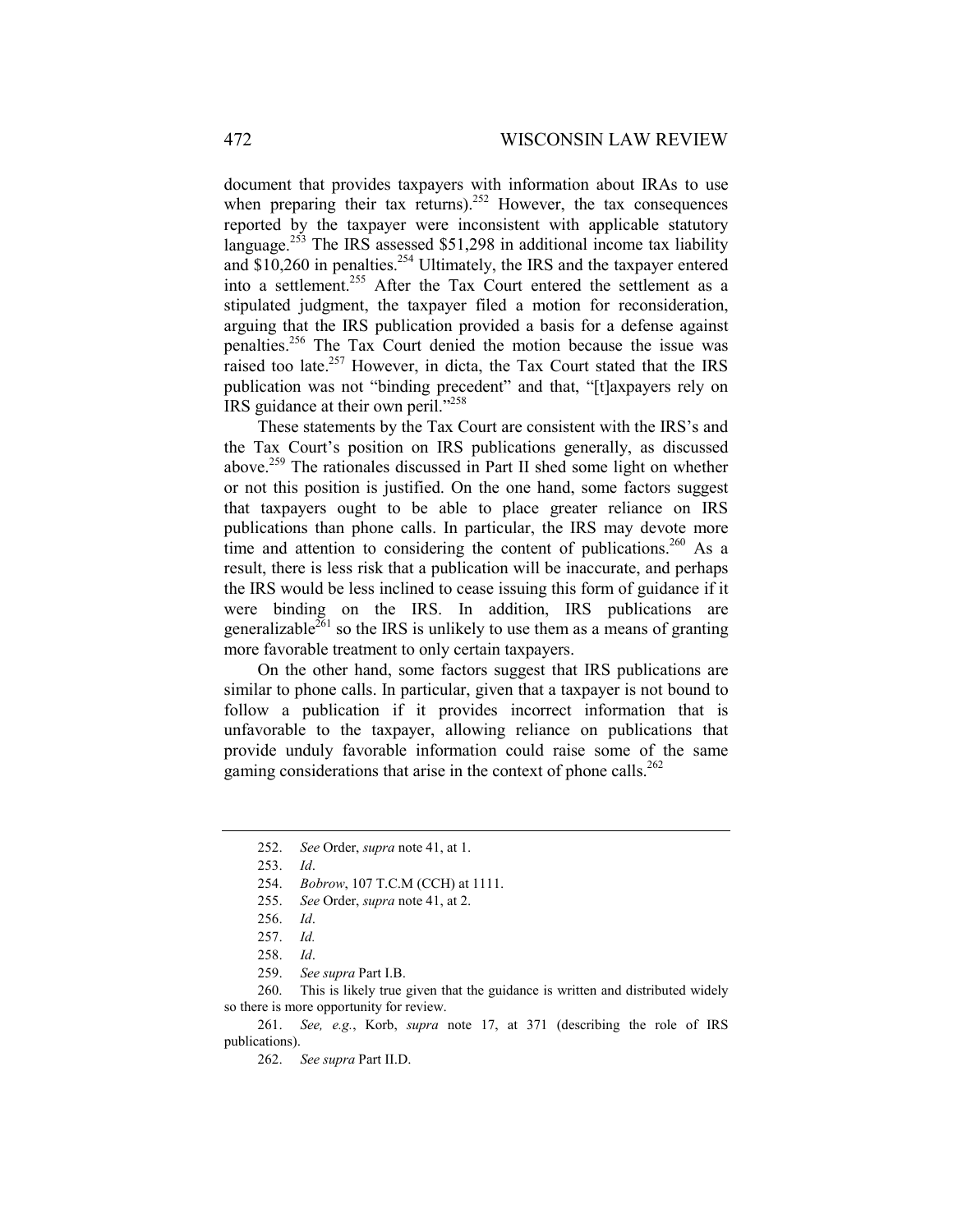One additional fact that is generally true of advice provided by phone is often, but not always, true of advice contained in IRS publications. Like phone calls, IRS publications often include answers to questions that are addressed elsewhere in more authoritative sources, such as statutes, regulations, case law, and revenue rulings.<sup>263</sup> This fact, when it applies, suggests that a taxpayer's reliance on the IRS publication may be unreasonable, at least if the taxpayer has effective access to the other sources and is sufficiently sophisticated to be aware of the IRS's position on the reliability of IRS publications.<sup>264</sup> In some cases. however, an IRS publication offers an answer to a tax law question that is not addressed elsewhere.<sup>265</sup> In those cases, reliance on the publication seems quite reasonable, even in the case of sophisticated taxpayers.

Ultimately, this analysis leads to the conclusion that the proper treatment of an IRS publication depends on the facts of the particular case—including whether the tax law question at issue is addressed by other more authoritative sources, the sophistication of the taxpayer, and whether the facts suggest that the taxpayer, in fact, relied on the publication. Several facts suggest that the Tax Court's statement that taxpayers "rely on IRS guidance at their own peril" was justified in the context of the facts presented in *Bobrow*. 266 The tax law question at issue was addressed by other sources, the taxpayer was quite sophisticated, and the taxpayer raised the argument about the IRS publication late in litigation which might suggest that the taxpayer did not, in fact, rely on the publication. $267$ 

By contrast, if a case involved more taxpayer-favorable facts, the IRS and the Tax Court ought to take a different position. For instance, if the question addressed by the publication were not addressed by other sources, the taxpayer was less sophisticated, and the taxpayer could more convincingly demonstrate reliance on the publication, then the taxpayer would have a much stronger case for relief from penalties.

<sup>263.</sup> For an example of a publication, *see, e.g*., YOUR FEDERAL INCOME TAX: FOR INDIVIDUALS (2014), *available at* http://www.irs.gov/pub/irs-pdf/p17.pdf. For a discussion of the role of publications, see, for example, Korb, *supra* note 17, at 371–72 ("The Service also publishes over one hundred publications providing detailed information on key topics to help taxpayers prepare their returns. Examples include Publication 17, *Your Federal Income Tax*, which explains the rules for individuals . . . . The sources of authoritative tax law are the relevant statutes, regulations, and judicial decisions, not the Service's informal publications.").

<sup>264.</sup> As was true with phone calls, the universe of taxpayers who are aware of the IRS's position would expand if IRS publications included warnings to the effect that taxpayers may not rely on statements in the publications that are inconsistent with more authoritative sources of tax law.

 <sup>265.</sup> *See supra* note 101 and accompanying text.

 <sup>266.</sup> *See* Order, *supra* note 41, at 2.

 <sup>267.</sup> *Id.*